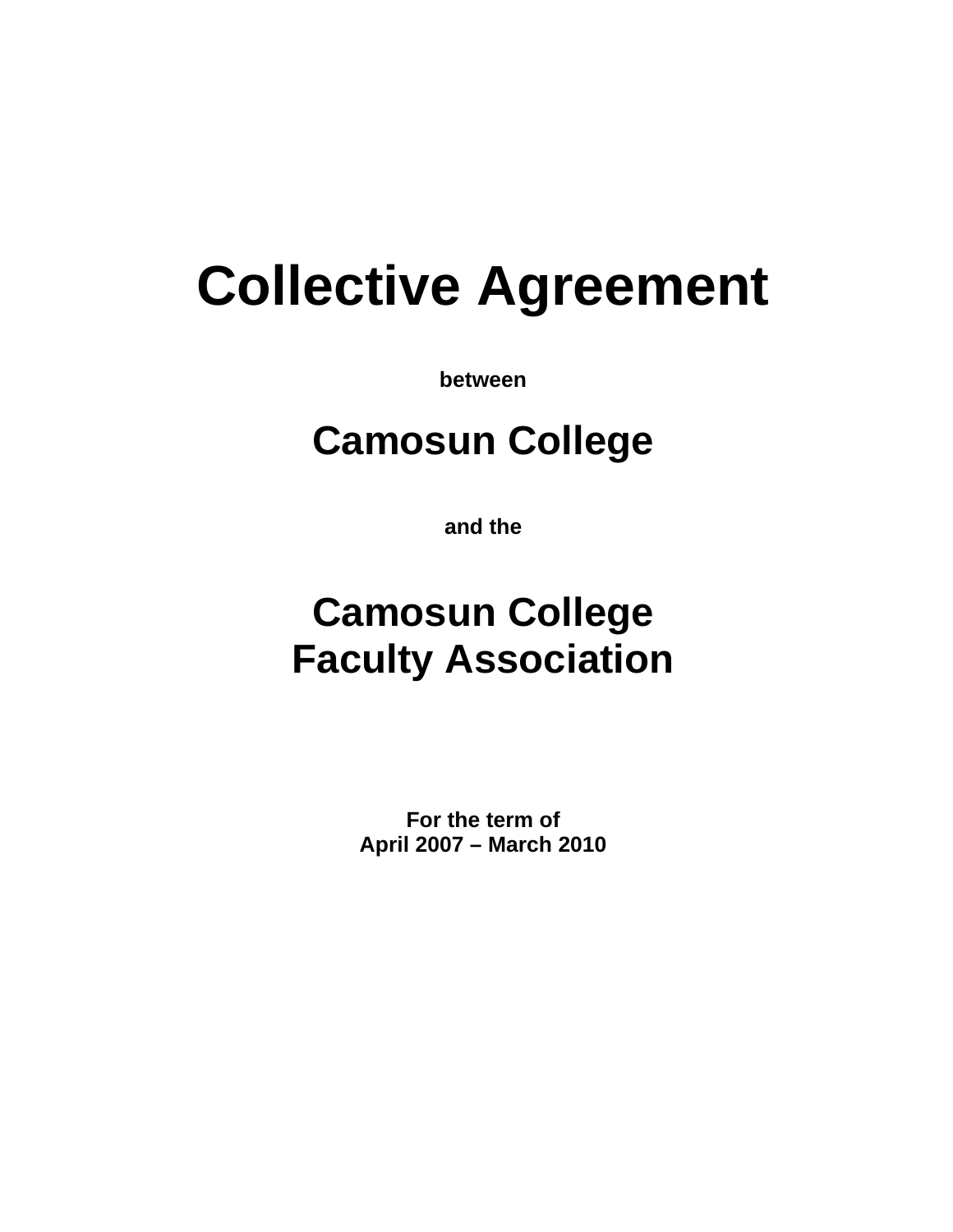# **Table of Contents**

| 1.   |                                                                      |     |  |  |
|------|----------------------------------------------------------------------|-----|--|--|
| 1.01 | <b>Initial Appointments</b>                                          | 8   |  |  |
| 1.02 | <b>Term Appointments</b>                                             | 8   |  |  |
| 1.03 | <b>Probationary Appointments</b>                                     | 10  |  |  |
| 1.04 | <b>Continuing Appointments</b><br>11                                 |     |  |  |
| 1.05 | Letter of Acceptance of Appointment                                  | 13  |  |  |
| 1.06 | <b>Selection of New Faculty</b>                                      | 13  |  |  |
| 1.07 | <b>Seniority</b>                                                     | 14  |  |  |
| 1.08 | <b>Teaching Rights of College Administrators and Exempt Staff</b>    | 14  |  |  |
| 1.09 | Faculty Status for College Administrators and Other Exempt Employees | 14  |  |  |
| 2.   |                                                                      | .15 |  |  |
| 2.01 | <b>Right of First Refusal for Term Contracts</b>                     | 15  |  |  |
| 2.02 | <b>Resignation</b>                                                   | 16  |  |  |
| 2.03 | <b>Probationary Appointments</b>                                     | 16  |  |  |
| 2.04 | <b>Disciplinary Process</b>                                          | 16  |  |  |
| 3.   |                                                                      |     |  |  |
| 3.01 | <b>Notification</b>                                                  | 17  |  |  |
| 3.02 | <b>Process</b>                                                       | 18  |  |  |
| 3.03 | Retraining                                                           | 19  |  |  |
| 3.04 | <b>Severance Pay and Reappointment</b>                               | 19  |  |  |
| 4.   |                                                                      | 21  |  |  |
| 4.01 | <b>Placement</b>                                                     | 21  |  |  |
| 4.02 | <b>Salary Range</b>                                                  | 21  |  |  |
| 4.03 | <b>Recognition of Work Experience for Initial Placement</b>          | 22  |  |  |
| 4.04 | <b>Initial Placement Procedure</b>                                   | 22  |  |  |
| 4.05 | <b>Payment of Salaries</b>                                           | 23  |  |  |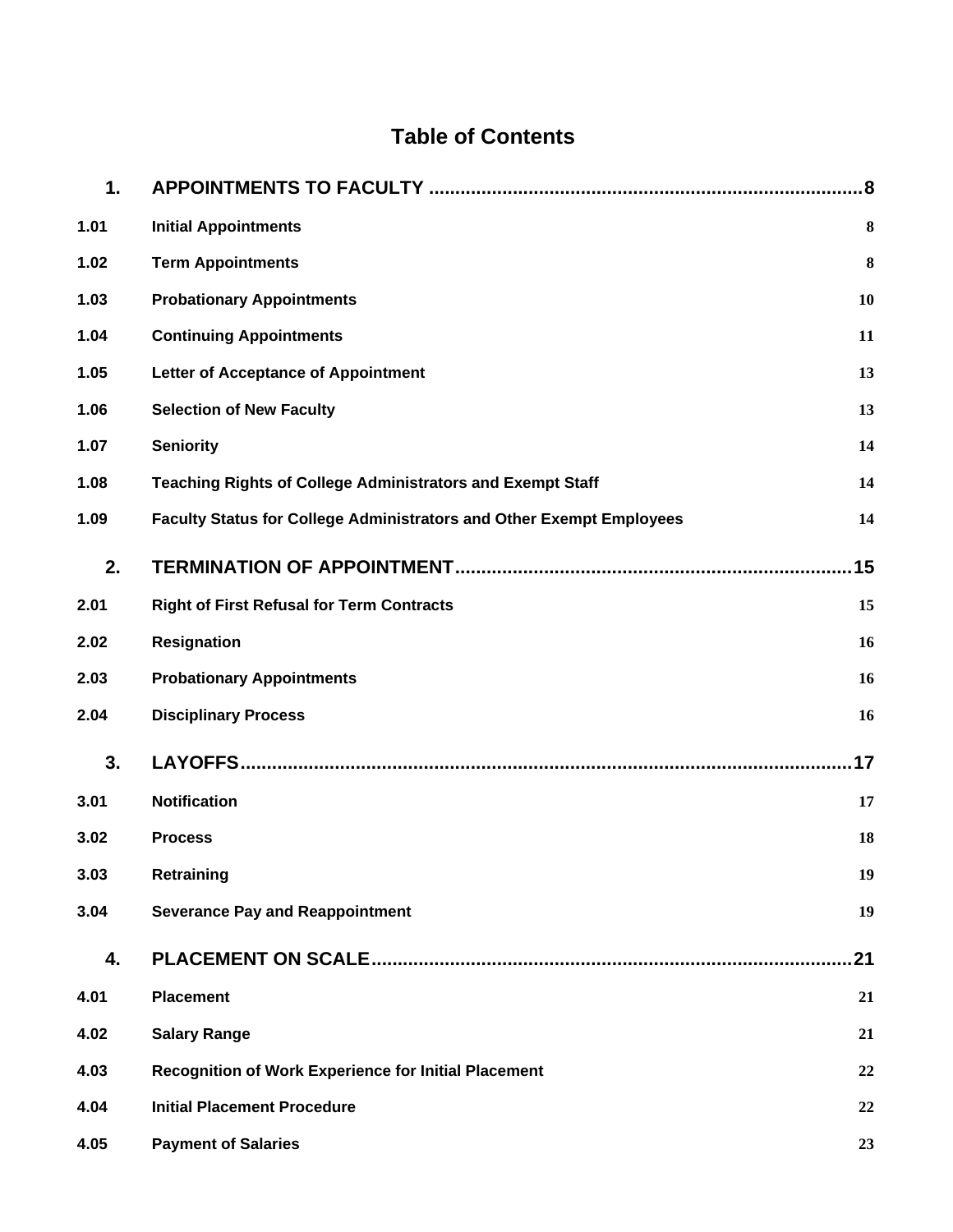| 5.    |                                                         | 23  |  |
|-------|---------------------------------------------------------|-----|--|
| 5.01  | <b>Advanced Placement Upon Change of Qualifications</b> | 23  |  |
| 5.02  | <b>Increments for Service</b><br>24                     |     |  |
| 5.03  | <b>Professional Development Leave</b>                   | 24  |  |
| 6.    |                                                         | 25  |  |
| 6.01  | <b>Stipend</b>                                          | 25  |  |
| 6.02  | <b>Change of Stipend</b>                                | 25  |  |
| 6.03  | <b>Duties of Chairs</b>                                 | 25  |  |
| 6.04  | <b>Complement of Chairs</b>                             | 25  |  |
| 6.05  | <b>Appointment of Chairs</b>                            | 25  |  |
| 6.06  | <b>Term of Office of Chairs</b>                         | 25  |  |
| 6.07  | <b>Qualifications of Chairs</b>                         | 26  |  |
| 6.08  | <b>Allocation of Chair Positions</b><br>26              |     |  |
| 7.    | 26                                                      |     |  |
| 7.01  | Workload                                                | 26  |  |
| 7.02  | <b>Weekly Contact Hours</b>                             | 28  |  |
| 7.03  | Non-Teaching Employees and Non-Teaching Duties          | 29  |  |
| 7.04  | <b>Substitute Instructors</b>                           | 29  |  |
| 7.05  | <b>Continuing Education (CE)</b>                        | 30  |  |
| 7.06  | <b>Preparation Time for New Employees</b><br>30         |     |  |
| 8.    |                                                         | 31  |  |
| 8.01  | <b>Entitlement</b>                                      | 31  |  |
| 8.02  | <b>Sickness</b>                                         | 32  |  |
| 8.03  | <b>Unused and Overused Vacation</b>                     | 32  |  |
| 9.    |                                                         | .32 |  |
| 10.   |                                                         |     |  |
| 10.01 | <b>Scheduled Development Time for Faculty</b>           | 32  |  |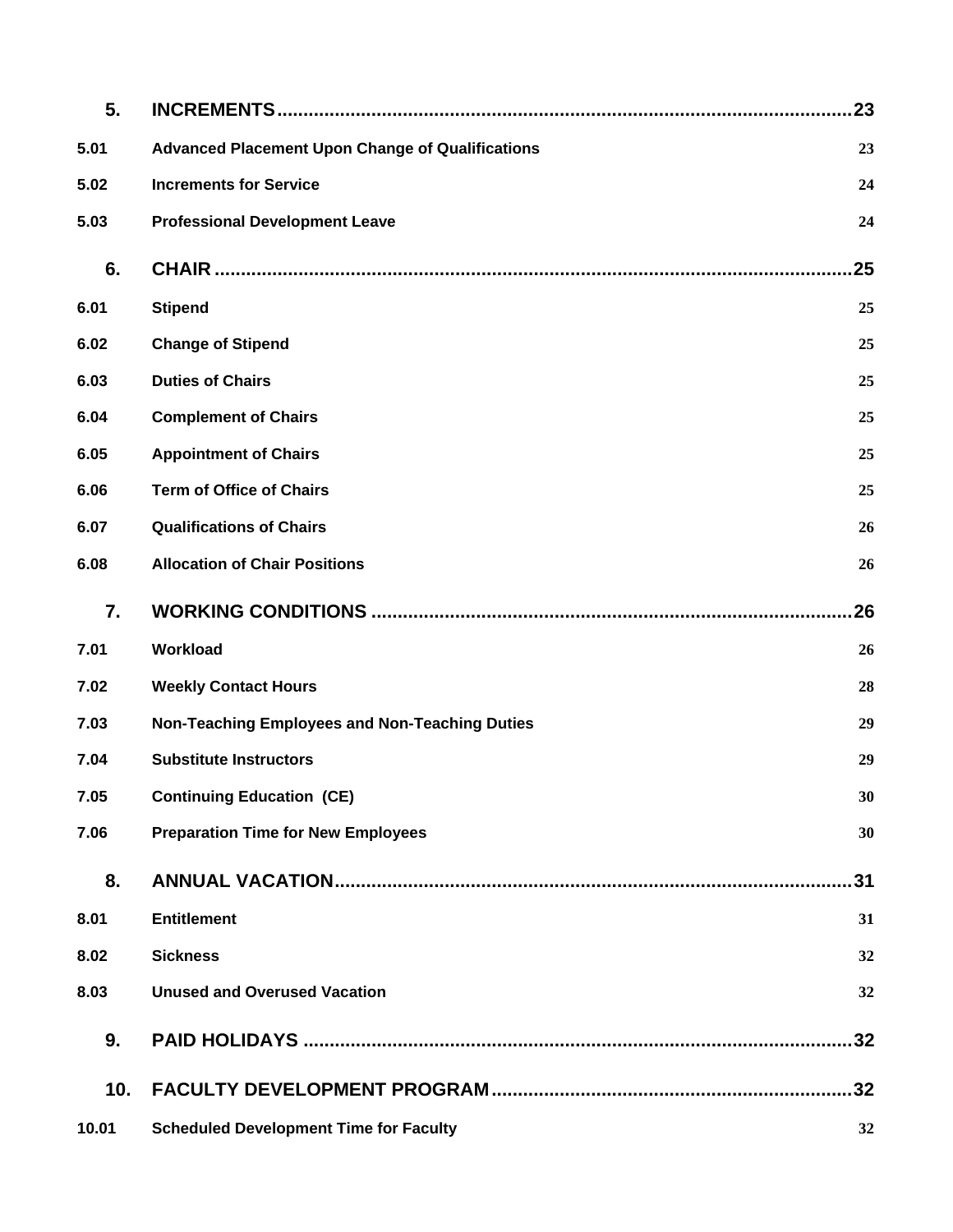| 10.02 | <b>Professional Development Fund</b><br>37       |     |  |
|-------|--------------------------------------------------|-----|--|
| 10.03 | <b>Faculty Exchanges</b>                         | 37  |  |
| 10.04 | <b>Professional Fees</b>                         | 37  |  |
| 11.   |                                                  | 37  |  |
| 11.01 | <b>Seek Election</b>                             | 37  |  |
| 11.02 | Campaign                                         | 38  |  |
| 11.03 | Leave                                            |     |  |
| 12.   |                                                  | .38 |  |
| 13.   |                                                  | 38  |  |
| 13.01 | <b>Unpaid Leave</b>                              | 38  |  |
| 13.02 | <b>Bereavement Leave</b>                         | 39  |  |
| 13.03 | <b>Deferred Salary Leave Plan</b>                | 39  |  |
| 13.04 | <b>Pension on Professional Development Leave</b> | 39  |  |
| 14.   |                                                  | 39  |  |
| 14.01 | <b>Parental Leave</b>                            | 39  |  |
| 14.02 | <b>Non-Birth Parent Leave</b>                    | 40  |  |
| 14.03 | <b>Adoption Leave</b><br>40                      |     |  |
| 15.   | <b>SICK LEAVE </b>                               | 40  |  |
| 15.01 | <b>Sick Leave</b>                                | 40  |  |
| 15.02 | <b>Accumulated Sick Leave</b>                    | 41  |  |
| 15.03 | <b>Family Illness</b>                            | 42  |  |
| 15.04 | <b>Sick Leave Bank</b><br>42                     |     |  |
| 16.   |                                                  | .43 |  |
| 16.01 | <b>WorkSafeBC</b>                                | 43  |  |
| 16.02 | <b>Occupational Health and Safety</b>            | 43  |  |
| 17.   |                                                  | 45  |  |
| 17.01 | <b>Benefit Details</b>                           | 45  |  |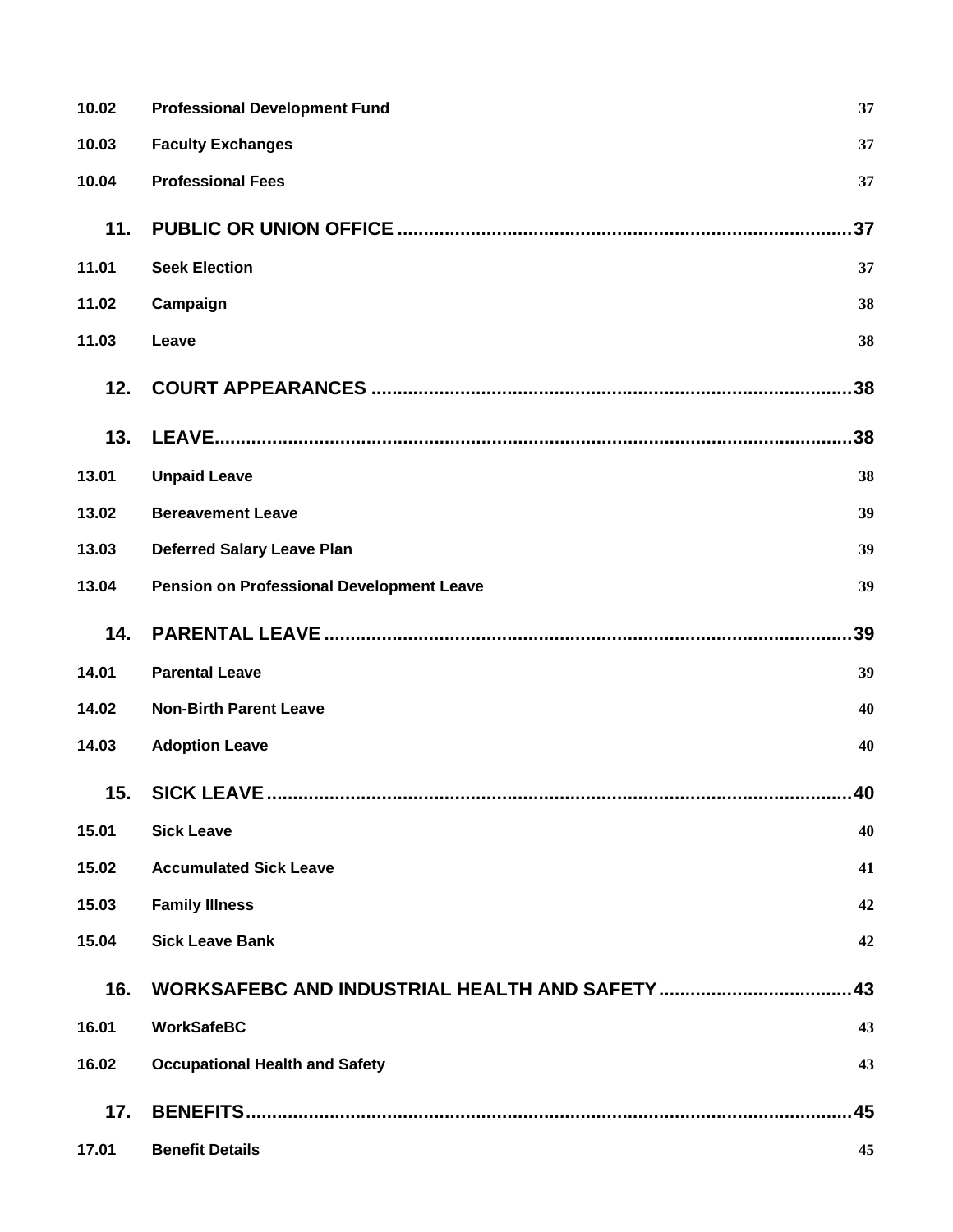| 17.02 | <b>Medical Services</b>                             | 45  |  |
|-------|-----------------------------------------------------|-----|--|
| 17.03 | <b>Dental Plan</b>                                  |     |  |
| 17.04 | <b>Group Life</b>                                   | 46  |  |
| 17.05 | <b>Disability Insurance</b>                         |     |  |
| 17.06 | <b>Pension</b>                                      |     |  |
| 17.07 | <b>Coverage for Part-Time and Term Appointments</b> |     |  |
| 17.08 | <b>Tuition Fees</b>                                 | 47  |  |
| 18.   |                                                     | 48  |  |
| 18.01 | <b>Early Retirement</b>                             | 48  |  |
| 18.02 | <b>Early Retirement Incentive</b>                   | 48  |  |
| 18.03 | <b>Post-Retirement Employment</b>                   | 48  |  |
| 19.   |                                                     | .49 |  |
| 20.   |                                                     | .49 |  |
| 21.   |                                                     | .49 |  |
| 21.01 | <b>Resolution of Disputes or Complaints</b>         | 49  |  |
| 21.02 | <b>Variation of Procedure</b>                       | 51  |  |
| 22.   |                                                     | .51 |  |
| 22.01 | <b>Bargaining Unit Definition</b>                   | 51  |  |
| 22.02 | <b>Membership</b>                                   | 52  |  |
| 22.03 | <b>Dues</b>                                         | 52  |  |
| 23.   |                                                     | 52  |  |
| 23.01 | <b>Individual Agreements</b>                        | 52  |  |
| 23.02 | <b>Fair Treatment</b>                               | 52  |  |
| 23.03 | <b>Leave for Union Business</b>                     | 52  |  |
| 23.04 | <b>Release Time</b>                                 | 52  |  |
| 23.05 | <b>Picket Lines</b>                                 | 53  |  |
| 23.06 | <b>Struck Work</b>                                  | 53  |  |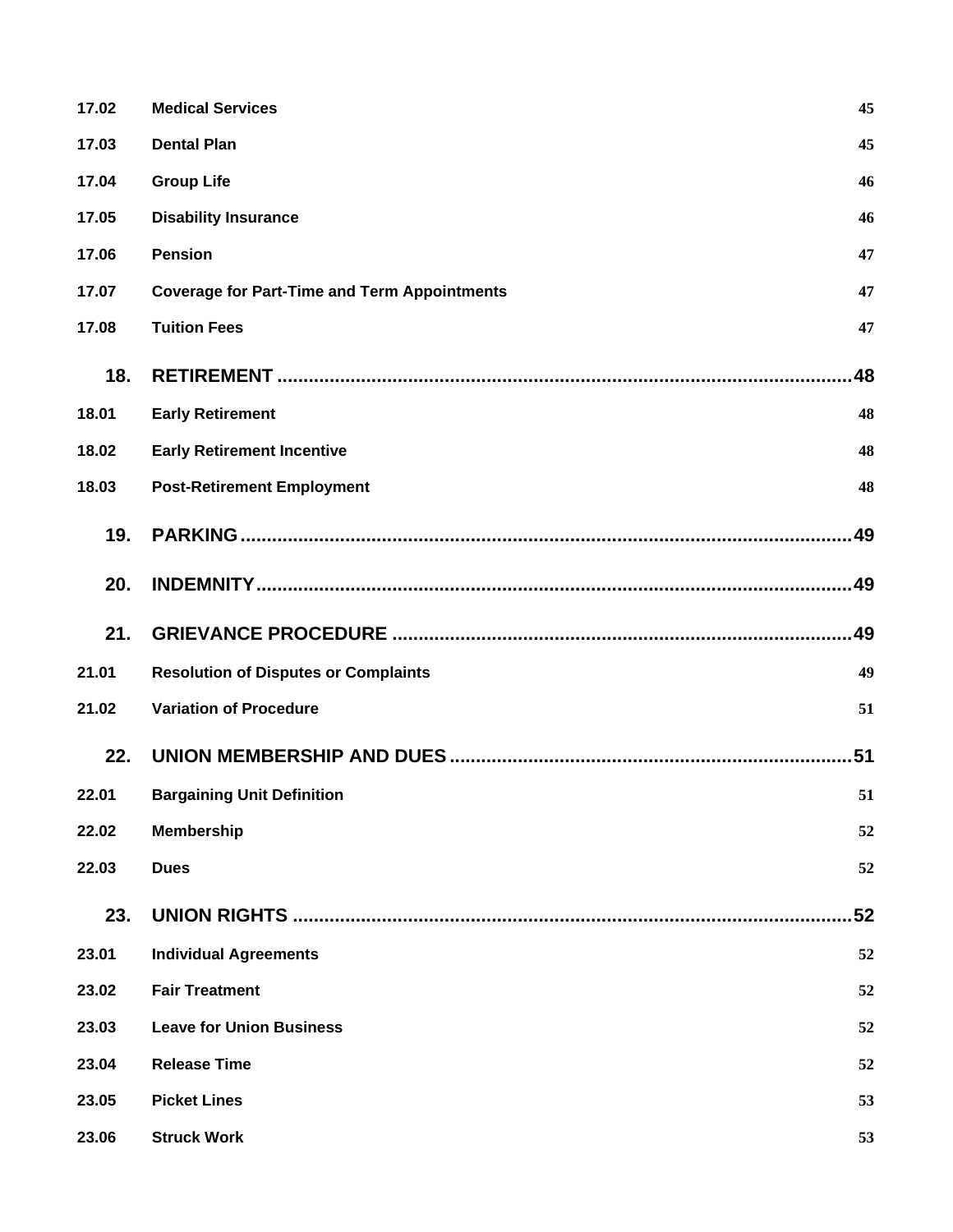|       | 26.                                                    |                                                       |     |  |
|-------|--------------------------------------------------------|-------------------------------------------------------|-----|--|
|       |                                                        |                                                       |     |  |
|       | 28.                                                    |                                                       |     |  |
| 28.01 |                                                        | <b>Process</b>                                        | 54  |  |
|       | 29.                                                    |                                                       |     |  |
|       |                                                        |                                                       |     |  |
|       | 31.                                                    |                                                       |     |  |
|       | 32.                                                    | PERSONNEL FILES ……………………………………………………………………………………………56 |     |  |
|       |                                                        |                                                       |     |  |
|       | 34.                                                    |                                                       |     |  |
|       |                                                        |                                                       |     |  |
|       |                                                        |                                                       |     |  |
|       |                                                        | CHAIR'S STIPFND                                       | 60  |  |
|       |                                                        |                                                       |     |  |
|       |                                                        |                                                       | .62 |  |
|       |                                                        | RE: ADVANCED PLACEMENT REVIEW COMMITTEE               | 63  |  |
|       |                                                        | <b>RE: JOINT COMMITTEE ON SCHEDULED DEVELOPMENT</b>   | 65  |  |
|       |                                                        | RE: FACULTY ON SECONDMENT TO ADMINISTRATIVE POSITIONS | 66  |  |
|       | <b>RE: INITIAL PLACEMENT PROCEDURE</b><br>67           |                                                       |     |  |
|       | <b>RE: CO-OP SUPERVISION</b><br>68                     |                                                       |     |  |
|       | RE: COMMON FACULTY PROFESSIONAL DEVELOPMENT FUND<br>70 |                                                       |     |  |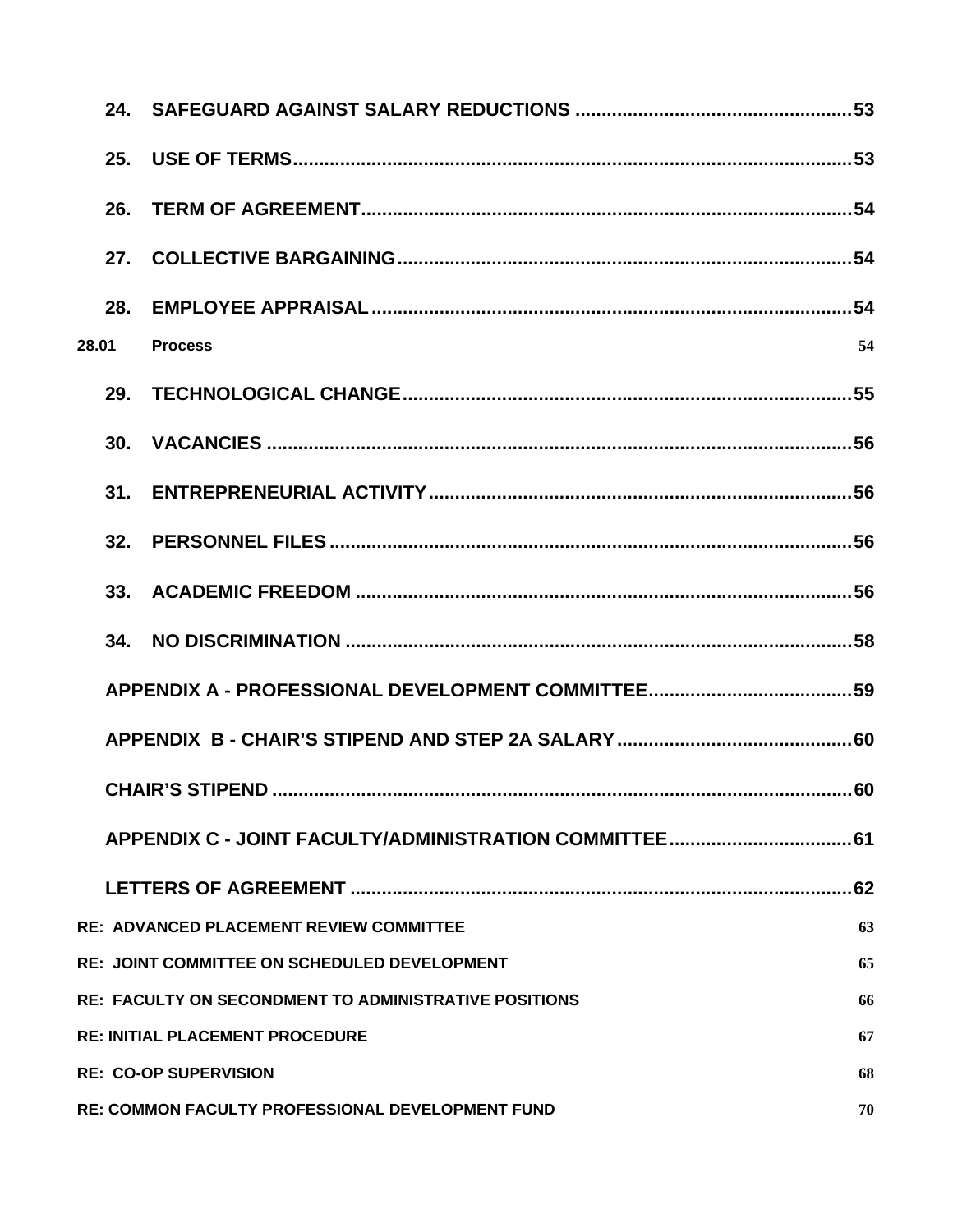THIS AGREEMENT made and entered for the term April 1, 2007 to March 31, 2010,

BETWEEN:

#### **CAMOSUN COLLEGE**

(hereinafter called the "Employer")

OF THE FIRST PART

AND THE

# **CAMOSUN COLLEGE FACULTY ASSOCIATION**

(hereinafter called the "Union")

### OF THE SECOND PART

WHEREAS the Board is an employer within the meaning of the Labour Code of British Columbia Act;

AND WHEREAS the Camosun College Faculty Association is a certified bargaining agent for faculty under the Act;

AND WHEREAS the parties have carried on collective bargaining under the Act and have reached agreement as herein expressed;

NOW THIS AGREEMENT WITNESSETH THAT THE PARTIES HERETO AGREE EACH WITH THE OTHER AS FOLLOWS: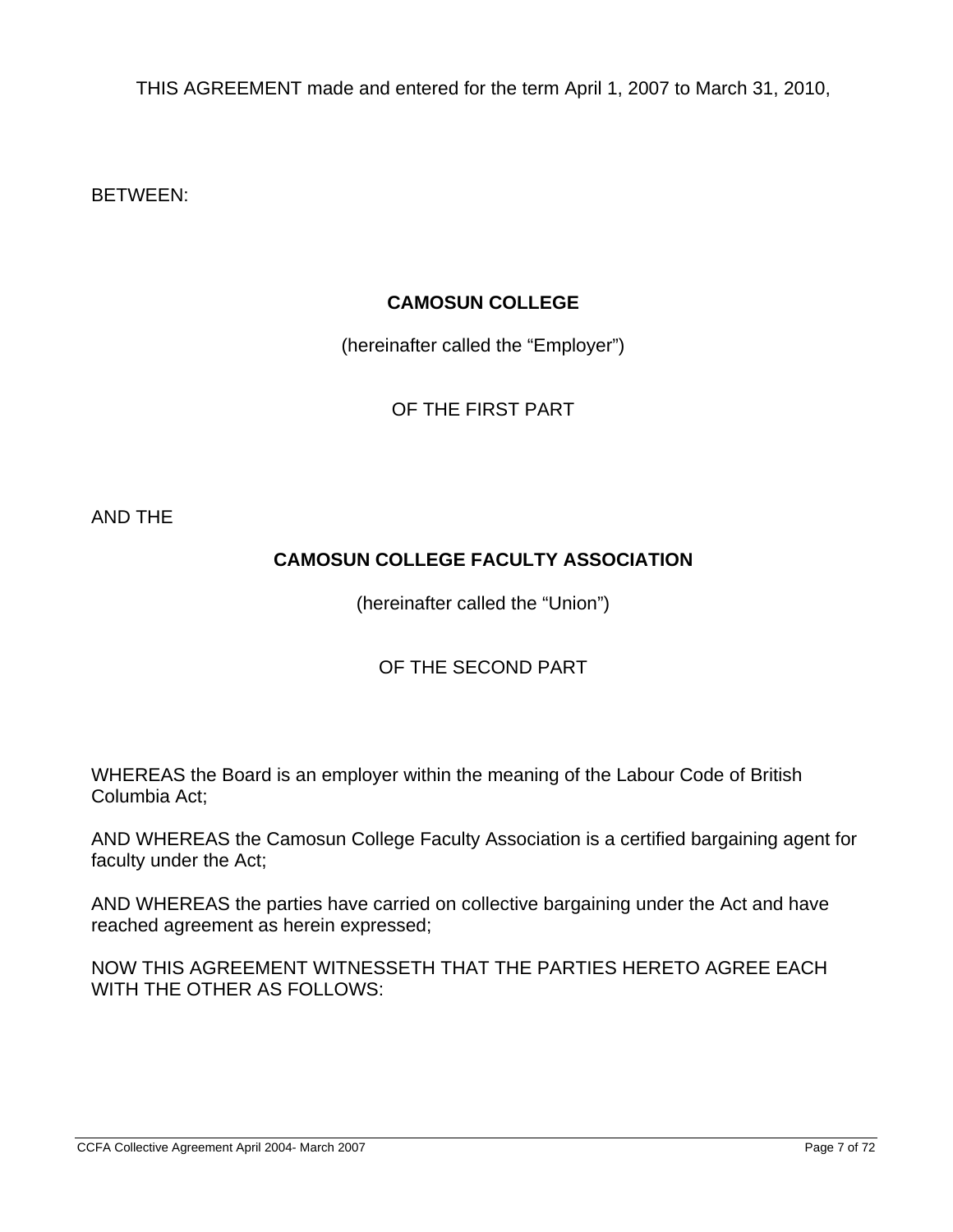# **1. APPOINTMENTS TO FACULTY**

#### **1.01 Initial Appointments**

Initial appointments shall be either probationary for a two (2) year period or term as outlined in Clause 1.02.

Subsequent appointments shall be either probationary, continuing, or term as outlined below.

#### **1.02 Term Appointments**

- **(a)** A term appointment is one with a pre-established end date. Term appointments may be made only in circumstances which fit one or more of the following conditions (assuming that no probationary or continuing faculty are available):
	- (i) To replace:
		- faculty on leave or secondment;
		- faculty assigned to professional, curriculum, or program development activities;
		- faculty assuming probationary assignments under paragraph 3, Clause 1.03(c).
	- (ii) To create positions with less than a fifty percent (50%) annual workload, provided there is no opportunity to combine two or more such assignments into a workload sufficient for a continuing or probationary assignment.
	- (iii) To fill positions when emergencies or other unforeseen circumstances do not allow for normal selection procedures.
	- (iv) To hire an individual with the specialized knowledge or skills required for a particular course or assignment when the College can demonstrate that no faculty member with the required knowledge or skill is available to accept the assignment as part of a probationary or continuing appointment.
	- (v) To staff instructional programs or projects which are funded by agencies external to the College on an irregular basis.
	- (vi) To staff new and experimental instructional programs or projects, or to hire faculty to replace continuing faculty who accept an assignment to an experimental program or project. Experimental programs or projects are those that expand programming to new clientele groups, new locations, or new programs or courses. Term positions created under this clause are limited to two years and must be with the agreement of the Union.

Notwithstanding the above, effective September 1, 1993, no school may fill more than twenty percent (20%) of its full-time equivalent positions with term employees, excluding those hired under provision (i) above.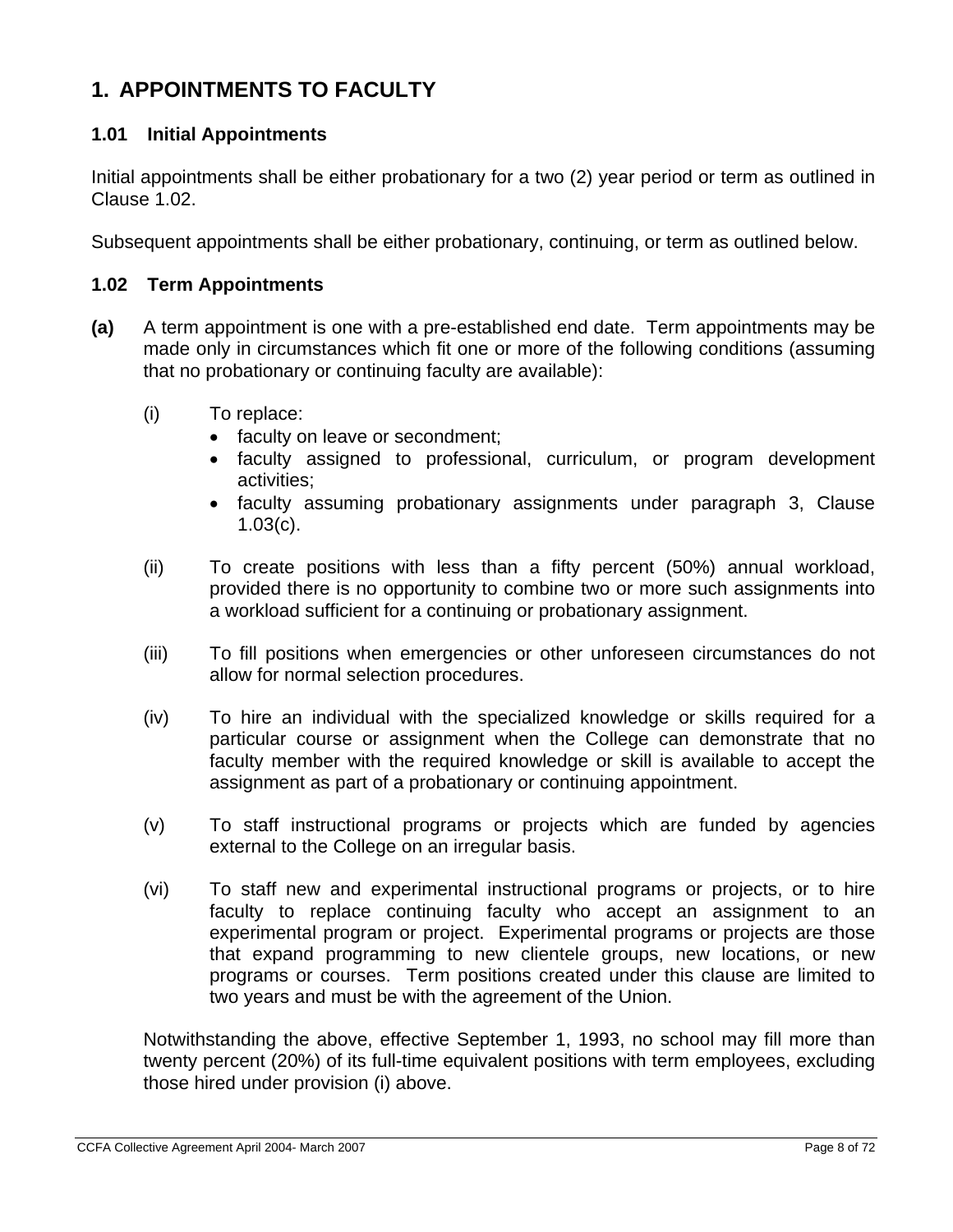In all instances, the appointee and the Union shall be informed in writing of the grounds for a term rather than a continuing or probationary appointment.

- **(b)** When seniority is calculated, accumulated service on term appointments shall include earned vacation, whether taken as time off or as payment in lieu. In instances when vacation pay is received, not vacation time, the seniority earned shall be the same as if the employee had been credited with vacation time. In other words, earned seniority shall not be diminished as a result of a faculty member earning payment in lieu rather than vacation time. In these instances, seniority will be calculated by multiplying the employment period by 1.2.
- **(c)** Instructional term appointments will cover one (1) week of preparation time, the instruction period, and exam period or wrap-up period, to equate to sixteen (16) weeks for a standard full semester and thirteen (13) weeks for a standard full quarter.

Appointments for periods other than a standard full semester or quarter shall reflect the actual instruction period together with one (1) week's preparation time and one (1) week for the exam period or wrap-up period.

Any individual whose percentage of full-time employment is consistently 50% or higher for two successive semesters or quarters shall have a single appointment which extends through both semesters or quarters. For the purpose of this clause, May-June and July-August shall each be considered semesters.

Payment for term appointments shall be calculated on a daily rate based on the individual faculty member's placement on the faculty salary scale.

- **(d)** All employees on term appointments shall be evaluated according to the procedures established for the school, within the first twelve (12) months of aggregated appointment periods (independent of percentage of full-time employment); and an additional evaluation shall occur before completion of two (2) "full-time equivalent" years of service.
- **(e)** Indefinite term appointments to replace a continuing or probationary faculty member on disability leave, the Employer may offer an indefinite term appointment, giving the new employee access to benefits and other provisions for probationary employees, providing there has been appropriate opportunity for recruitment and selection.

If the disabled faculty member is declared able and returns to work, the replacement appointee shall receive one (1) month's notice or payment in lieu of notice.

If the disabled faculty member is unable to return to work within the period of time allowed, the indefinite term appointment will be converted to a regular probationary or continuing appointment.

**(f)** Internships - The Employer may create a limited number of faculty internship positions, each of which requires the approval of the Union.

Each internship position shall be for a one (1) or a two (2) year period, with a workload from fifty percent (50%) to one hundred percent (100%). The employee hired for each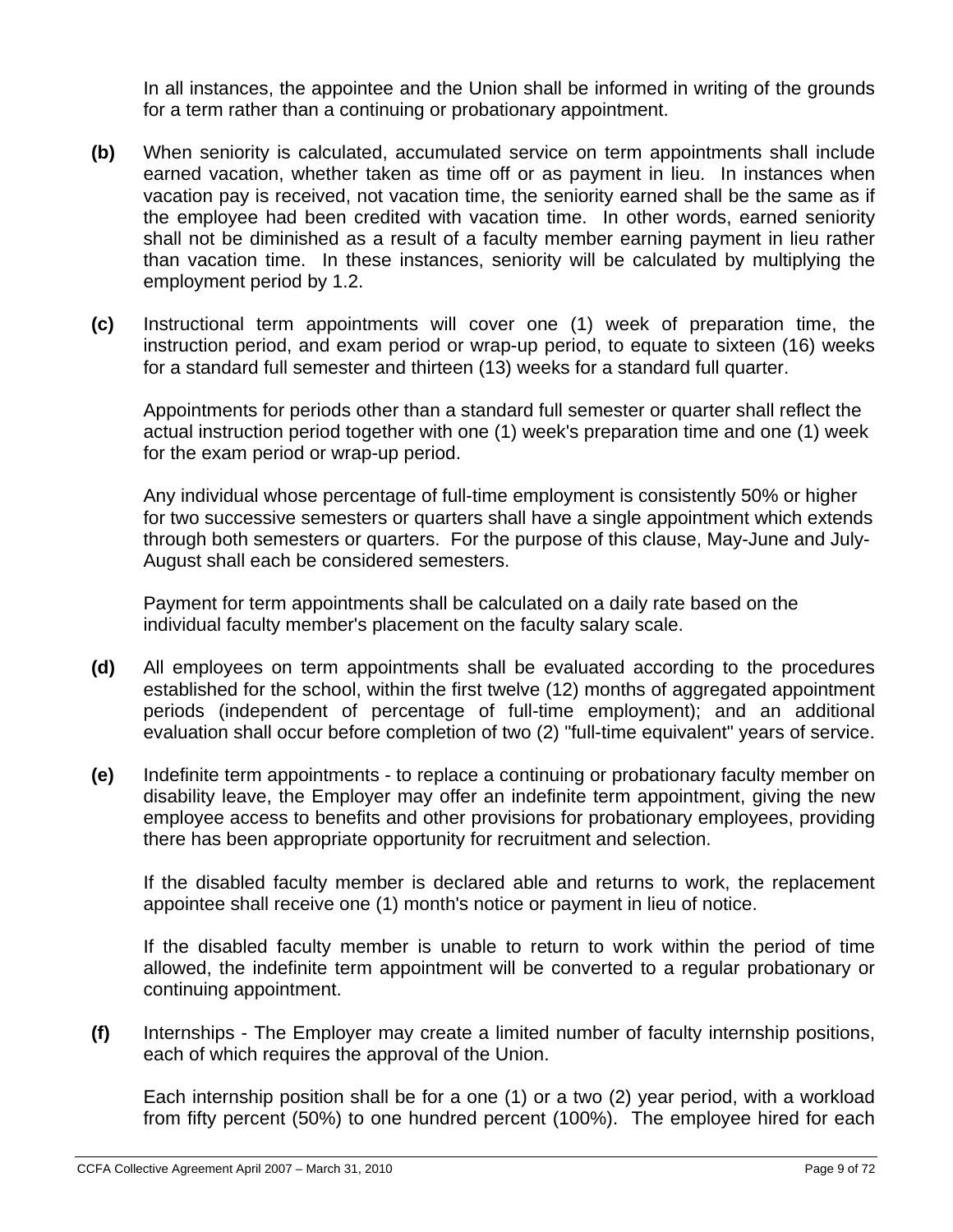position will have no more than one (1) year of college-related experience in his/her field of expertise. The approved staffing profile will not be increased by the addition of interns.

An employer/employee relations committee shall recommend guidelines for the application of this clause. The recommendations shall be forwarded to the President of the College and the President of the CCFA within six (6) months of the signing of this agreement, unless a later date is agreed to by the two presidents, and shall form the basis for the application of this clause, subject to approval by the CCFA and the administration.

**(g)** Subject to Clauses 3.02 and 3.03, service accumulated during term appointments shall be credited toward seniority and all other benefits for which the employee is eligible. In those instances in which the length of the appointment has permitted adequate time for regular faculty evaluation procedures to be applied, and where such evaluation has been fully satisfactory, all service accumulated will be credited toward the probationary appointment, provided that the conditions of the term assignment do not differ significantly from the position being offered. Service credited towards probation under this clause will be counted in terms of percentage of full-time employment, with two (2) full-time equivalent years required for completion of the equivalent of probation.

Should a faculty member accept a probationary appointment prior to completing two (2) full-time equivalent years of service on term appointments, the length of probation will consist of two (2) years minus the f.t.e. time on term contracts. The remaining probation will be counted in aggregate, not f.t.e. time.

#### **1.03 Probationary Appointments**

- **(a)** A probationary appointment precedes a continuing appointment, except in the case of any former term employee who completed the equivalent of a probationary period while on term assignments.
- **(b)** Probationary appointments shall be made for positions with fifty percent (50%) or more of an annual workload. The duration of the probationary period shall be two (2) academic years, irrespective of percentage of full-time equivalent employment, minus the length of accumulated service in term positions which do not differ significantly from the position being offered.
- **(c)** The probationary period for continuing faculty who assume assignments in another department shall be one (1) academic year. No probationary period is required when the department to which the faculty member transfers is deemed by the appropriate vicepresident to be similar in nature to the faculty member's original department. If continuing faculty have an unsuccessful probation in another department, they shall be re-instated in their previous position or in a similar position.
- **(d)** A faculty member with a new probationary or continuing appointment shall receive at least one week of paid preparation time at the start of the appointment.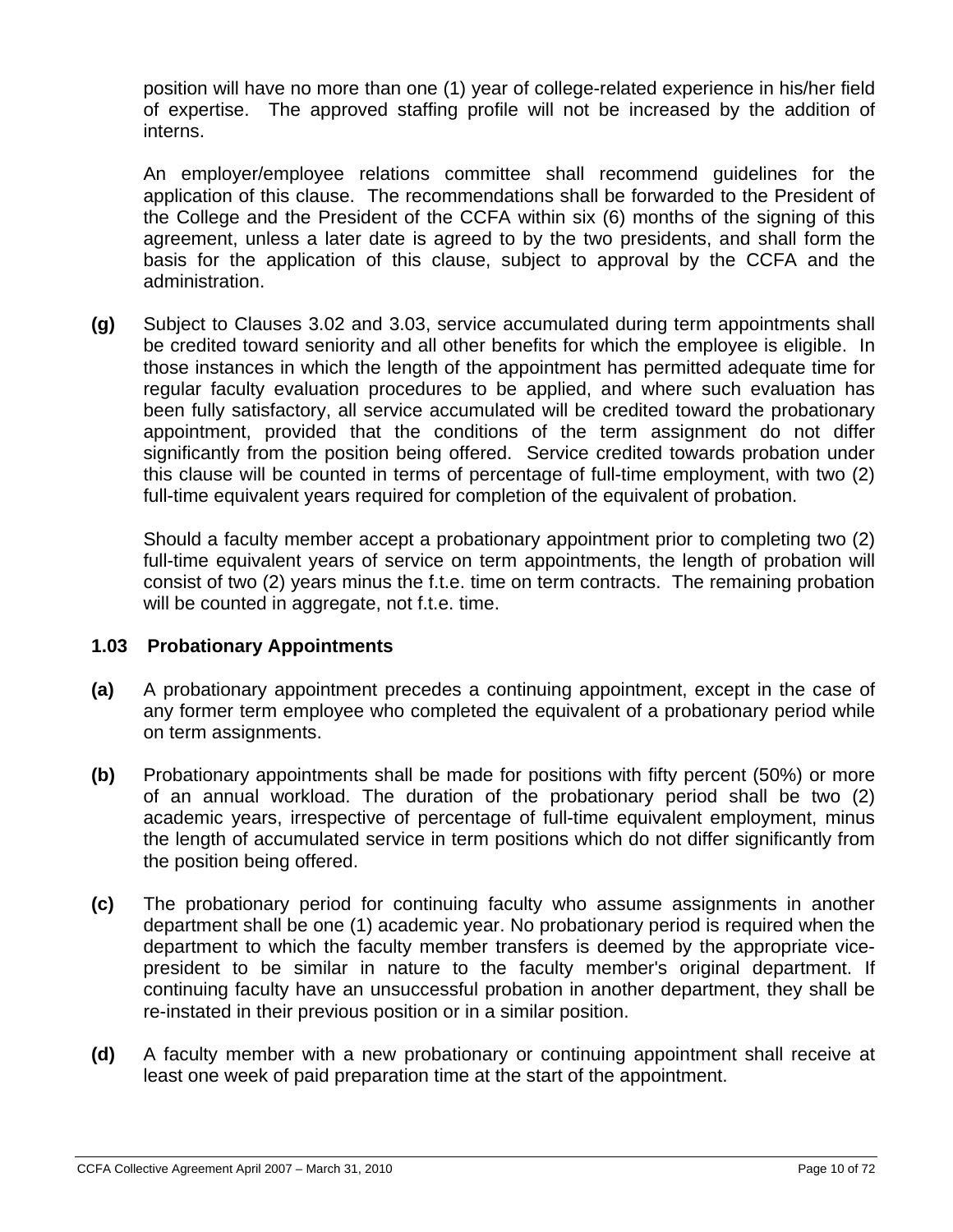**(e)** As a minimum requirement, all employees on probationary appointments shall be evaluated within the first semester or quarter of their appointment and when eight (8) to ten (10) months remain in the probationary period, according to procedures established in writing for each school. The employee shall be informed of the School's evaluation procedures and standards with the letter of appointment. The methods, standards, and procedures of evaluation shall be fair and reasonable.

After any evaluation, should improvements be deemed necessary, the employee, in consultation with the Dean, will develop a plan, with appropriate timelines, for attaining the additional skills and/or knowledge required. The employee may apply to the Professional Development Fund for assistance in this regard.

Should the evaluation which occurs with eight (8) to ten (10) months remaining in the probationary period indicate that the employee does not yet qualify for a continuing appointment, a final evaluation will be carried out within two (2) to three (3) months of the end of the probationary period.

On the basis of the employee's most recent evaluation, the Dean will recommend to the appropriate vice-president whether to convert the probationary contract to continuing or to sever the employee's connection to the College at the end of his/her probationary appointment, or in accordance with Clause 2.03.

Should the employee disagree with the conclusions or recommendations resulting from an evaluation procedure, he/she may contest the recommendations or conclusions on the basis of the procedures not being carried out as prescribed by the school, or on the grounds that the conclusions and recommendations did not fit the information gathered through the evaluation process.

#### **1.04 Continuing Appointments**

- **(a)** A faculty member who has successfully completed a probationary appointment shall automatically receive a continuing appointment at the same or higher percentage of employment as on the probationary contract.
- **(b)** A full-time faculty member may be assigned to a continuing part-time contract without loss of accumulated seniority and shall continue to accumulate seniority on a prorated basis.

Except where a reduction in staff is applicable, a full-time faculty member shall not be converted to part-time without mutual agreement among that member, the Union and the Employer.

In the event that a previously full-time faculty member who has converted to continuing part-time wishes to revert to a full-time appointment, he/she can only do so if there is a vacancy for which he/she is qualified subject to the provisions of Clause 1.04(e) or if there was an agreement specifying the duration of part-time employment prior to that member becoming part-time.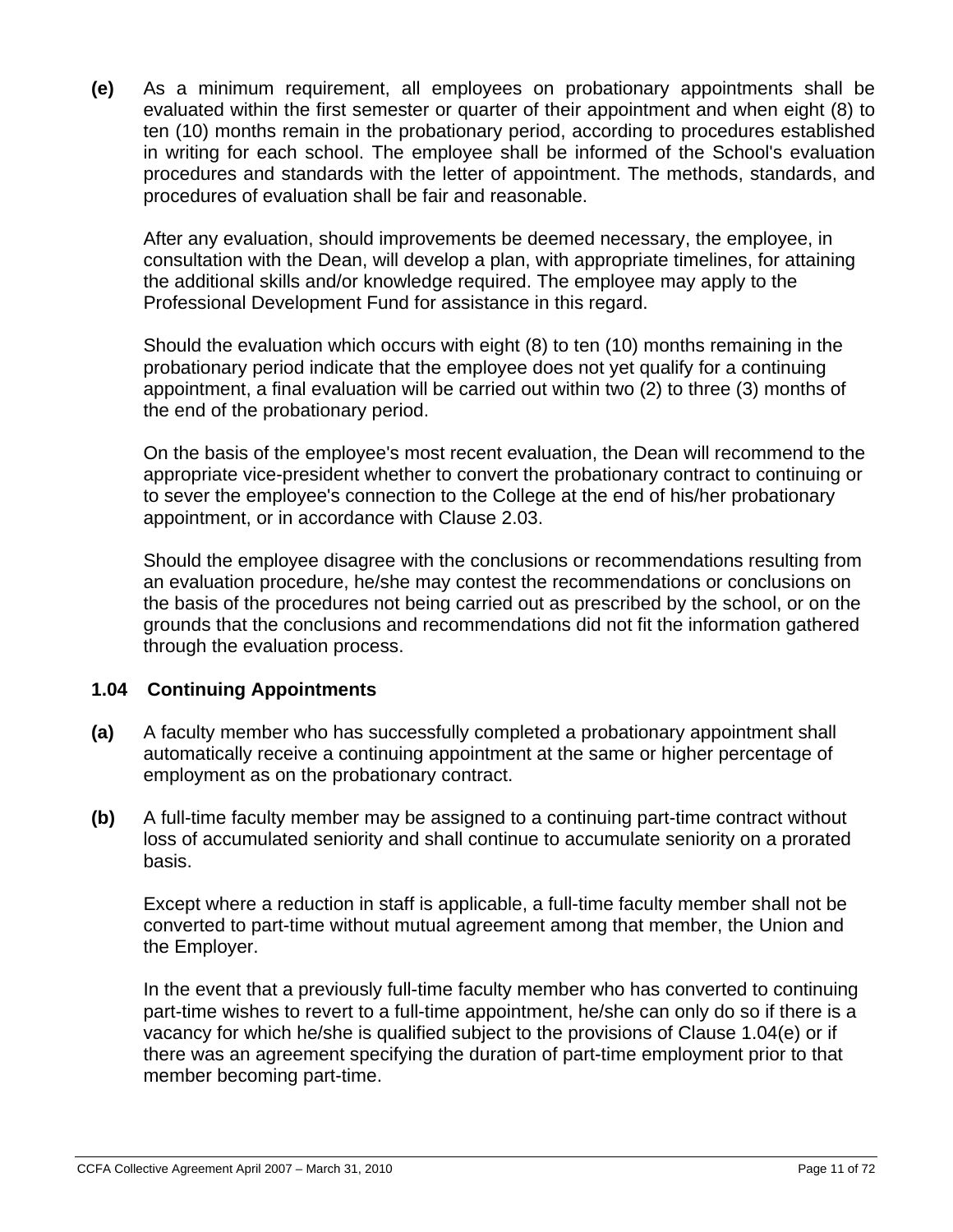- **(c)** A faculty member with a continuing part-time appointment shall be granted first refusal for increased employment in the same department, when, in the judgment of the Dean, in consultation with faculty and the Chair, he/she is fully qualified to perform the duties comprising the additional workload. Should more than one (1) continuing part-time faculty member be qualified for the increased employment, the work will be assigned to the faculty member judged to be best qualified for the duties involved in the additional workload.
- **(d)** Transition from Term Appointments to Probationary or Continuing Appointments.

Any faculty member on a term appointment, other than indefinite term, shall upon application be granted probationary or continuing employment, subject to the following conditions:

- (i) He/she must have been appointed to a term position through the normal school selection procedures in effect at the time of his/her appointment.
- (ii) He/she must have worked at an average minimum of forty percent (40%) of fulltime employment over at least twelve (12) weeks in each of two (2) semesters or at least nine (9) weeks in each of three (3) quarters (or the equivalent in a combination of semesters and quarters) in each of two (2) consecutive years, with a resulting full-time equivalent employment total of at least thirty (30) weeks, i.e. an average workload of at least fifty percent (50%) in each year.
- (iii) The faculty member normally must have worked in one department during the qualifying period, except in the case of faculty members who have done similar work in more than one department. Should there be disagreement concerning whether or not an individual who has worked in more than one department during the qualifying period is entitled to continuing status, the matter shall be resolved according to the provisions of Clauses 21.01 and 21.02.
- (iv) He/she must have been successfully evaluated according to established school evaluation procedures.
- (v) An assignment averaging at least fifty percent (50%) of full-time employment, with a minimum of forty percent (40%) at any given time, based on the normal workload of a full-time instructor in the relevant department, shall be available over two (2) semesters or three (3) quarters in the next year. The Employer is obligated to offer continuing employment when the annual budget and operating plan indicate that an assignment to the level stipulated above will be available. When the Employer concludes that sufficient work is not available to offer an individual a continuing contract, the Employer shall inform the individual and the Union in writing of the reasons for the decision.

All benefit calculations, including long term disability, will be based on the average annual percentage of full-time employment.

Conversion to a continuing appointment shall occur only at the beginning of the next term or semester following qualification and application.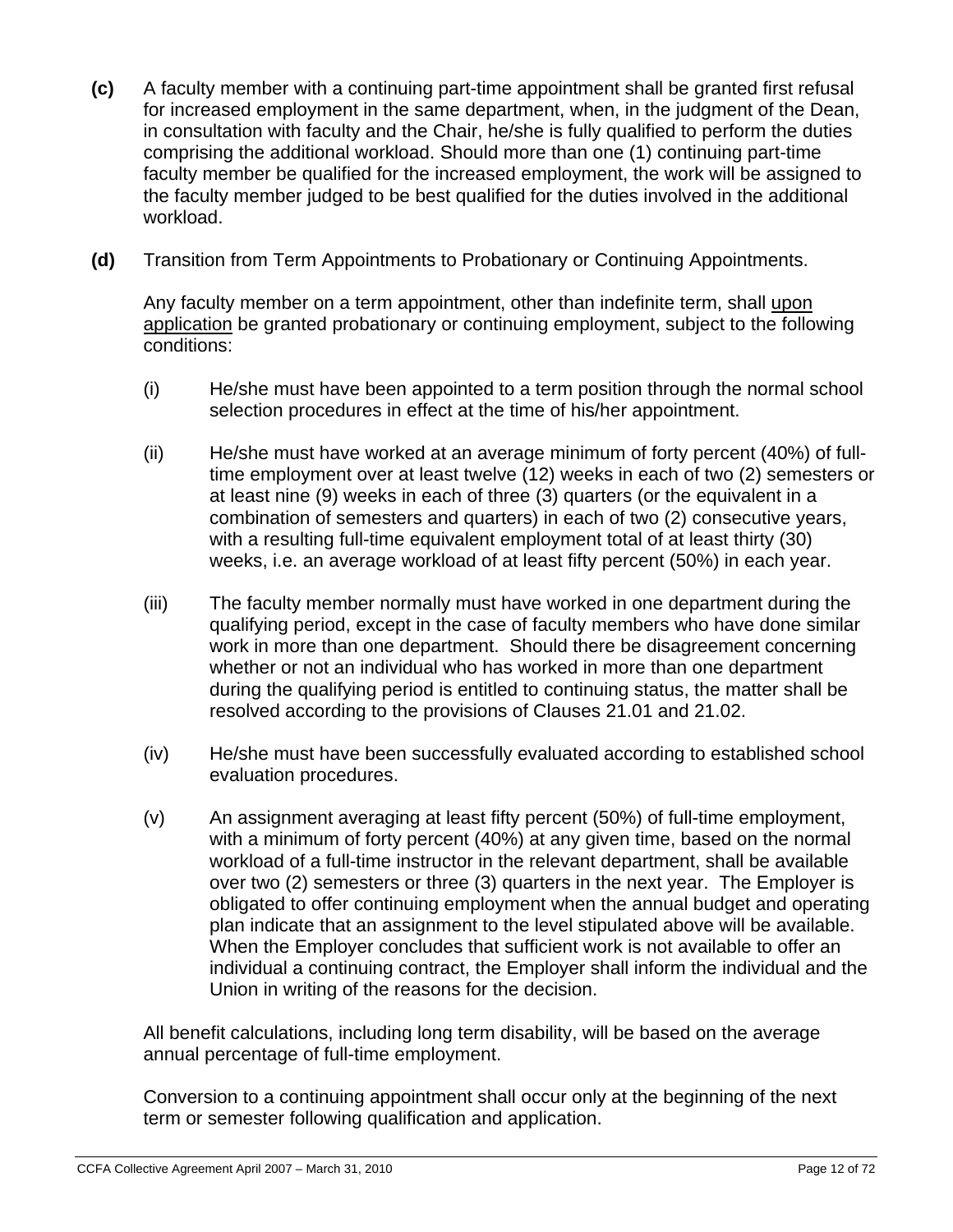For the purposes of this clause, the period from May through August shall be considered a semester.

The Employer shall not deny a faculty member the rights stipulated in this clause as a result of having neglected to evaluate the faculty member.

When more than one candidate is eligible for a single continuing appointment under this clause, the appointment shall be offered to the employee deemed most qualified through normal school selection procedures.

- **(e)** When a continuing position in a department becomes available, the position shall be offered to a suitable candidate from the following categories, in the following order. Suitable is defined here as meeting the minimum requirements for the position as determined in advance, by the department in consultation with the Dean.
	- (i) Laid off with reappointment rights, according to the provisions of clause 3.04(b).
	- (ii) Employees with part-time continuing appointments, in the same department, according to the provisions of Clause 1.04(c).
	- (iii) (a) Term employees in the same department who have met the conditions necessary to convert to a continuing contract as described in 1.04(d).

(b) Employees on indefinite term appointments who have successfully completed the equivalent of a probationary appointment.

Note: If two people are equally eligible under (iii)(a) and (iii)(b), the employee with more service accumulated will convert.

- (iv) Candidate selected through competition for the position.
- **(f)** JOB SHARING

The Union and the Employer agree in principle to allow opportunities for job sharing. Arrangements and terms of employment shall be determined by a Joint Faculty/Administration Committee.

#### **1.05 Letter of Acceptance of Appointment**

The Union shall receive copies of each letter of acceptance of appointment.

#### **1.06 Selection of New Faculty**

Faculty members of the respective department shall be consulted in the selection of all new faculty. Procedures for faculty consultation will be specified in writing by the appropriate dean.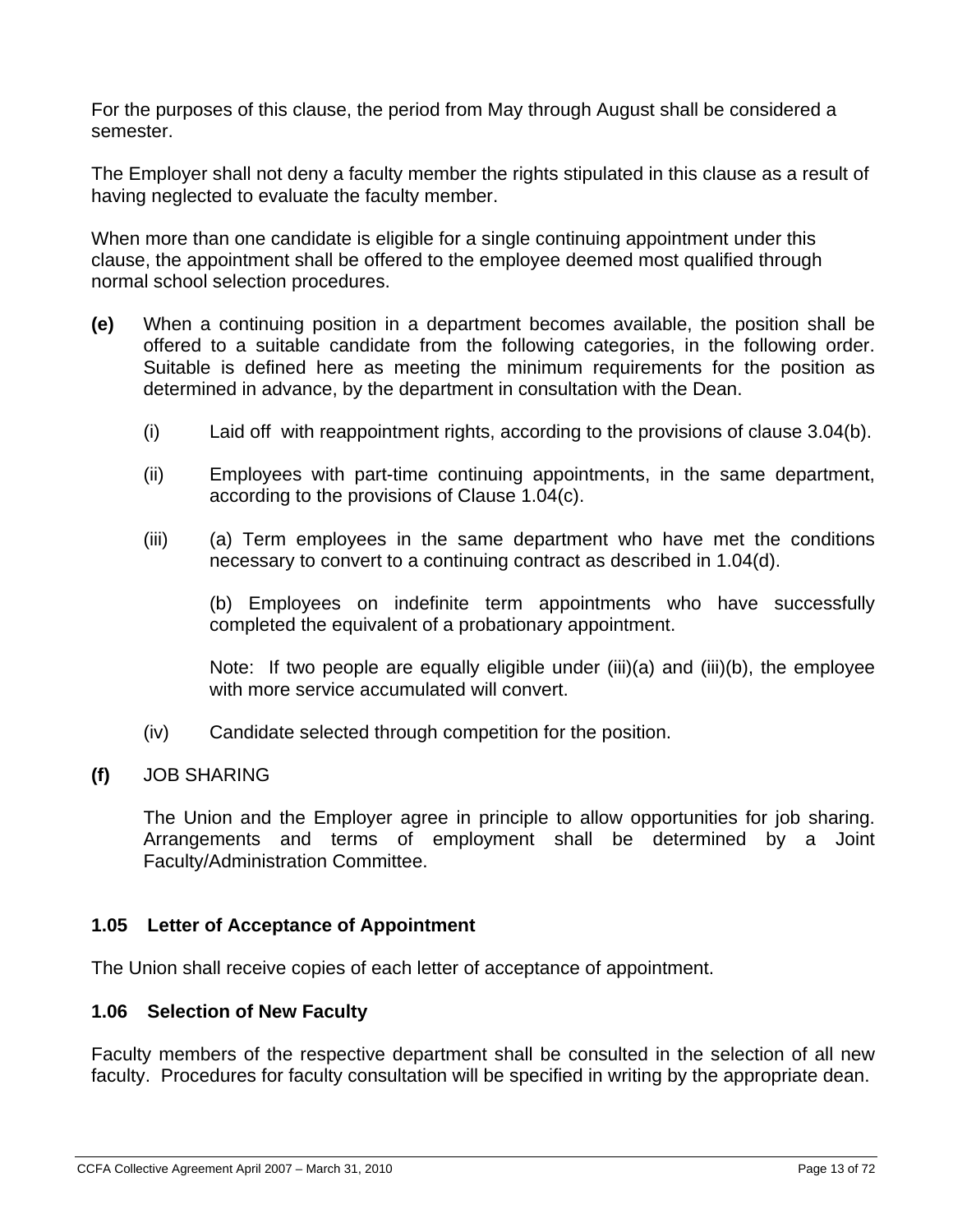#### **1.07 Seniority**

For employees on continuing or probationary contracts, seniority shall be based on all service on term, probationary, or continuing contracts where no break in service exceeds two years. Seniority for part-time contracts shall be pro-rated. A seniority period will be established and reported for each continuing or probationary employee. An updated seniority list will be supplied to the Union at least annually.

Service seniority shall include all continuous service with the Public Service of British Columbia prior to the meld that took place on October 1, 1975. Seniority continues to accrue during all leaves of absence.

#### **1.08 Teaching Rights of College Administrators and Exempt Staff**

- **(a)** "College Administrators" for the purpose of Clauses 1.08 and 1.09 means Associate Deans, Deans, Associate Directors, Directors, Vice Presidents, and the President.
	- (i) College Administrators may teach at any time if the need exists, but shall not displace a continuing faculty member from employment and shall not teach more than one (1) section in any term or semester without the consent of the Union.
	- (ii) No additional payment for instruction will be made to College Administrators.
	- (iii) College Administrators are not required to become members of the Union or to pay union dues.
	- (iv) The appropriateness of the qualifications of College Administrators to teach will be determined by the responsible dean in consultation with the responsible chair.
- **(b)** Other Exempt Employees

Other exempt employees may accept faculty assignments if they are deemed qualified by the usual faculty selection procedures. They will accept assignments on the same basis as other faculty-receiving payment for duties above and beyond their management responsibilities, and paying prorated union dues to the Union. In no case will an exempt employee, by accepting a faculty position, displace a continuing faculty member.

#### **1.09 Faculty Status for College Administrators and Other Exempt Employees**

**(a)** The rights stipulated in this clause apply to College Administrators who opt to pay the Union an annual fee in lieu of dues. The amount of the fee will be determined by the Union and will not exceed the percentage of gross salary charged to faculty members.

The administrators stipulated above have the following rights:

(i) The right, at their own or the Employer's request, to transfer to a continuing faculty position for which they are qualified if a vacancy exists, with the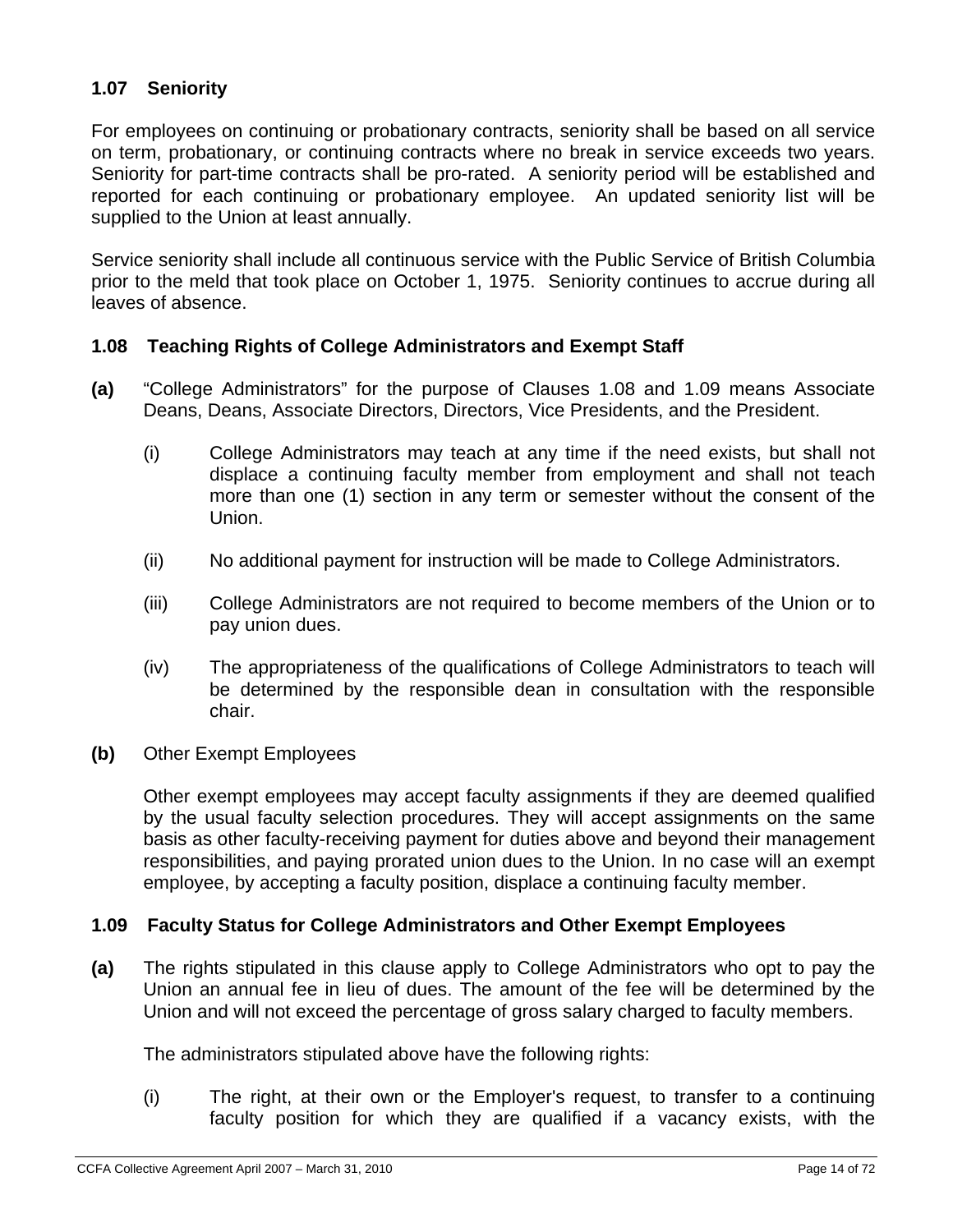agreement of the appropriate dean in consultation with the appropriate vicepresident and the department. These transfers shall take priority over applications from persons outside the College and will not interfere with rights for a continuing appointment as specified in Clauses 1.04(e)(i)—(iii).

- (ii) The right to have all service to the College in a professional capacity counted in placement on the salary scale.
- **(b)** In addition to the right specified in 1.09(a), faculty members who leave the bargaining unit to occupy an exempt position at the College, and who opt to pay the Union an annual fee in lieu of dues have the following rights:
	- (i) The right to exercise bumping privileges as described in Clause 3.02 should the member be laid off from his or her exempt position.
	- (ii) The right to have all service to the College in a professional capacity counted in calculation of faculty seniority and placement on the salary scale.
- **(c)** In order to obtain these rights, College Administrators and other exempt employees must begin to pay the annual fee to the Union no later than three (3) months after assuming the exempt position. All rights will be extinguished if the exempt employee later opts to discontinue paying the fee.

### **2. TERMINATION OF APPOINTMENT**

#### **2.01 Right of First Refusal for Term Contracts**

- **(a)** Term faculty members employed for two (2) semesters or three (3) quarters for the equivalent of two (2) consecutive academic years shall have the right of first refusal for the same or an equivalent term assignment in the next employment period, subject to successful evaluations.
- **(b)** In the case of assignments which occur annually for one (1) semester or quarter only, a term faculty member shall have the right of first refusal for that assignment when he/she has been employed on that assignment three (3) consecutive times and has been successfully evaluated.
- **(c)** A faculty member, following successful evaluation and completion of the required number of semesters or quarters as defined above, shall obtain this right of first refusal by filing an application with his/her school office.
- **(d)** The Employer may not deny an individual first refusal rights under this clause as a result of having neglected to carry out evaluations of the employee.
- **(e)** First refusal rights remain in effect for one (1) year from the date of termination of the most recent term appointment and are renewed with each subsequent term appointment unless there is a break of more than one (1) year between appointments.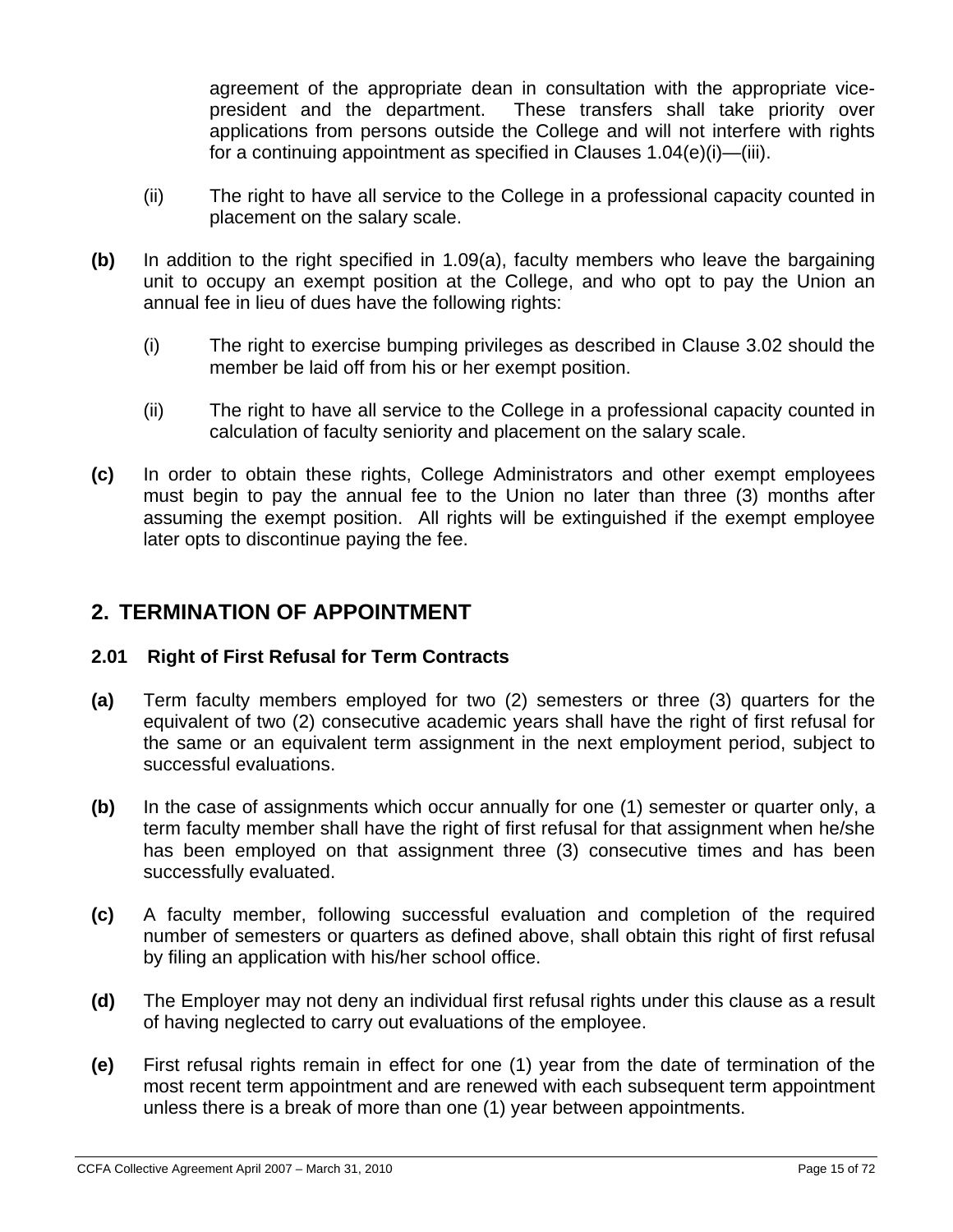**(f)** Without relinquishing the rights stipulated in this clause, a faculty member may refuse employment for one (1) quarter or semester after each two (2) semesters or three (3) quarters of employment in order to provide the employee with the equivalent of a regular vacation period.

Any additional refusal of employment shall result in the relinquishing of the rights stipulated in this clause.

**(g)** If two or more individuals qualify for an appointment under this clause, the appointment shall be granted to the individual deemed most qualified by the Dean in consultation with the Chair and other faculty within the department.

#### **2.02 Resignation**

Employees will give the Employer as much notice of resignation as possible, and will, where possible, arrange for the effective date to coincide with the end of a class instructional period. Where notice of less than one (1) month is given, only those separation payments provided by statute will be paid.

#### **2.03 Probationary Appointments**

An employee while on a probationary appointment may be terminated as a consequence of evaluation, as set out in clause 1.03, or under the provisions of clause 2.04. In lieu of notice, severance pay equivalent to two (2) weeks' salary will be provided.

#### **2.04 Disciplinary Process**

**(a)** Right to Union Representation

The Employer shall inform an employee of his or her right to Union representation prior to any meeting with the Employer that might reasonably be foreseen to form the basis for disciplinary action. If during a meeting, it becomes reasonably foreseeable that discipline may be ensue, then the Employer shall inform the employee of his or her right to Union representation and provide the employee a reasonable opportunity to obtain representation.

#### **(b)** Suspensions

The President may suspend an employee for cause. The Board shall be informed of the suspension within twenty-four (24) hours. The President shall, within two (2) weeks of the suspension, either recommend dismissal of the employee or reinstate him/her with or without penalty. At the same time, the President shall notify the President of the Union, by confidential memo that the suspension has occurred. Whenever an employee is reinstated without penalty, all documentation related to the matter will be removed from the employee's personal file.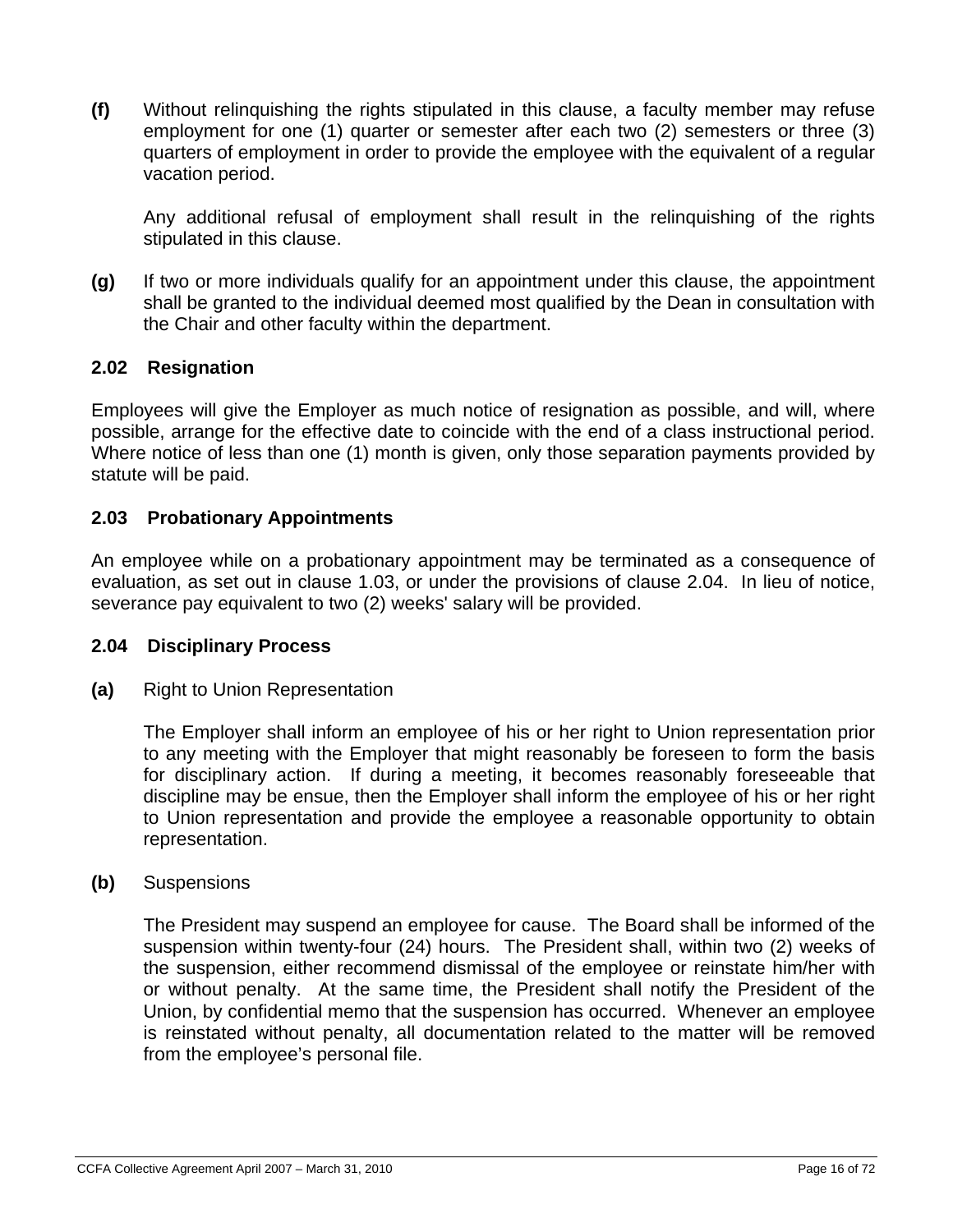Cause shall be defined to mean:

- (i) Gross misconduct; or
- (ii) Persistent neglect of faculty responsibilities (where neglect shall be taken to mean failure to correct deficiencies which have been indicated to the employee in writing); or
- (iii) Professional incompetence related to faculty responsibilities; or
- (iv) Demonstrated unsuitability for the position.
- **(c)** Termination for Cause

If there exists sufficient evidence to justify the termination of a probationary appointment, term contract, or continuing appointment of an employee, the President shall advise the individual concerned in writing, by registered mail, stating his/her intention to recommend such termination to the Board, and setting forth his/her reasons for the recommendation and the effective date for the termination. Cause, as defined in (b), shall be deemed appropriate grounds for termination.

A copy of this letter shall be sent to the Chairperson of the College Board, and to the president of the Union.

**(d)** Burden of Proof

In all cases of termination or disciplinary action, the burden of proof of just cause shall rest with the Employer

# **3. LAYOFFS**

#### **3.01 Notification**

**(a)** When a layoff is necessary due to changes of enrollment, the deletion of a program, technological changes or insufficient operating funds, an employee shall be entitled to at least four (4) months notice, excluding annual holidays, except in the following circumstances:

> Term employees and employees with less than three (3) years of service, irrespective of percentage of full-time equivalent employment, on a probationary and/or continuing appointment shall be entitled to two (2) months notice.

In the event that the President plans to recommend termination of appointments for reasons of layoff, he/she shall inform the individual at least one (1) week prior to the time the recommendation shall be made to the Board. The notice period shall be calculated from the date that the Board approves the recommendation from the President.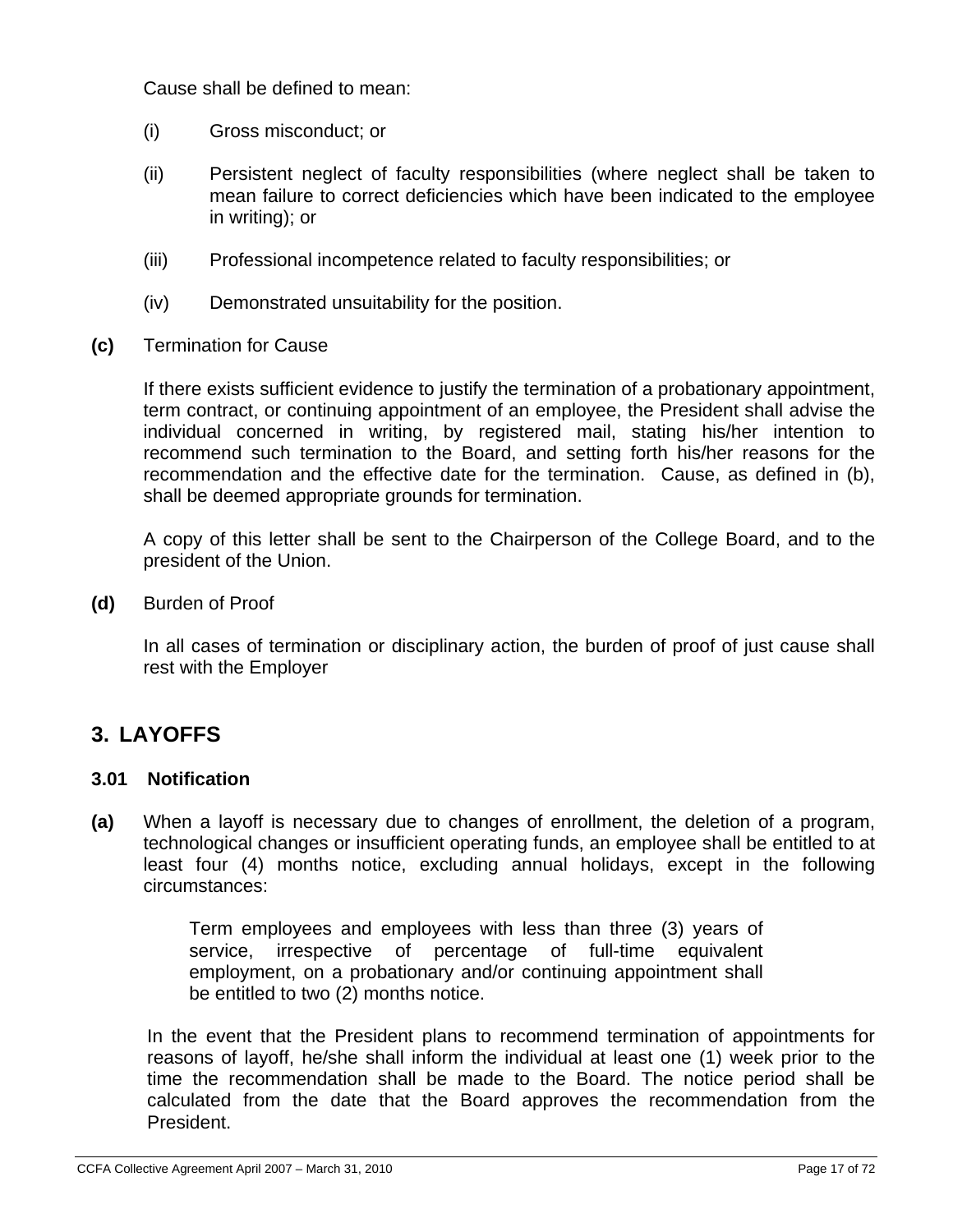**(b)** In the event that the availability of additional employment is known before the designated termination date, such that the employee is able to continue without an interruption of greater than two (2) weeks, exclusive of vacations, the effective termination date will be delayed to the end of the additional assignment. All benefits in effect at the original layoff date will continue during this extension, but no subsequent notice period will be given, nor will the period for exercising 'bumping' privileges be extended.

When a layoff is necessary in a particular department, it shall occur in reverse order of service seniority. In each case, the remaining employees in the department must have the essential skills or expertise needed to meet the departmental objectives and activities. However, the faculty member can transfer to any other department where he/she is fully qualified, if necessary displacing a less senior faculty member.

The Employer will inform an employee of his or her right to have a Union representative present at any meeting which layoff or the potential for layoff is being discussed with an employee.

Whenever possible, an employee shall be given an opportunity to serve the College in some other capacity for which he/she is qualified. This clause applies to all employees, including those on leave at the time of layoff.

A written request for transfer to another department must be received within ten (10) working days of receipt of notification of termination as a result of layoff. Where an employee is qualified in more than one (1) department, he/she must always displace the least senior person.

#### **3.02 Process**

If a transfer or bumping process occurs, the adequacy of the transferee's qualifications shall be determined by a committee composed of:

- **(a)** One (1) faculty member from the department which the transferee proposes joining, and one (1) from the department from which he/she is being laid off. These faculty members will be selected by the respective departments. These members will be resource persons and will not vote.
- **(b)** One (1) faculty member and one (1) administrator appointed by the Joint Faculty Administration Committee from its membership.
- **(c)** One (1) dean from a school not affected by the transfer (appointed by the Vice President Education).
- **(d)** Two (2) faculty members from schools not affected by the transfer (appointed by the Union executive).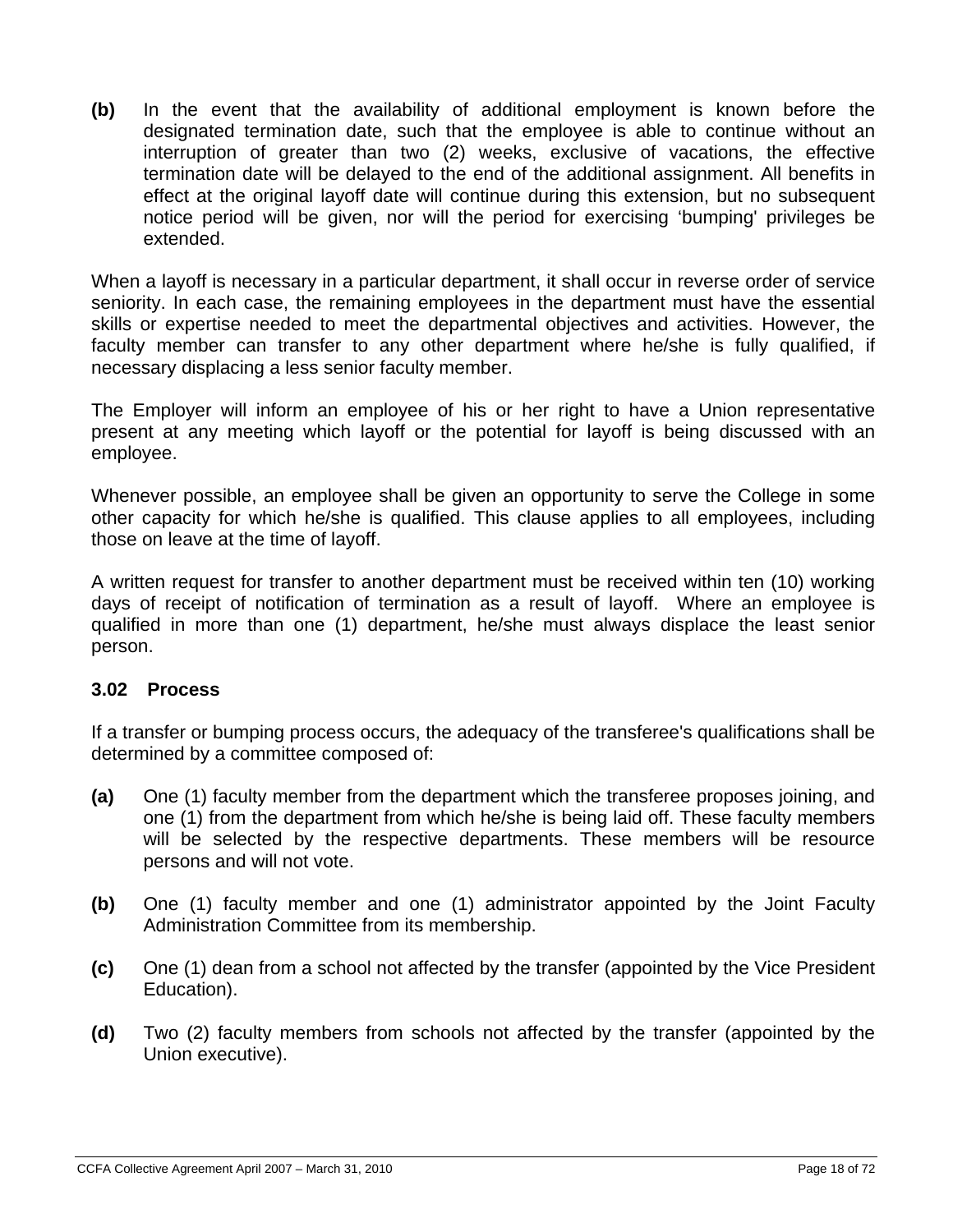#### **3.03 Retraining**

- **(a)** An employee who is terminated for reason of layoff, who is not judged to be qualified to transfer to another position occupied by an employee having less seniority as provided in Clause 3.02, and who has served the College for at least five (5) years, shall receive paid leave of up to eight (8) months, if required, in order to qualify for an available position at the College. An available position is one which, within two (2) months of the time the layoff is given, is vacant or has been confirmed to become vacant within the retraining period. Payment for the leave will be prorated if only part-time leave is required. In the event no position is available, Clause 3.04 shall apply.
- **(b)** An employee who was previously employed by the Province and transferred to College employ October 1, 1975, shall be entitled to up to ten (10) months full salary while retraining. The nature of the retraining shall be the employee's choice. The retraining may commence anytime within a twelve (12) month period after the termination date. The salary will be the monthly salary at time of termination.
- **(c)** Where courses are altered or changed to the extent where new or greater skills are required than are already possessed by the affected employee such that the employee's continuing employment is threatened, such employee shall be given up to two (2) months in addition to annual vacation and to faculty development time provided in Clause 10 for approved professional development, with no loss of income, benefits or seniority.

#### **3.04 Severance Pay and Reappointment**

Any continuing or probationary employee, laid off as stipulated in Clauses 3.01 and 3.02 who has not received alternate placement under Clauses 3.02 or 3.03 will receive payout of accumulated vacation entitlement and is entitled to severance pay according to (a) below and to reappointment according to (b) below:

**(a)** Severance Pay

An employee shall receive severance pay calculated as follows:

- (i) Payment of one-half (1/2) of one (1) month's salary for each fulltime equivalent year of accumulated service to the College to a maximum equal to six (6) months salary.
- (ii) Laid off employees have the choice of collecting their severance pay in one lump sum or in equal monthly installments paid for the duration of the period covered by severance pay.
- (iii) Should an employee be re-employed on a probationary or continuing contract before the expiration of the period of time covered by severance pay, the employee shall repay the Employer the unused portion of the severance pay within the first month of the commencement of the new appointment.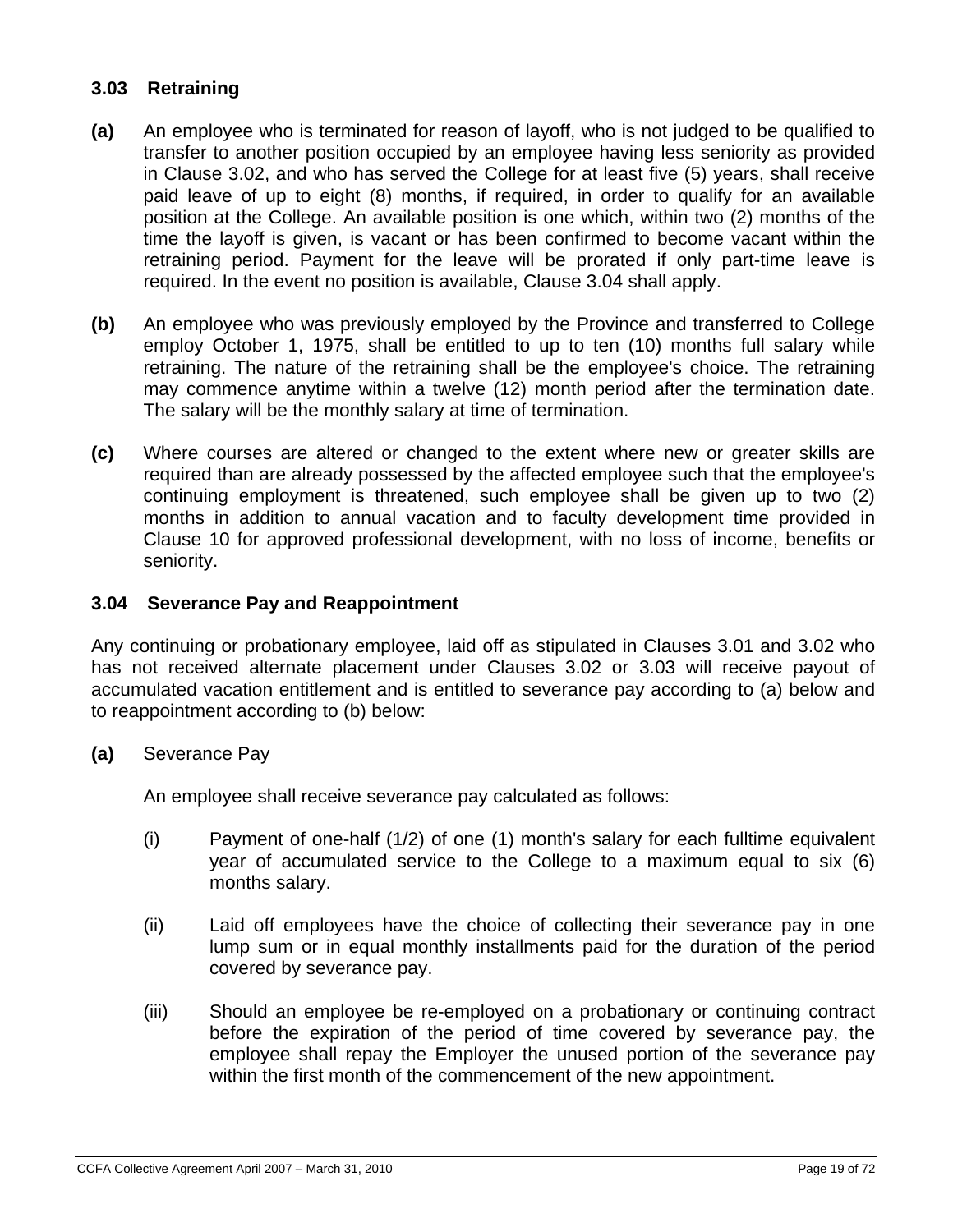- (iv) Employees reappointed on continuing or probationary contracts who elected to receive their severance pay in equal monthly installments shall not receive severance pay for the unused portion of the severance period.
- (v) While receiving severance pay, the employee will not accumulate seniority or be eligible for College pension or other benefits. If the employee is rehired on a continuing or probationary contract and subsequently laid off again according to Clauses 3.01 and 3.02, he/she will only be eligible to receive the portion of the original severance pay that was not received or which was repaid to the College at the time of rehiring plus any additional severance pay earned through the latest appointment.

An employee may choose to accept severance pay without reappointment rights.

- (vi) The acceptance of severance pay by an employee shall not prejudice the employee's opportunity for employment at the College.
- **(b)** Reappointment
	- (i) An employee with five (5) years' seniority or less shall be placed on a reappointment list for one (1) year. An employee with more than five (5) years' seniority shall be placed on a reappointment list for two (2) years.
	- (ii) Should positions be reinstated in the same department, reappointment shall be based on seniority, subject to the individual qualifying for an available assignment.
	- (iii) Should other term, probationary, or continuing positions become available in a department other than the individual's previous department, reappointment will be based on seniority amongst individuals eligible for reappointment who are deemed qualified for the position by the Dean in consultation with the faculty in the relevant department.In all cases, individuals eligible for reappointment have priority for available positions up to the individual's percentage of full-time employment at the time of lay-off.
	- (iv) When the qualifications are in question concerning an assignment in the individual's previous department, the adequacy of the qualifications shall be determined according to a process established by the Joint Faculty Administration Committee.
	- (v) When the qualifications are in question, concerning a position in another department, the adequacy of the qualifications shall be determined by a committee with the membership stipulated in Clause 3.02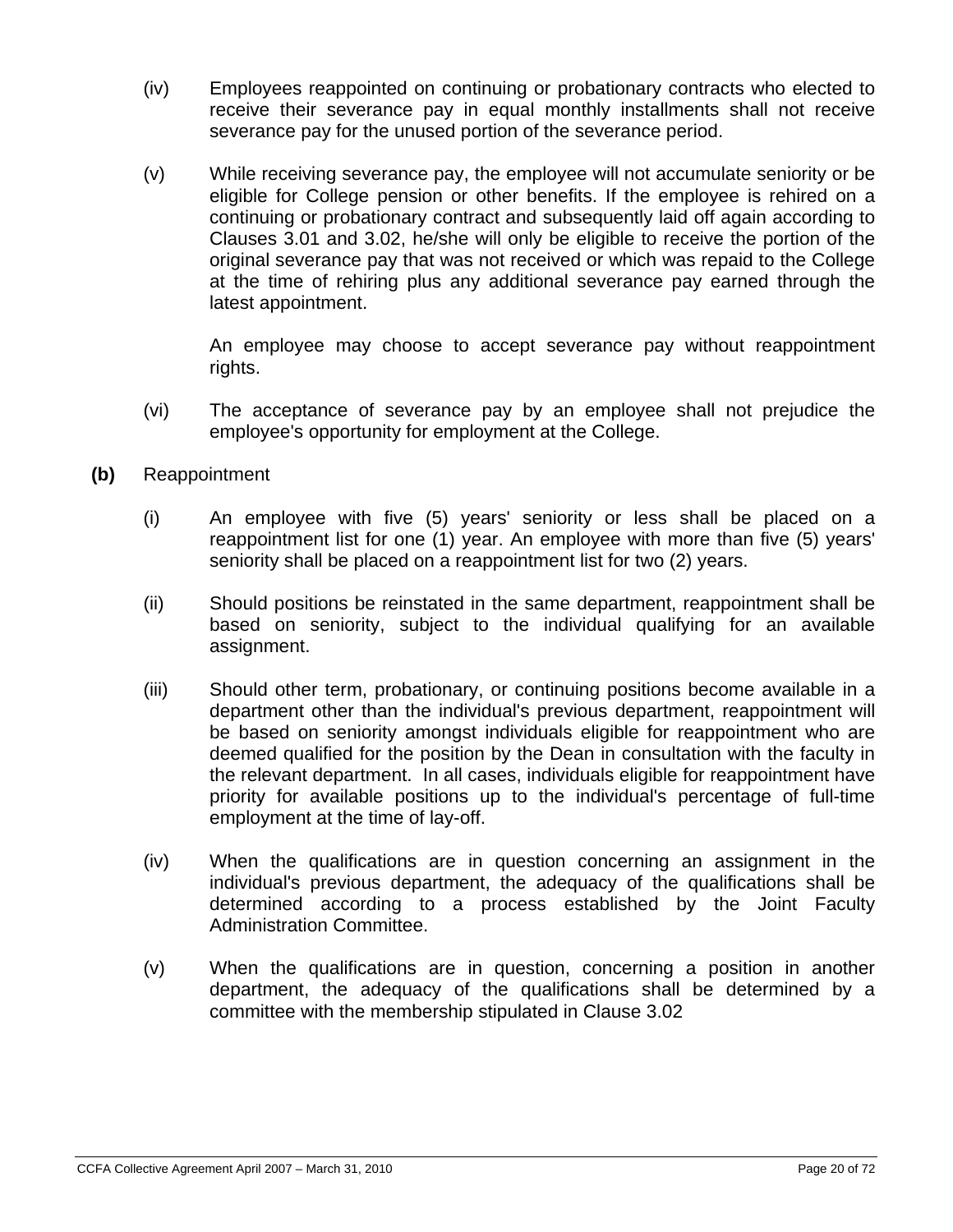# **4. PLACEMENT ON SCALE**

#### **4.01 Placement**

For purposes of placement on the salary scale an employee shall be assigned to one (1) of the following categories:

**(a)** Category I:

An employee in this category will normally hold a degree from a recognized university at the Bachelor's level, or a combination of university, college or other training and work experience deemed to be equivalent to four (4) years of study at the college/university level.

**(b)** Category II:

An employee in this category will normally hold a Master's degree, a Bachelor's degree plus a teaching certificate or instructor's diploma, or equivalent professional certification, which represents at least 5 (five) years of study at the college/university level.

#### **4.02 Salary Range**

Please refer to Appendix A of the Common Agreement for the 2007-2010 salary scale.

The salary range for each of the categories described in Section 4.01 shall be as follows:

| Effective April 1, 2007:  |                          |                          |               |  |
|---------------------------|--------------------------|--------------------------|---------------|--|
|                           | Minimum                  | Maximum-                 | Maximum       |  |
|                           | <b>Initial Placement</b> | <b>Initial Placement</b> | Salary        |  |
| Category I                | Step 11                  | Step 6                   | Step 2A       |  |
| Category II               | Step 10 (Ph.D. Step 9)   | Step 6                   | Step 1        |  |
| Effective, April 1, 2008: |                          |                          |               |  |
|                           | Minimum                  | Maximum-                 | Maximum       |  |
|                           | Initial Placement        | <b>Initial Placement</b> | <u>Salary</u> |  |
| Category I                | Step 11                  | Step 5                   | Step 2A       |  |
| Category II               | Step 10 (Ph.D. Step 9)   | Step 5                   | Step 1        |  |
| Effective, April 1, 2009: |                          |                          |               |  |
|                           | Minimum                  | Maximum-                 | Maximum       |  |
|                           | <b>Initial Placement</b> | <b>Initial Placement</b> | <u>Salary</u> |  |
| Category I                | Step 11                  | Step 4                   | Step 2A       |  |
| Category II               | Step 10 (Ph.D. Step 9)   | Step 4                   | Step 1        |  |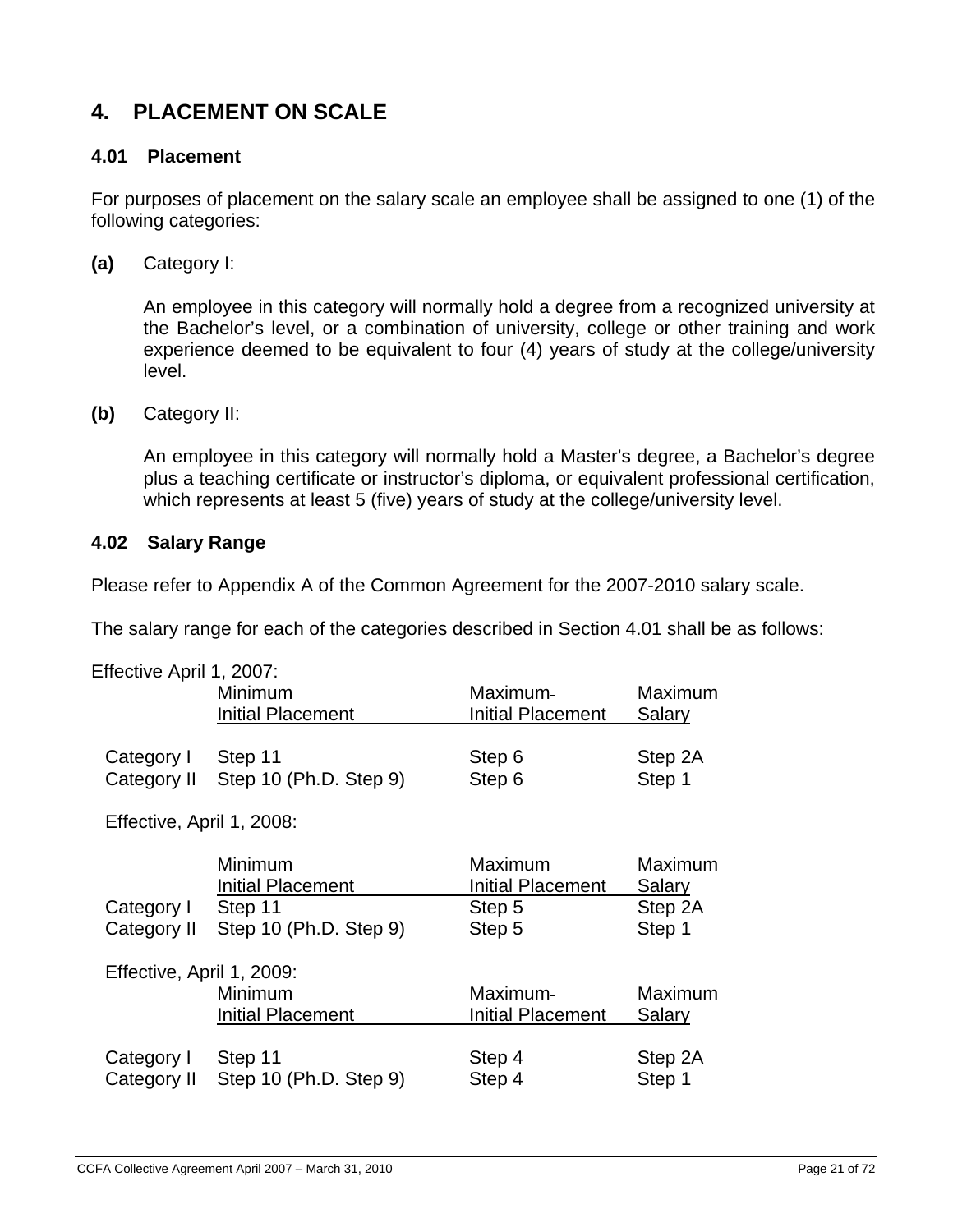Employees in Category 1 who qualify for advanced placement under Article 5.01 while at, or prior to reaching Step 3 of the new scale shall progress from Step 3 to Step 2 and then Step 1 on their increment date.

Employees in Category 1 who qualify for advanced placement under Article 5.01 while at Step 2A of the new scale shall progress from Step 2A to Step 2 and then to Step 1 on their increment date.

#### **4.03 Recognition of Work Experience for Initial Placement**

For initial placement on scale, the following work experience and education beyond that required for initial placement according to Clause 4.01 and 4.02, shall be recognized by granting one (1) additional step on the scale, subject to any applicable maximum initial placement provisions.

- **(a)** Each year of teaching or relevant work experience in a college, technical institute, vocational school, secondary school, university or any educational setting in which the employee's work was similar in essence to his/her Camosun assignment.
- **(b)** Each year of relevant work experience in a setting other than that stipulated in (a) to a maximum of 4 steps. Relevant work experience in excess of 4 years will be credited with one step for every two years.
- **(c)** Completion of an additional degree, relevant to the College role of the faculty member, beyond the minimum requirements in clause 4.01 and 4.02 at the Bachelor's, Master's, or Doctoral level at a recognized university or college.
- **(d)** Completion of one (1) academic year of advanced study, or the equivalent in part-time studies, relevant to the college role of the faculty member, beyond the study leading to the degree(s) and/or certification credited to meet the minimum requirements in clause 4.01 and 4.02. No more than one increment shall be claimed under this clause for a single program of study and an increment shall not be awarded for the same period of study under both (c) and (d).
- **(e)** Completion of professional certification equivalent to at least one (1) year of advanced study, relevant to the college role of the faculty member.
- **(f)** Completion of a teaching certificate or instructor's diploma.

#### **4.04 Initial Placement Procedure**

Employees' initial salary placement shall normally be according to the terms of Clauses 4.01 through 4.03. The initial placement procedure, including maximum placement on the scale, applies to all faculty members new to the College, and to all faculty members who have had a break in employment with the College of 36 months or longer.

At the request of the employee, placement on the salary scale may be reviewed at any time. Increases to an employee's placement on scale resulting from the review of qualifications shall be retroactive to the time of appointment if the review is initiated within six (6) months of the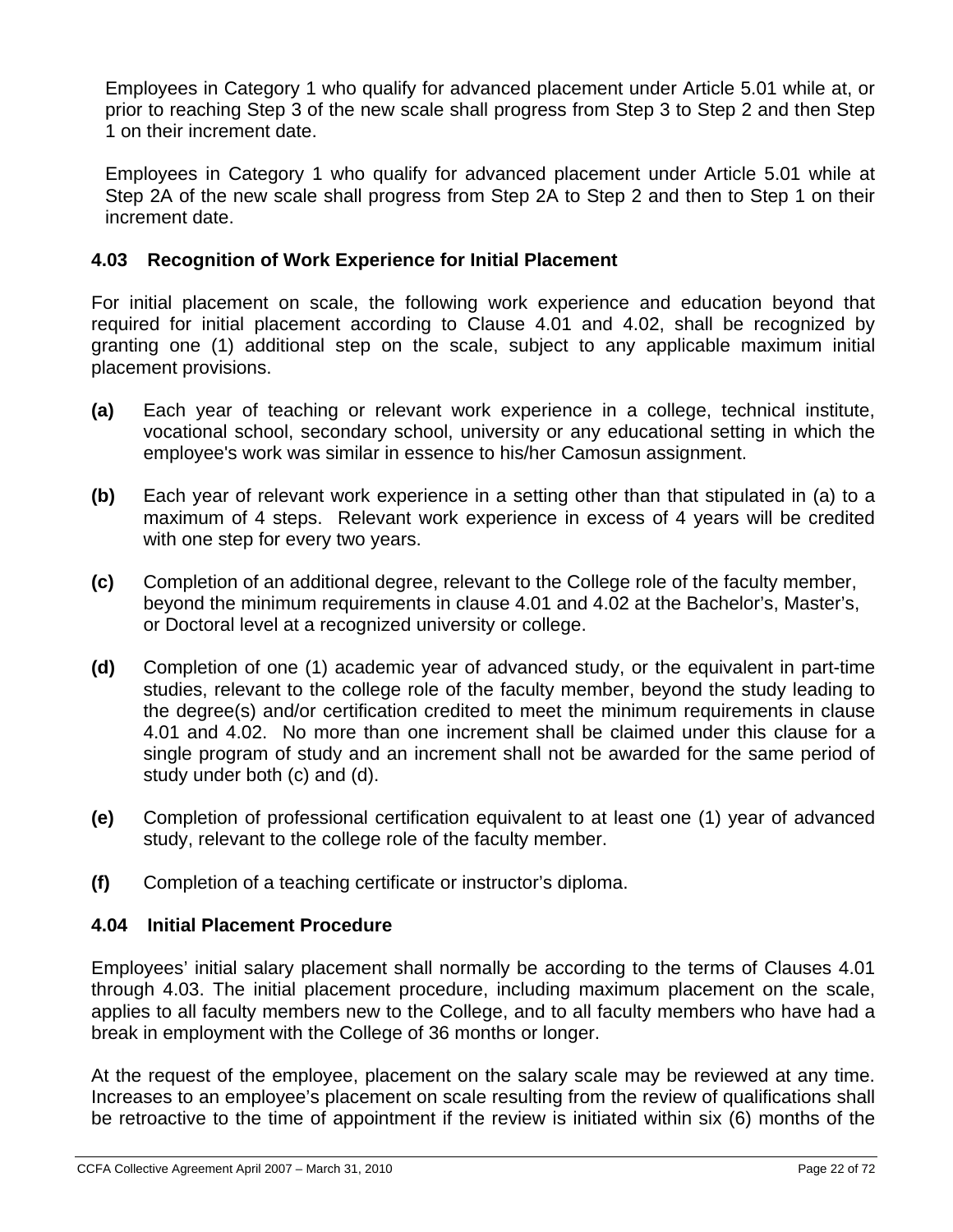acceptance of the offer of appointment. Otherwise, increases shall be retroactive to the date on which the faculty member requested the review.

A request for review of placement received more than six (6) months after the acceptance of the offer of employment must be based on a specific identified area of concern. Changes in placement procedures which were agreed to by the two parties since a faculty member's most recent placement shall not be grounds for review unless the changes were agreed to be retroactive.

The administration shall include along with the letter of appointment an information packet including an explanation of the calculations leading to the employee's initial placement on scale referenced to Clauses 4.01 through 4.04.

To attract specialized personnel, or to facilitate transfer of continuing faculty members from other B.C. colleges and institutes, the administration may, with the agreement of the Union, offer placement on the salary scale above the step which would result from the calculations of an individual's work and educational background, or above the maximum initial placement.

#### **4.05 Payment of Salaries**

All employees shall be paid bi-weekly (every second Friday).

# **5. INCREMENTS**

#### **5.01 Advanced Placement Upon Change of Qualifications**

This clause applies only to faculty members already employed on term, probationary or continuing appointments.

Work experience and/or education (beyond that normally required for the initial category placement) will be recognized by changing the employee's maximum salary to Step One and advancing their current placement by one (1) Step for each of the following, upon presentation of transcripts and/or verified documentation:

- **(a)** The completion of an additional degree at the Bachelor's, Master's, or Doctoral level, at a recognized university or college.
- **(b)** Completion of one (1) academic year of advanced study, or the equivalent in part-time studies, relevant to the College role of the faculty member, beyond the study leading to the degree(s) and/or certification credited to meet the minimum requirements for the faculty member's salary category.
- **(c)** Completion of professional certification equivalent to one (1) year of advanced study relevant to the College role of the faculty member.
- **(d)** Completion of a teaching certificate or instructor's diploma.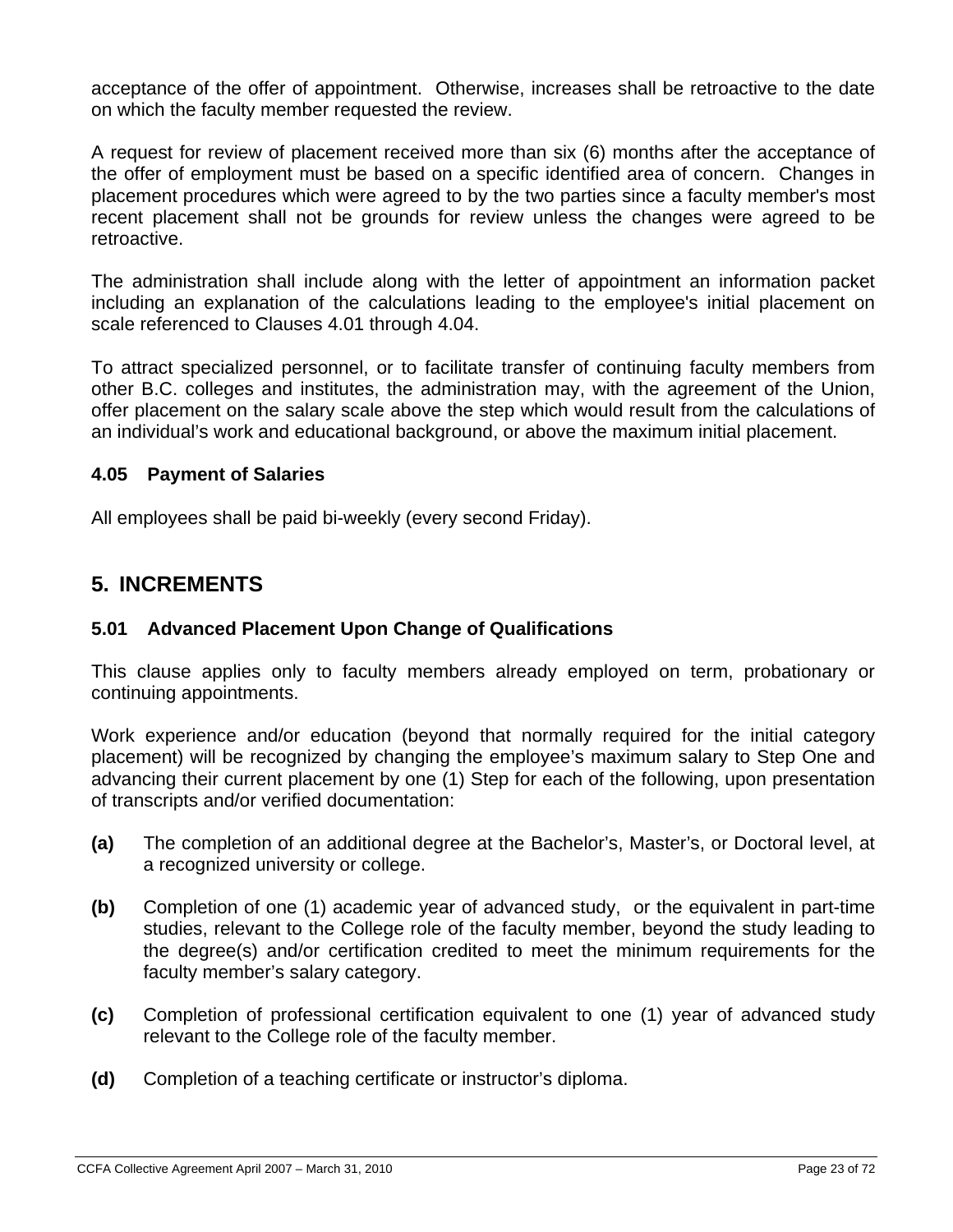- **(e)** Completion of a period of research, work experience, or private study, or a combination, equivalent to 1 academic year of advanced study, or the equivalent in part-time study, relevant to the College role of the faculty member.
- **(f)** Completion of a second Journeyman Certificate, following a formal approved program of study with a duration equivalent to at least 1 academic year, in a trade relevant to the College role of the faculty member.

An increment will not be awarded under this clause for activities previously recognized for category and/or step placement.

No more than one increment shall be awarded under this clause for a single program of study leading to a degree, and an increment shall not be awarded for the same period of study under (a), (b), and/or (c).

To qualify for increments under this clause, an employee must submit to Human Resources Department documentation satisfactory to the Employer in support of his/her claim. The increase will be retroactive to the date of successful completion, upon receipt of appropriate documentation, provided that the retroactivity does not exceed three (3) months and is within the same fiscal year. The Employer shall inform the employee in writing of his/her new classification for salary purposes, stating the new step and maximum placement.

All activities related to item (e) under this clause must be PLANNED IN ADVANCE by the faculty member and APPROVED IN ADVANCE by the Advanced Placement Review Committee.

The Advanced Placement Review Committee, as outlined in a Letter of Agreement between the Employer and the Union, shall process and review all applications related to item (e), and shall forward its placement recommendations to the appropriate vice-president.

#### **5.02 Increments for Service**

For each full-time equivalent year of service to the College an employee is entitled to one (1) increment on the salary scale until he/she reaches the maximum for his/her category. Employees shall receive the increment pay increase on the first pay period following attainment of each full-time equivalent year of service.

#### **5.03 Professional Development Leave**

An employee on long-term professional development leave, as defined in Clause 10.01 may, with prior approval, be regarded as a full-time employee for up to twelve (12) months, for purposes of salary increment. An employee receiving an increment for this period may not also claim an increment for any credential earned during this period under Clause 5.01. However, the credential earned shall be used to extend the maximum placement by one (1) Step.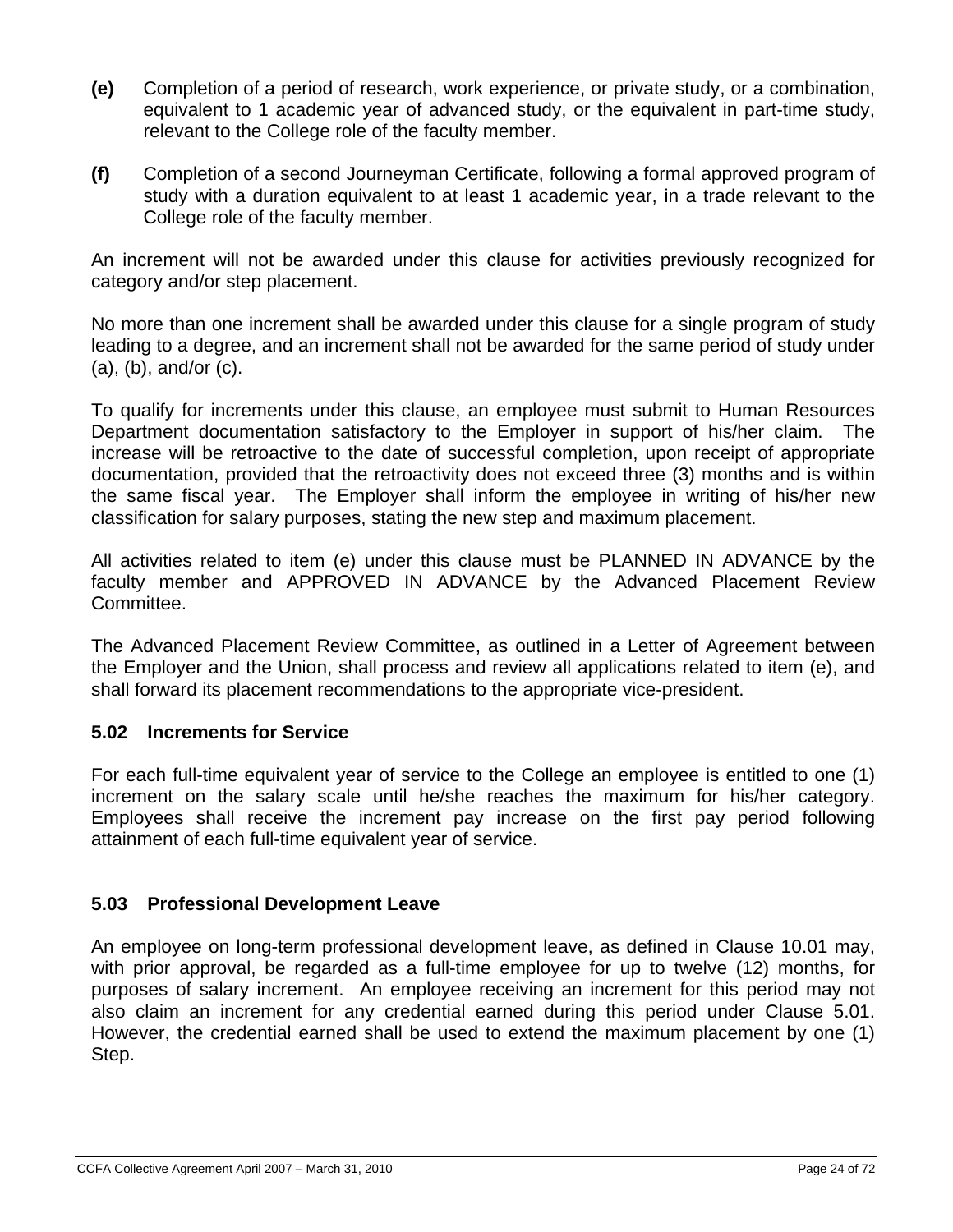# **6. CHAIR**

#### **6.01 Stipend**

- **(a)** Chairs shall be entitled to an administrative stipend. When it is deemed necessary to appoint an acting chair because of an extended absence of a chair, the acting chair will also receive an amount equal to the amount of stipend that the Chair receives.
- **(b)** In departments in which more than one individual is required for administration, the faculty member(s) (such as "program leaders") designated to assist shall receive up to one-half (1/2) of the Chair's stipend. At the discretion of the Dean, the employee's workload may also include designated time for these additional duties.
- **(c)** In those instances where the College creates a separate department comprising fewer than three (3) faculty FTE, one of the faculty members in that department shall be selected to provide the required administrative services, and shall receive a prorated stipend up to one-half (1/2) the Chair's stipend. At the discretion of the Dean, the employee's workload may also include designated time for these additional duties.

#### **6.02 Change of Stipend**

The amount of the stipend shall be subject to the same percent change as is the basic salary scale on April 1 of each year.

#### **6.03 Duties of Chairs**

The duties and responsibilities of the position shall be established by the President or his/her designate, following consultation with the faculty members of the department. Such information shall be made available to all prospective applicants and shall be subject to review by the Joint Faculty/Administration Committee.

#### **6.04 Complement of Chairs**

For each department (career program or subject cluster defined by the College) which consists of three (3) or more faculty, a chair shall be appointed. Every faculty member shall belong to a department. Each chair will have a reduced teaching load established from time to time by the Dean or Director and Vice-President in consultation with the Chair.

#### **6.05 Appointment of Chairs**

Each position shall be advertised internally and filled without external advertising if a suitable candidate is found. The President, or his/her designate, shall appoint chairs on the recommendation of the Dean, who specify in writing procedures for adequate faculty consultation in the selection process.

#### **6.06 Term of Office of Chairs**

The term of office shall be three (3) years with the position being declared vacant and posted for one (1) month, at least two (2) months prior to the end of the three (3) year term. The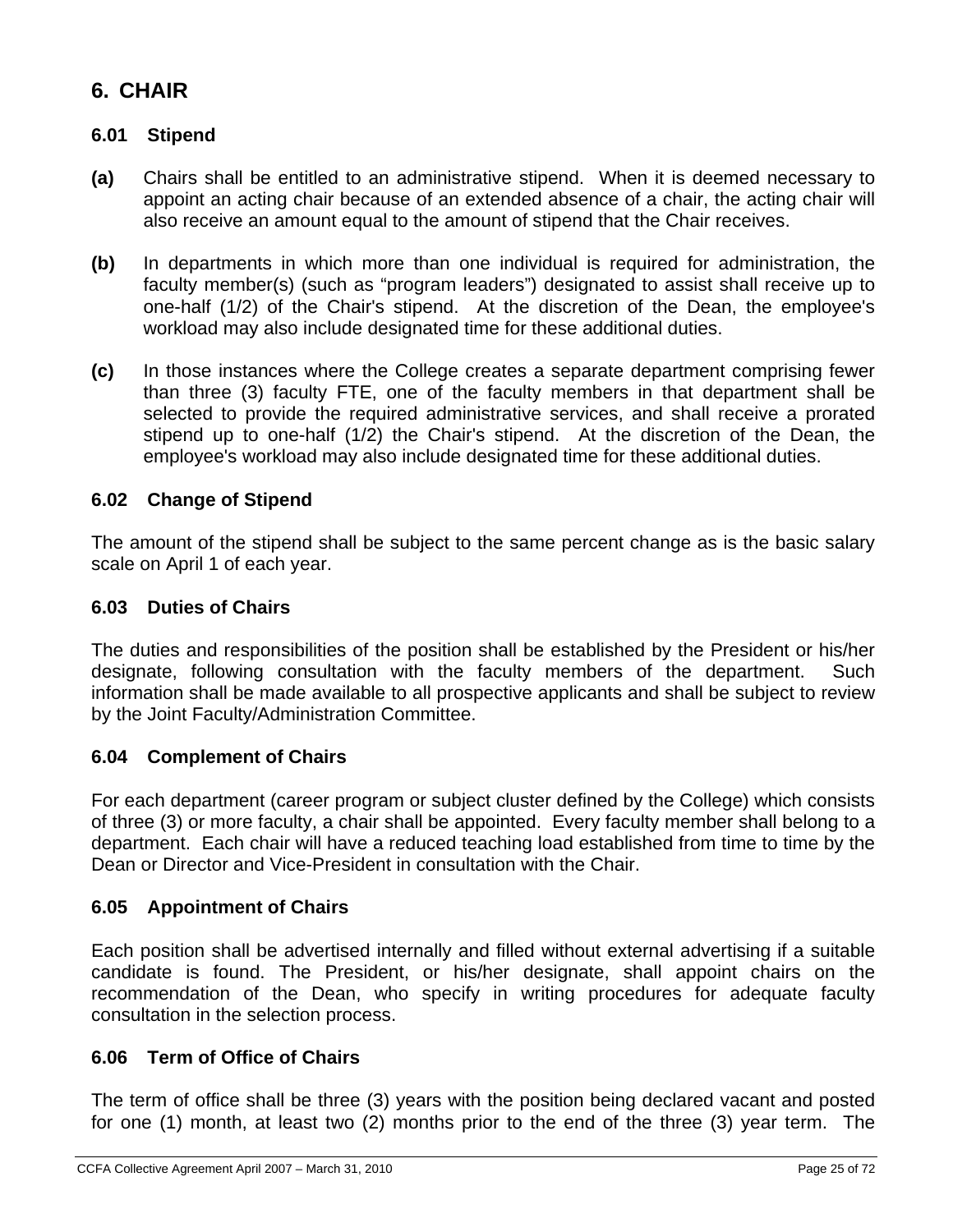appointment of the incumbent will be automatically renewed if no applications for the position besides the incumbent's are received. An evaluation will be conducted at least once in each chair's term. An evaluation may be conducted at any time during the term of the appointment and may result in an early termination of the Chair's assignment. In addition, an evaluation will be conducted upon a request of other employees within the department. When a chair position is vacated during the term, the position shall be posted for two (2) weeks, and a replacement appointed as soon thereafter as is practical.

#### **6.07 Qualifications of Chairs**

Each chair position will be filled by a member of the given department unless there are no suitable applicants from the department. In any event, the successful candidate will be qualified in at least one (1) area of the department's expertise.

#### **6.08 Allocation of Chair Positions**

The Employer does not plan to redefine departments for the purpose of making significant adjustments in chair positions. As the College grows and changes, past practice will be a major consideration in the allocation of chair positions and release time.

# **7. WORKING CONDITIONS**

#### **7.01 Workload**

An annual workload for each employee shall be determined by the employee, his/her chair and his/her dean, working together to consider each of the following factors:

- **(a)** class size;
- **(b)** nature of course;
- **(c)** number of different courses and preparation time;
- **(d)** support staff;
- **(e)** marking;
- **(f)** office hours;
- **(g)** committee involvement;
- **(h)** non-teaching duty days;
- **(i)** variation in class size during a term;
- **(j)** administrative responsibilities and/or other non-instructional professional duties;
- **(k)** spread of daily teaching hours beyond eight (8) hours;
- **(l)** variation or changes in curriculum;
- **(m)** nature of student intake;
- **(n)** number of campuses or other work sites on which the employee is required to teach;
- **(o)** education technology, distributed learning and on-line education duties;
- **(p)** prior learning assessment duties.

A minimum of 12 hours must elapse between the conclusion of a faculty member's scheduled work on one (1) day and the beginning of his/her scheduled work on the next day.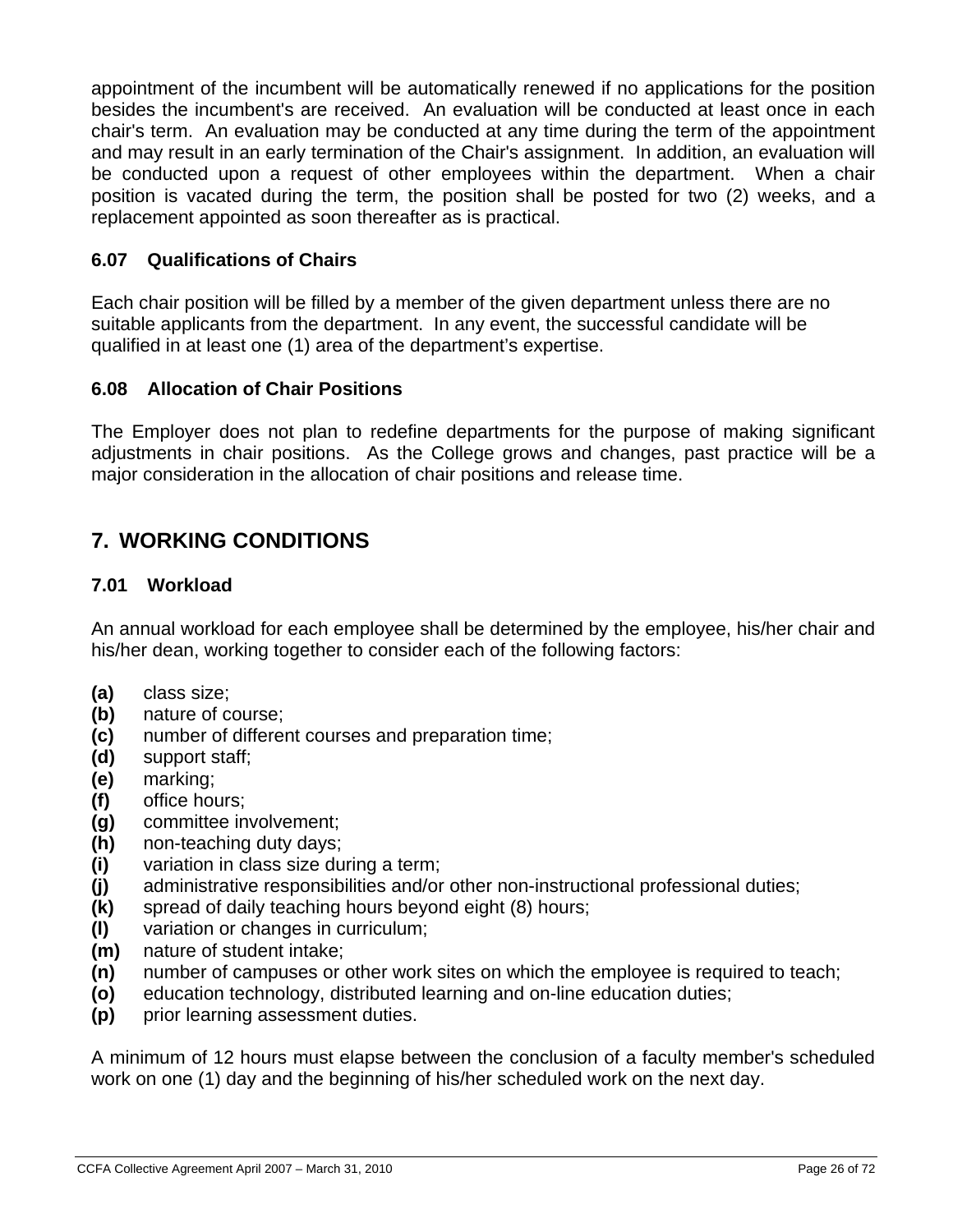In establishing workload, the Employer and the Union shall be guided by the following principles:

#### **PRINCIPLES**

All full-time faculty covered by this agreement shall be expected to work within the same range of hours, although some may work more or less in response to specific circumstances.

This range shall be thirty-five (35) to forty (40) hours per week averaged over the 205 day year. The resulting annual total of working hours for full-time faculty shall be in the range of 1435 to 1640 hours. Working hours for part-time faculty shall be prorated at the same percentage as their percentage of a full-time assignment.

Faculty workloads should span the expected range. Thus the average annual workload within a department should be in the order of 37.5 hours per week.

It is recognized that the majority of faculty members experience substantial variations in daily and weekly hours of work. This variation could range from six (6) to nine (9) hours of work per day. The average load over a specific quarter or semester may rise to a maximum of 8.5 hours per day, or 42.5 hours per week, subject to the following conditions:

- 1. the annual load, when averaged over the 205 day year, falls within the ranges specified above, and
- 2. the average load in the adjacent term (quarter or semester) does not exceed forty (40) hours.

In the event that exceptional circumstances result in the guideline being exceeded, the faculty member, Chair, and Dean must agree to the assignment. Compensation for the period of excessive workload shall be agreed to in advance and stated in writing above the signature of the faculty member and the appropriate dean or vice-president.

Faculty members who do not experience substantial variation on work assignments should expect to work an average of between seven (7) and eight (8) hours per day.

Faculty workloads will reflect departmental, rather than school-wide or College-wide conditions.

The workloads of faculty members within each department must fit the department's normal workload pattern.

When the employee, Chair, and Dean cannot reach agreement on a faculty member's workload, the matter will be resolved in accordance with Clause 21 of this Collective Agreement. Should the grievance be resolved in favor of an individual faculty member who filed a complaint, his/her workload must be reduced by the beginning of the next term and appropriate compensation arranged for the period of excessive workload.

The Joint Faculty/Administration Committee may refine and revise methods for collecting and interpreting information relating to the establishment of workload patterns which are in accord with the principles stated above.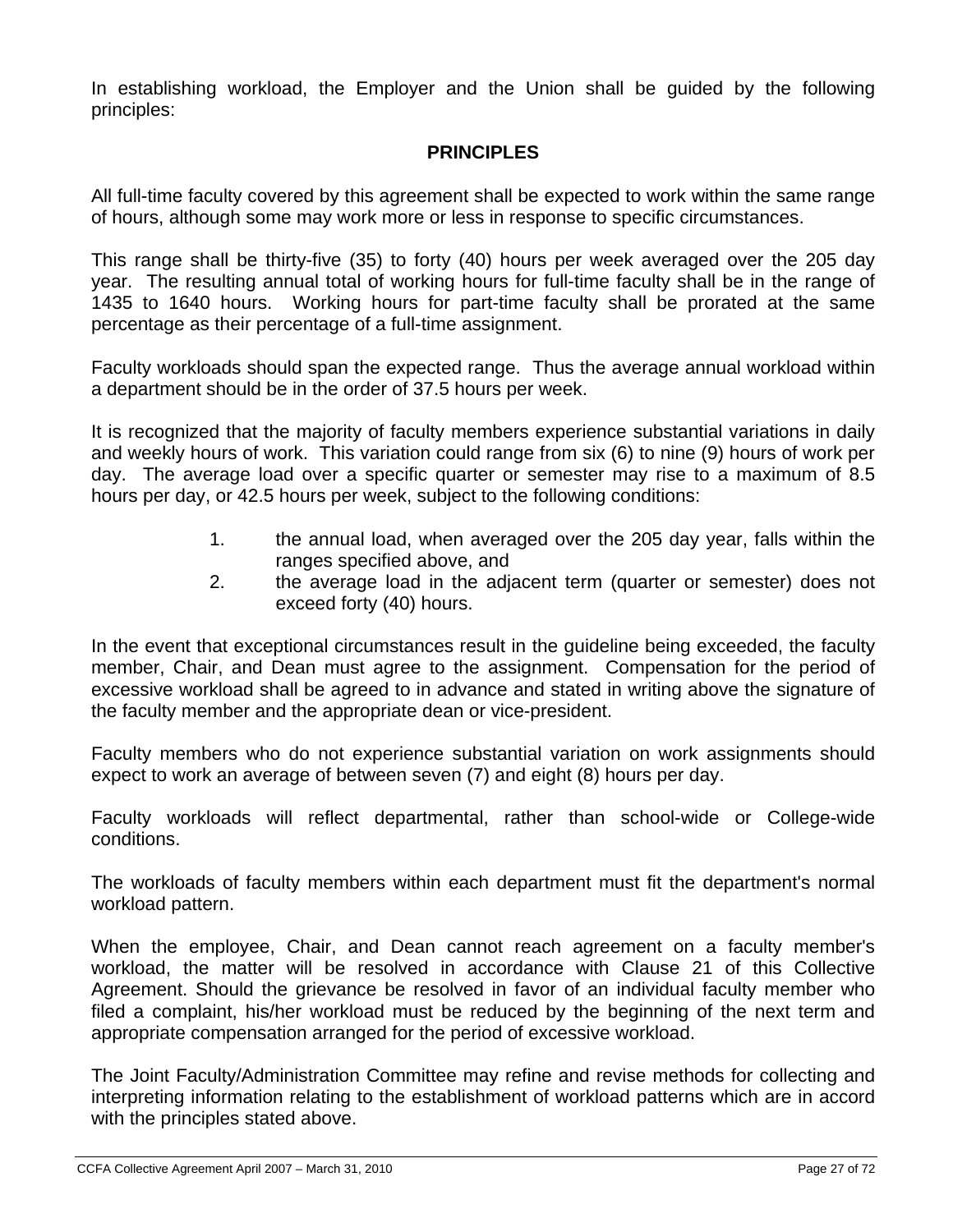Should the Committee find that workloads in a department require revision, the department shall revise the workload to fit with the above principles in time for the next budget year.

In fostering appropriate norms in each department the Joint Faculty/Administration Committee shall adhere to the principles stated above and shall seek to bring into alignment the workloads of departments with similar ranges and types of responsibility.

#### **Chairs**

The combined instructional and administrative duties of a chair shall not result in a workload which is significantly in excess of the total duties performed in an equivalent instructional workload.

#### **7.02 Weekly Contact Hours**

**(a)** The number of contact hours per week for an employee carrying a full instructional load shall vary between sixteen (16) and twenty-four (24). It shall be based on the following guidelines prorated for each situation.

Normal maximum contact hours:

| (i)   | Lecture (substantial preparation or marking generally large group)    | 16 hrs/wk |
|-------|-----------------------------------------------------------------------|-----------|
| (ii)  | Laboratory                                                            | 24 hrs/wk |
| (iii) | <b>Tutorial or seminar</b>                                            |           |
|       | (20 or fewer students engaged in individualized or small group study) | 24 hrs/wk |
| (iv)  | Shop, clinical or classroom                                           | 24 hrs/wk |

Weekly contact hours may vary to a maximum of thirty (30) hours in any one (1) week, and these guidelines may refer to annual averages in instructional assignments.

In departments in which a lower number of weekly contact hours has been established, either through past practice or through modifications resulting from the workload assessments carried out as part of the 1989-1991 workload review, the lower number shall be considered the maximum.

The percentage workload of part-time faculty members shall be calculated by using their weekly contact hours as the numerator and the established weekly contact hours in effect for full-time faculty in their department as the denominator. For faculty in departments with thirtyfive (35) hour weekly work assignments the denominator shall be thirty-five (35) and the numerator shall be the faculty member's number of assigned weekly hours.

**(b)** Non-Teaching Duty Days

A teaching employee will be expected to be on campus and engaged in College work including department meetings, on week days other than 'paid holidays', and his/her annual vacation, unless he/she has obtained specific approval to be off campus for professional development under Clause 10 or to perform clearly specified college work.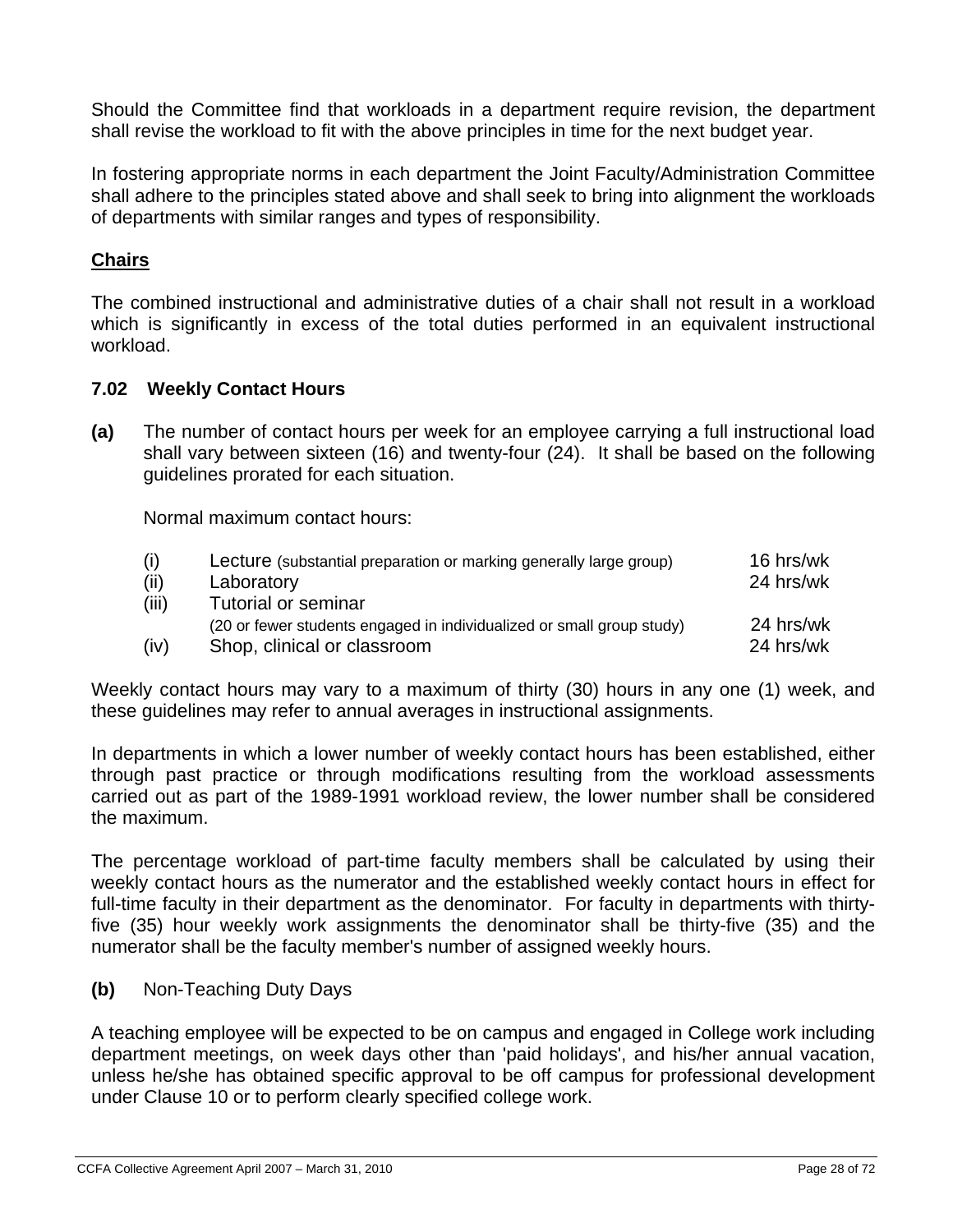#### **7.03 Non-Teaching Employees and Non-Teaching Duties**

- **(a)** Non-teaching employees shall have a scheduled work week of thirty-five (35) hours per week averaged over a two (2) week period.
- **(b)** Chairs in non-teaching areas will receive release time proportional to those in instructional areas.
- **(c)** Continuing Education & Contract Training and Camosun International Coordinators shall have a scheduled work week of thirty-five (35) hours per week averaged over a two (2) week period, plus unscheduled programming time up to an average of seven (7) hours per week. An annual programming assignment will be established by the Coordinator and the Dean's designate, and approved by the Dean. When a Coordinator and the Dean cannot reach an agreement on the workload, the matter will be resolved in accordance with Clause 21 Resolution of Disputes.

Qualified employees may be assigned teaching and/or non-teaching duties to meet the varying needs of the college.

#### **7.04 Substitute Instructors**

**(a)** Selection:

Whenever possible, the Employer will provide substitute instructors to relieve instructors who are absent as a result of illness or emergency. The procedure for recruiting, determining suitability and assigning substitutes shall be developed by the appropriate dean, in consultation with his/her chairs.

**(b)** Conditions of Employment for Substitutes and Reporting Responsibilities:

Effective September 1, 1995, substitute instructors shall be paid an hourly rate of \$35 per hour and shall receive only statutory benefits, for a period of up to 4 weeks for any single assignment. This hourly rate shall be increased by average percentage increases reflected in the salary scale.

Substitute instructors shall not become union members.

Faculty members with part-time appointments who accept substitute work will be compensated for their work as substitutes under the provisions of this clause.

Whenever a faculty member is unable to meet a scheduled class because of illness or other reason, he/she shall inform the school's administrative office with as much advance notice as possible. Only the Dean, or his/her designate, will cancel a class, and will inform students of any cancellations.

Instructors will provide as much notice as possible of their absence, and will inform the Employer, if possible, before 16:30 hours if the absence is to continue into the next working day.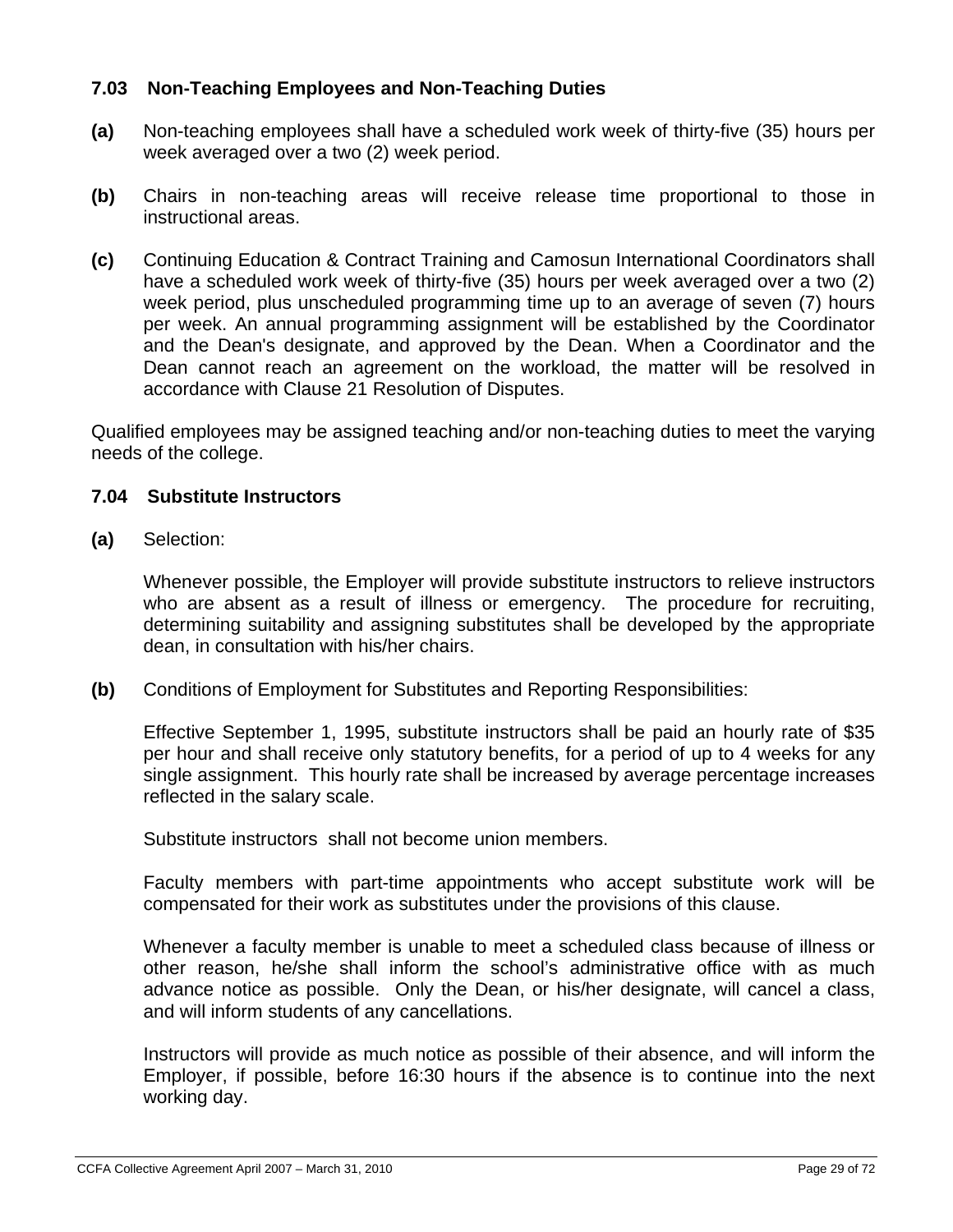When possible, classes will be taught by a substitute instructor. In the event that a substitute instructor cannot be provided, the Dean may request a full-time instructor, whom he/she judges to be qualified, to provide instruction for the class(es) affected by the absence of the regular instructor. When a full-time instructor has taught five (5) hours 'in relief', he/she shall be granted one (1) additional day of vacation at a time mutually agreed upon by the faculty member and his/her dean or receive payment at his/her current salary rate, at the discretion of the Dean.

**(c)** Overload:

In the event that a position is vacated during the course of a term or course and a satisfactory replacement cannot be found, a fully employed employee(s) may be requested to carry an overload for the remainder of the term of the course.

An employee who accepts such an overload will either be given time off at a time acceptable to the faculty member, Chair, and Dean or will receive prorated remuneration and vacation credits.

#### **7.05 Continuing Education (CE)**

- **(a)** Faculty members covered by this Agreement shall be given the first opportunity to teach CE courses for which they are qualified.
- **(b)** Instructors of courses generated by CE will be covered by this Agreement and thus paid on the Union scale when the courses are for credit or duplicate courses taught by Union faculty.
- **(c)** When instruction in CE is considered part of an instructor's annual workload, no additional salary will be paid.
- **(d)** When an employee is carrying a full instructional load as defined by this Agreement, additional instruction for CE courses shall be reimbursed according to the current relevant CE scale, except as limited by 7.05(b). Each full-time equivalent year of teaching at Camosun or a similar institution shall result in a CE increment but shall not result in a salary exceeding the maximum salary on that scale.

#### **7.06 Preparation Time for New Employees**

Whenever possible, the Employer shall provide for new employees to be employed at least two (2) weeks in advance of assuming a full teaching load. This includes probationary or term appointments of four (4) months duration or longer. A new employee is defined as one having no previous teaching experience or as one required to teach a specific course for which no course material is available.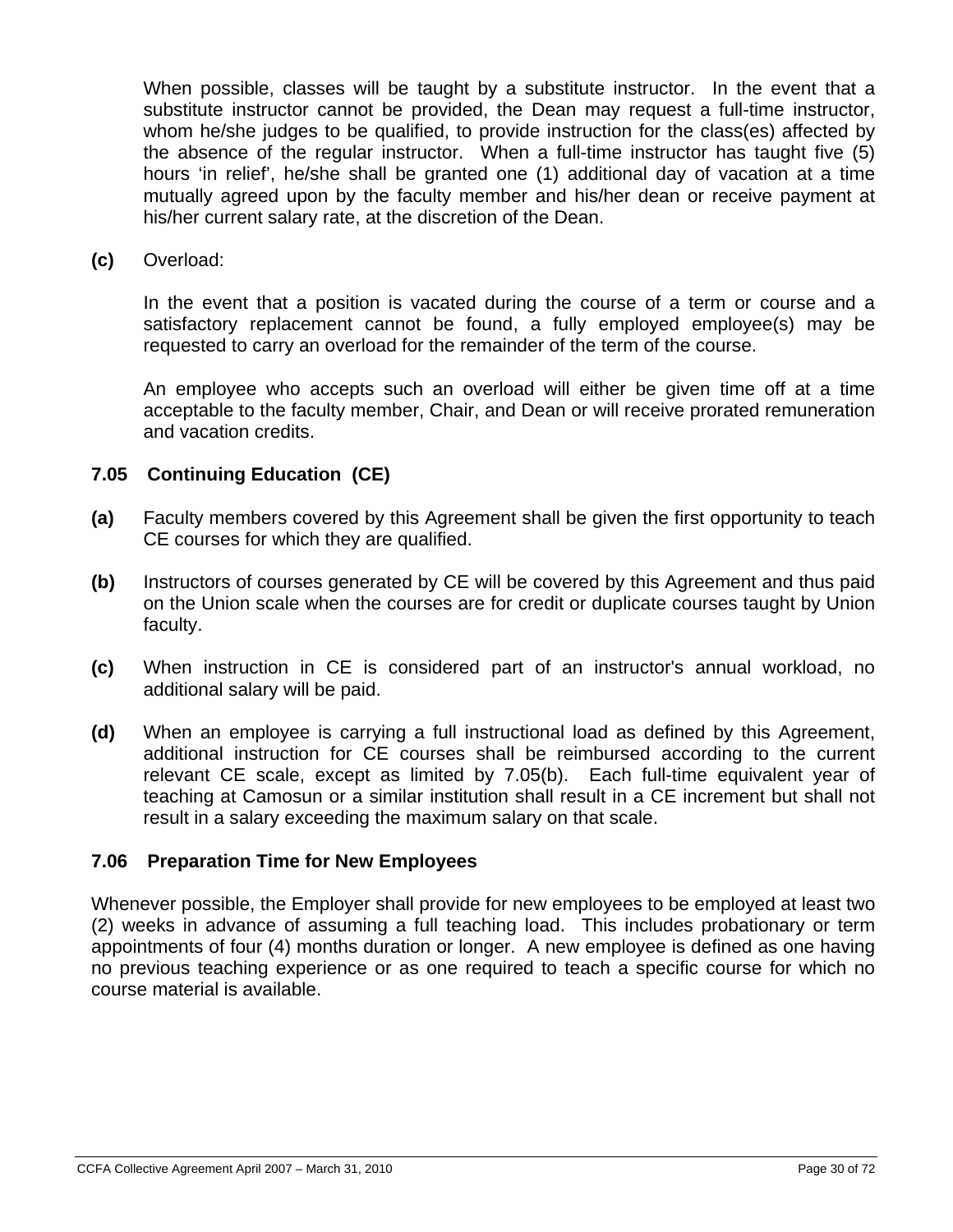# **8. ANNUAL VACATION**

#### **8.01 Entitlement**

**(a)** Probationary and continuing full-time and part-time employees and term employees with appointments of 12 months or longer shall have an annual vacation entitlement of fortyfour (44) working days. For part-time continuing or probationary faculty, salary during vacation shall be prorated in the same manner as during the period of work. The three (3) non-teaching days between Christmas and New Year's shall be part of the annual vacation entitlement unless the College directs the employee to work during those days.

The scheduling of annual vacations, including vacation days carried over, shall be carried out by the faculty member, the Chair and the Dean working together to consider the needs of the College and the interests of the employee. Vacation shall normally be taken in one block, exclusive of the days at Christmas. In any case, each faculty member, with the exception of coordinators, shall have the right to a minimum of six (6) uninterrupted weeks of vacation (30 days). Vacation is not normally approved during peak work periods, instructional or otherwise.

When no agreement can be reached on vacation scheduling or entitlement, the matter will be resolved in accordance with the Resolution of Disputes procedures in this Agreement (Clause 21).

Vacation credit will be based on anniversary of employment. Vacation adjustments occur on September 1st of each year.

With the Dean's approval, a faculty member may carry over up to twenty (20) days' vacation for one (1) year only. If a faculty member agrees to waive any portion of his/her vacation time in a situation in which the vacation will not be taken at another time, he/she will be paid for this time in addition to his/her regular salary at the employee's usual rate of pay. In such instances the waiver shall be signed by the faculty member and the Dean.

**(b)** Term faculty with appointments of less than twelve (12) months are entitled to vacation pay equal to sixteen and eight-tenths percent (16.8%) of the gross salary earned, and paid bi-weekly, during the time of appointment.

Term faculty members with appointments of less than 12 months whose appointments span the week between Christmas and New Year's are not entitled to be paid for the three (3) non statutory days in that week, unless these three (3) days form a part of the faculty member's preparation time or other assigned work time, as stipulated in Clause 1.02(c), paragraphs 1 and 2. If the 3 days do not form a part of preparation time or other assigned work, the 3 days will be unpaid. These unpaid days will be included in whatever benefits or seniority the college is providing for the term employee.

**(c)** Vacation, once approved by the Employer, shall not be changed except by mutual agreement between employee and employer.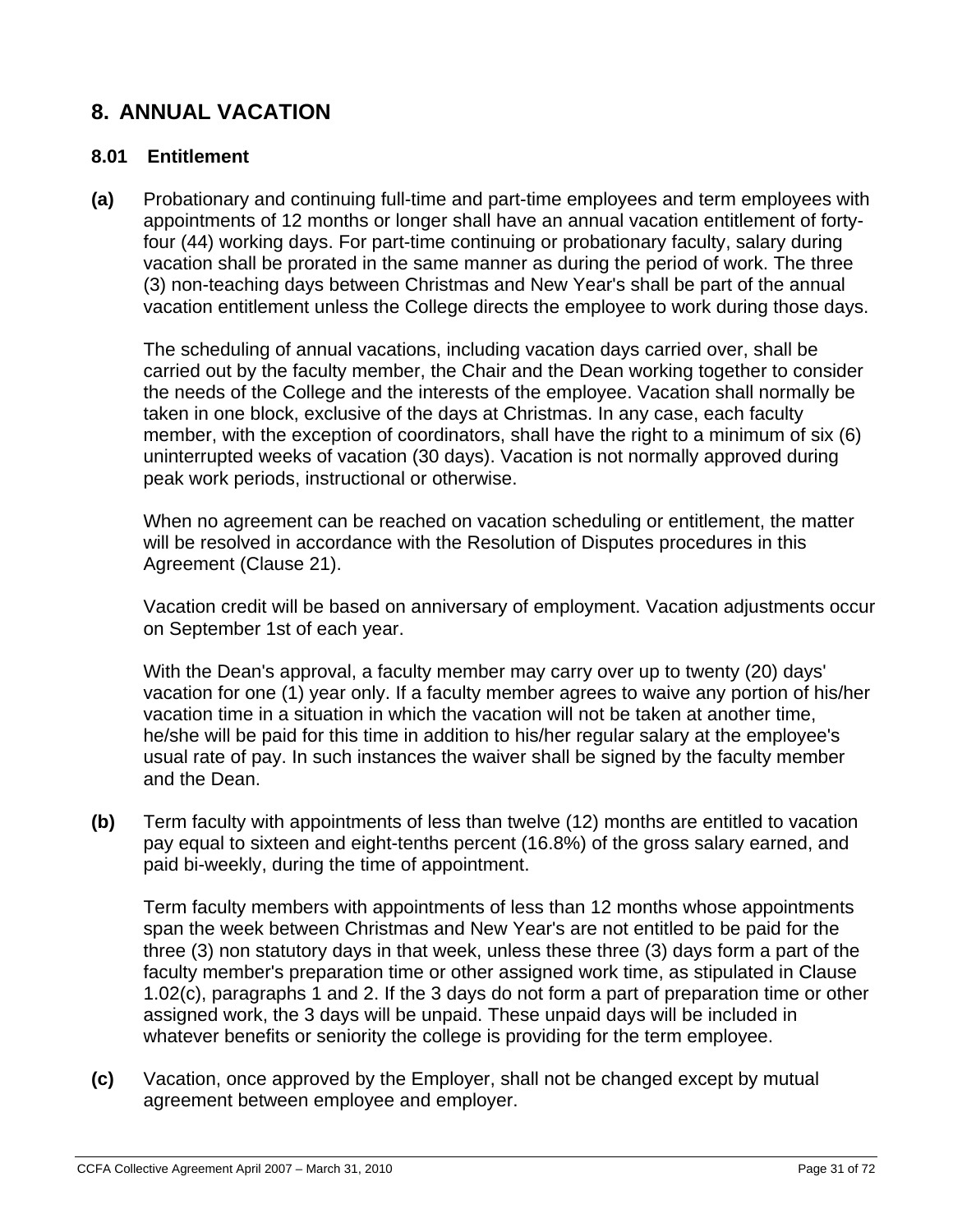#### **8.02 Sickness**

In the event that an employee requires hospitalization or is seriously ill during his/her annual vacation period, the employee shall upon request and upon presentation of a physician's statement, apply the period of illness or hospitalization to sick leave rather than vacation, provided the sick bank is not used. The employee must inform the Dean of the claim within two (2) months of returning to work.

#### **8.03 Unused and Overused Vacation**

Continuing employees and any employee appointed to a contract of one (1) year or more shall earn vacation, as specified under Clause 8.01. Normally two (2) months, but at least one (1) month of vacation shall be taken during the first twelve (12) months of employment. Upon termination, adjustments for unused or over-used vacation entitlement will be made to the final salary settlement.

# **9. PAID HOLIDAYS**

The following have been designated as paid holidays:

New Year's Day Good Friday Easter Monday Victoria Day Canada Day British Columbia Day Labour Day Thanksgiving Day Remembrance Day Christmas Day Boxing Day

Any other holiday proclaimed as a holiday by the Federal, Provincial or Municipal Governments for the locality in which the employee is working shall also be a paid holiday.

# **10. FACULTY DEVELOPMENT PROGRAM**

#### **10.01 Scheduled Development Time for Faculty**

Scheduled development time for faculty is based on the recognition of the need for continuous development of faculty members, of educational practice, and of the organization. Scheduled development time and activities support faculty members in the development of their own learning related to their current or potential role(s) at the College and in the application of their knowledge, skills and awareness to the ongoing development of the College as a learning centered institution. Scheduled development time and activities support faculty members in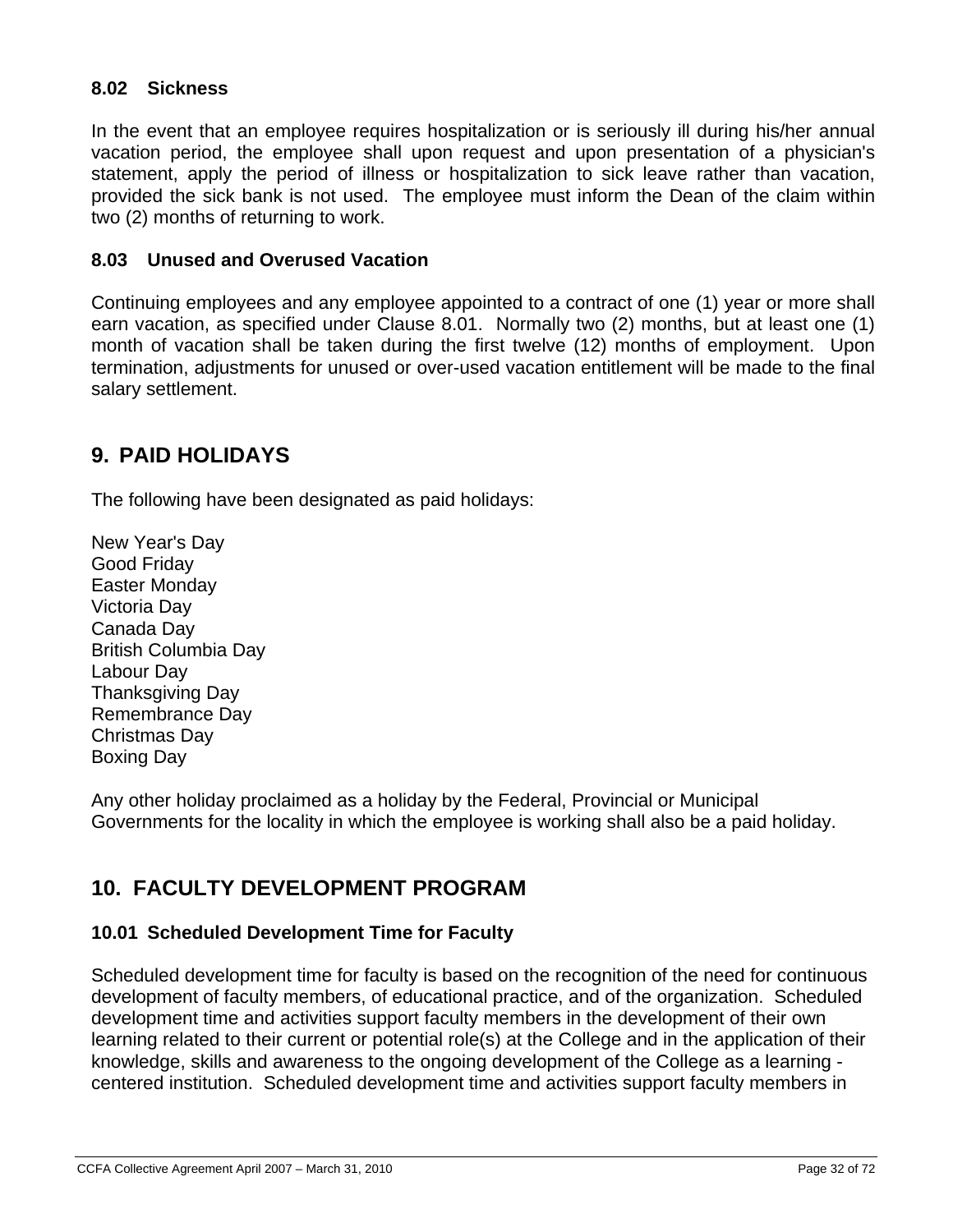responding to identified learning and development needs of students, departments, community groups, the College, and the individual faculty members themselves.

#### **(a)** Entitlement to Scheduled Development Time

Every continuing and probationary faculty member, with the exception of Continuing Education and International Education, and Cooperative Education Coordinators and Senior Analysts, shall be granted annually two (2) months' time, or the equivalent, free of regular duties, for approved scheduled development activities (except when reductions apply as per 10.01(c)). For faculty members who work on the quarter system, the standard development time pattern shall be one (1) quarter every second year. Part time faculty members are entitled to two (2) months or one (1) quarter time at their normal rate of pay.

Except for activities which are approved by the Dean or Director for deferral as in clause 10(h), scheduled development activities are conducted within a 12 month period commencing April 1<sup>st</sup> for faculty members on the quarter system and May 1<sup>st</sup> for all other faculty members. This 12-month period is referred to in this agreement as "the development year".

New faculty members, excluding faculty members converting from term appointments, must be employed by the September preceding each development year in order to be eligible for scheduled development time in that development year, per clause 10(g)

Term top-up assignments to part-time continuing appointments do not lead to increased scheduled development time.

Continuing Education and Cooperative Education Coordinators and Senior Analysts are each entitled to one (1) month of scheduled development time annually, normally to be taken as a two (2) months' scheduled development activity every second year.

Chairs are entitled to scheduled development time on the basis of their entire assignment, which includes their chair duties and their instructional or student development duties.

- **(b)** Combining Scheduled Development Activities and Professional Development
	- (i) With the approval of the Dean or Director, faculty members shall be entitled to take their scheduled development time as part of an extended development project which includes a period of paid or unpaid professional development leave. The criteria for approval of such proposals shall be consistent with the criteria normally used in relation to applications for scheduled development time. Such proposals shall not be unreasonably denied. The provisions for the reduction of scheduled development time in clause 10(c) do not apply to approved scheduled development activities taken in combination with paid or unpaid professional development leaves.
	- (ii) If such a leave is greater than one (1) year, a faculty member is eligible for scheduled development time in connection with that leave one time only.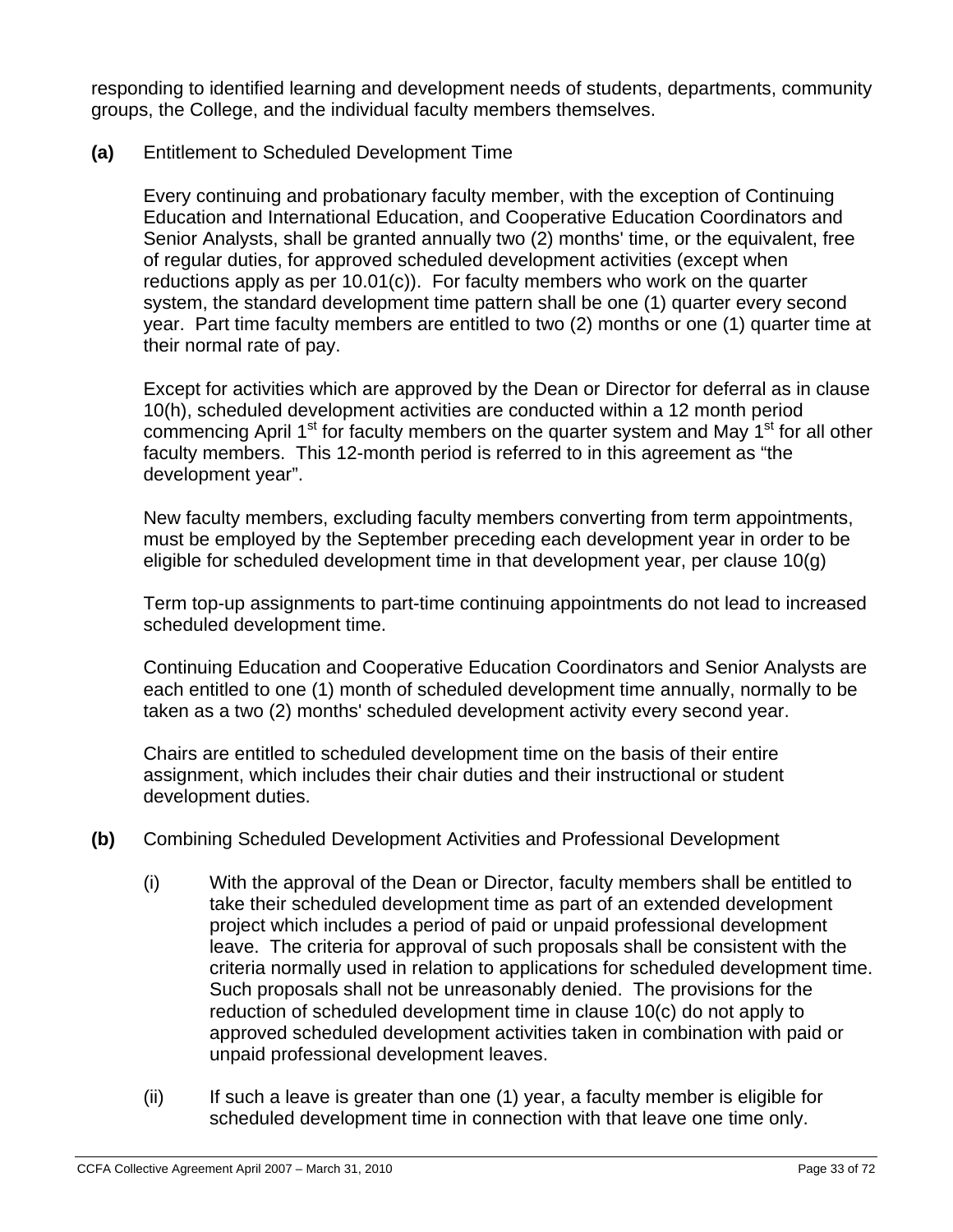- (iii) Time taken on brief professional development activities, approved and funded by the Professional Development Committee, and taken outside the scheduled development period, is not considered part of the faculty member's scheduled development time.
- (iv) Faculty members on scheduled development projects may apply for Professional Development Committee funds or other College funding for expenses incurred in their projects.
- (v) Scheduled development time may be used in combination with regular assigned duties.
- **(c)** Reductions in Scheduled Development Time

Scheduled development time for faculty members, including faculty members in their year of retirement, is based on their employment in the previous development year. The following provisions apply, except as noted in 10(b) above:

| <b>FACULTY ON SEMESTER SYSTEM</b>                                                      |                                                                                                           | <b>FACULTY ON THE QUARTER SYSTEM</b>                                                   |                                                                                                      |
|----------------------------------------------------------------------------------------|-----------------------------------------------------------------------------------------------------------|----------------------------------------------------------------------------------------|------------------------------------------------------------------------------------------------------|
| Length of unassisted<br>leave of absence based<br>on continuing workload<br>equivalent | Reduction in scheduled<br>development time in<br>faculty members' next<br>scheduled development<br>period | Length of unassisted<br>leave of absence based<br>on continuing workload<br>equivalent | Reduction in scheduled<br>development in faculty<br>members' next<br>scheduled development<br>period |
| Two (2) months or less                                                                 | No reduction                                                                                              | Four (4) months or less                                                                | No reduction                                                                                         |
|                                                                                        |                                                                                                           | More than four (4)<br>months and up to eight<br>(8) months                             | One fourth $(\frac{1}{4})$ of a<br>quarter reduction                                                 |
| More than two (2) and<br>up to six (6) months                                          | One (1) month reduction                                                                                   | More than eight (8)<br>months and up to twelve<br>(12) months                          | One half $(\frac{1}{2})$ of a quarter<br>reduction                                                   |
| More than six (6) months                                                               | No entitlement to<br><b>Scheduled Development</b>                                                         | More than twelve (12)<br>months                                                        | No entitlement to<br><b>Scheduled Development</b>                                                    |

Faculty members who incur a reduction in scheduled development time will carry out their regular duties or other assigned duties per clause 7.01 during the remainder of their normal development period.

When a faculty member takes a partial leave of absence for a full year, the scheduled development time will be at the percentage of salary that applies during the rest of the leave of absence.

Faculty members returning from STD and LTD leaves will have no reduction in their entitlement to scheduled development time. When possible and appropriate, the scheduled development activities for such faculty members may be incorporated with their overall return to work plan.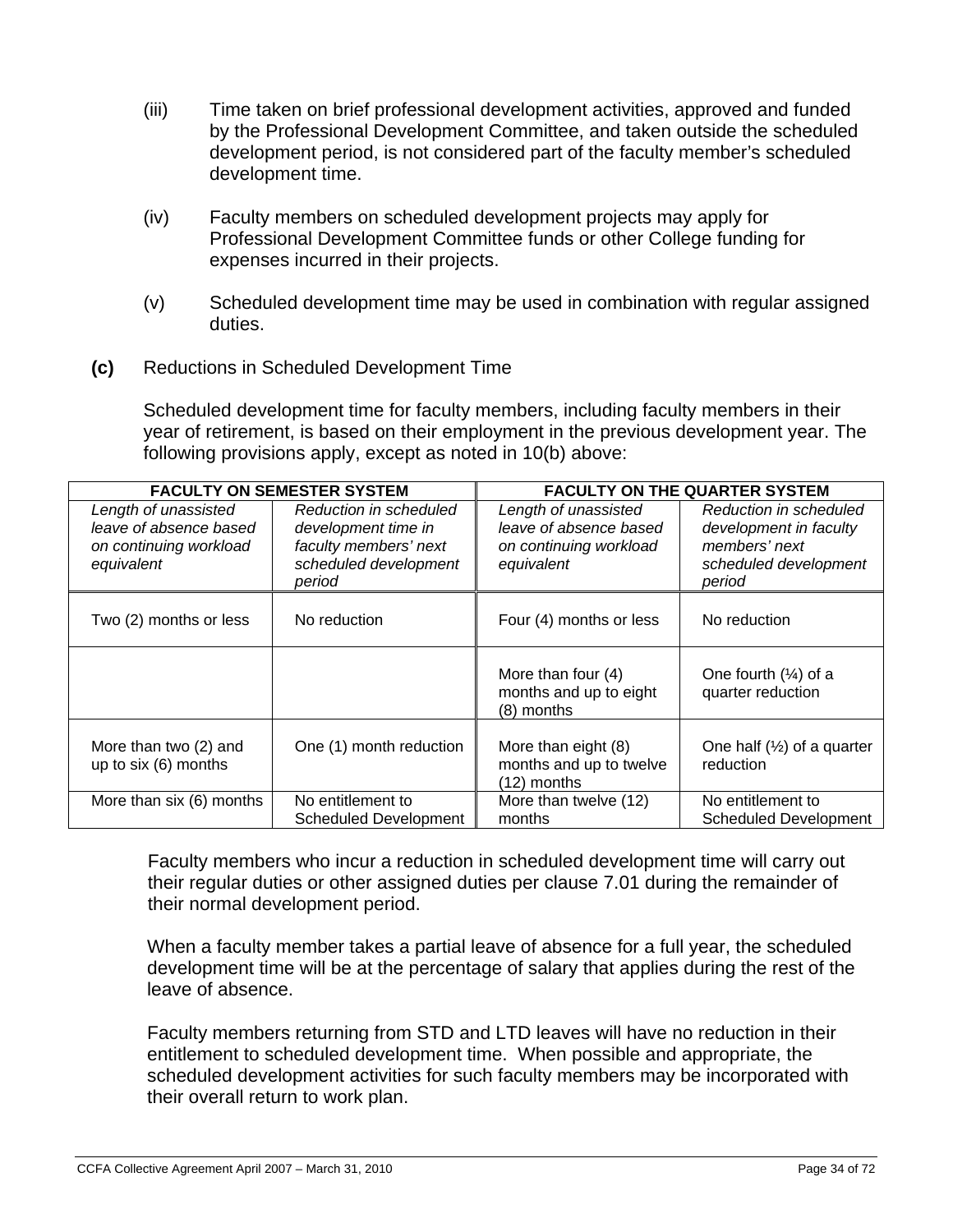#### **(d)** Planning of Scheduled Development Activity

Faculty members applying for scheduled development time submit proposals using application forms and guidelines established by the Joint Committee on Faculty Development. Prior to each development year, forms shall be submitted to the appropriate chair by January fifteenth (15th), and to the Dean or Director by February first (1st). A formal response by the Dean or Director to all applications will be made by March first  $(1^{st})$ . Proposals which do not receive a response by March first (1st) will be deemed to have been approved. If a faculty member does not submit a formal application by the deadline, he/she is deemed to have forfeited his/her scheduled development time for the coming development year.

The rejection of a proposal by a dean or director does not result in the forfeit of the scheduled development time, but results in discussions amongst the faculty member, Chair, and Dean or Director about an alternative development activity. Should the faculty member and the Dean or Director be unable to agree on a mutually acceptable development activity the matter shall be referred to the Dispute Resolution process (clause 21.01 and 21.02).

**(e)** Categories of Scheduled Development Activities

While scheduled development activities vary broadly, projects should be classified among the following three general categories:

**Professional Development** focuses on the faculty member's development of knowledge, skills, and awareness related to his/her educational practice, area(s) of professional expertise, and college role(s).

**Instructional Development** focuses on the development of instruction, courses, and programs, with the purpose of enhancing student learning.

**Organizational Development** focuses on the development of a department, school, or College operations or procedures as a means of providing an effective learning and teaching environment.

While scheduled development projects may include any or all of these categories, over time approximately half (1/2) of a faculty member's activity shall focus on professional development. With approval from their Dean or Director, faculty members may increase their proportion of professional development.

**(f)** Scheduled Development Activities

Scheduled development activities respond to a range of individual and institutional needs related to the faculty member's current or potential College role(s). These activities may include but are not restricted to formal or private study, either for credit or not for credit; research; industrial or community liaison; work experience; relevant travel; course, curriculum, and/or program development, review, and revision; exploration and development of new course materials; development of instructional innovation; and participation in the planning or governance procedures of the department, school, or College.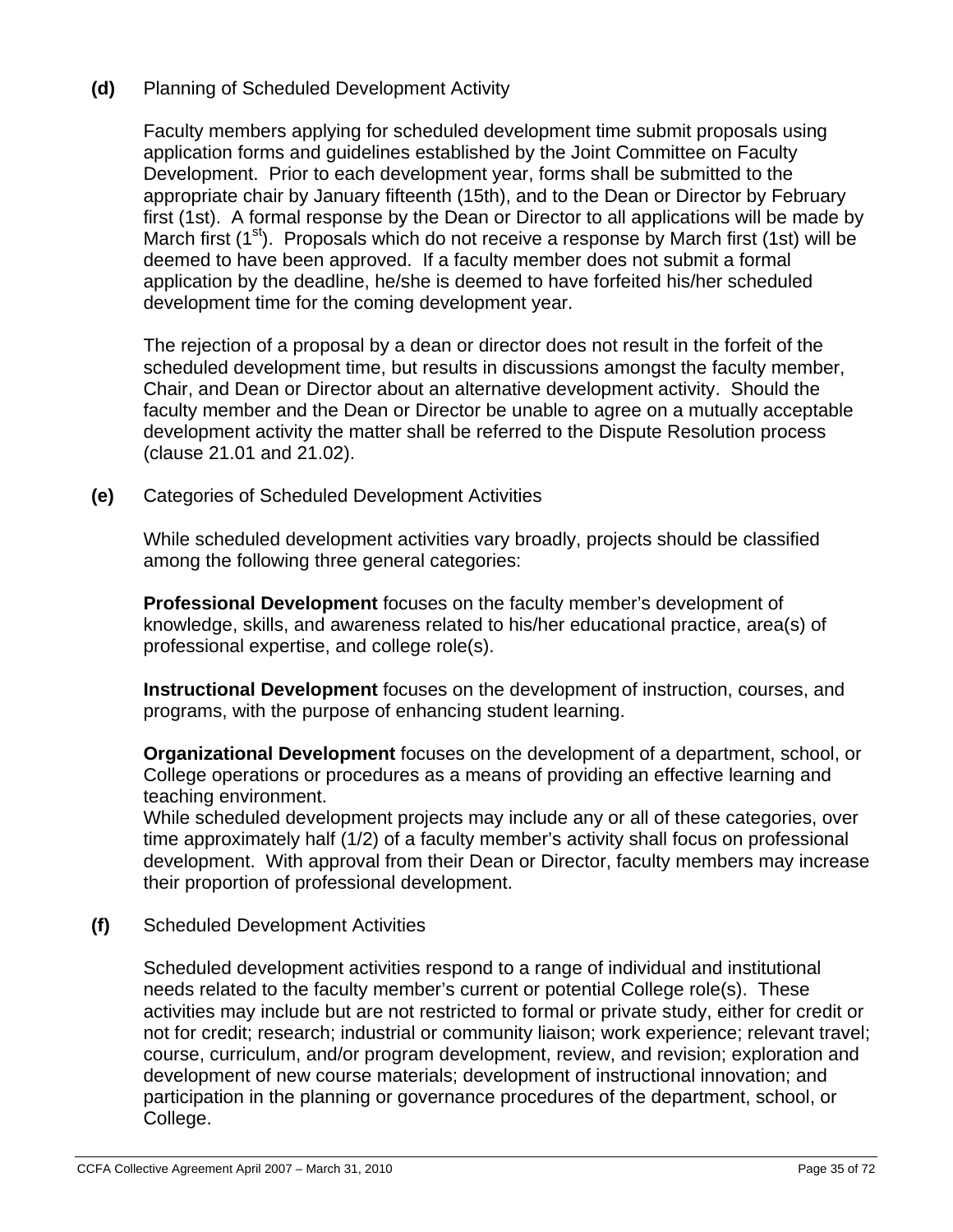#### **(g)** Scheduling of Development Activities

Scheduled development activities shall take place in one (1) uninterrupted block of time, free of regular duties, unless the faculty member agrees to another pattern. The scheduling of the block of development time and arrangements for other patterns will be established by the agreement of the faculty member, the department Chair, and the Dean or Director.

#### **(h)** Deferral of Scheduled Development Time

When the Dean or Director and the faculty member agree that the faculty member's College assignment prevents the faculty member from utilizing all or part of his/her scheduled development time, the faculty member shall defer all or part of the scheduled development time for future use. In other instances, deferrals of scheduled development time are limited to two (2) months or one (1) quarter, except in the case of specific projects which require a longer period and meet the approval of the Dean. Such projects could include, but are not restricted to university programs, and work or other experience, relevant to the faculty member's role.

Proposals for the use and/or deferral of development time shall not be unreasonably denied, but shall be planned to cause the least possible disruption to students, and, where possible and applicable, to occur in periods of reduced student activity. In cases where programs have limited or no periods of reduced student activity, the College's operating plan will contain a commitment, within the limits of available resources, to provide replacement faculty for faculty members taking scheduled development time.

**(i)** Accountability for Scheduled Development Activities

Approved scheduled development activities constitute legitimate work assignments that are subject to the same standards and expectations of any normal professional activity undertaken by faculty members. Albeit the nature of these activities reflects development needs and goals of individual faculty members, scheduled development activity constitutes College work that is supported by College resources for the ultimate benefit of the students served. Accountability for scheduled development is shared by deans/directors and individual faculty members who are responsible for ensuring that scheduled development activities are conducted in accordance with approved plans and standards, and that reports and copies of resulting products are reviewed and shared within the College community, in accordance with JCSD guidelines.

Days of illness during development projects must be reported as sick days in the normal fashion. There is no carry forward of development time lost as a result of illness. When illness interferes with the completion of a scheduled development project, the faculty member, with the agreement of the Dean or Director, is freed in whole or in part for responsibility for completion of his/her project. In cases of disagreement on the impact of the illness on the faculty member's ability to carry out scheduled development activity, the matter will be resolved through the Dispute Resolution process (Clause 21.01 and 21.02).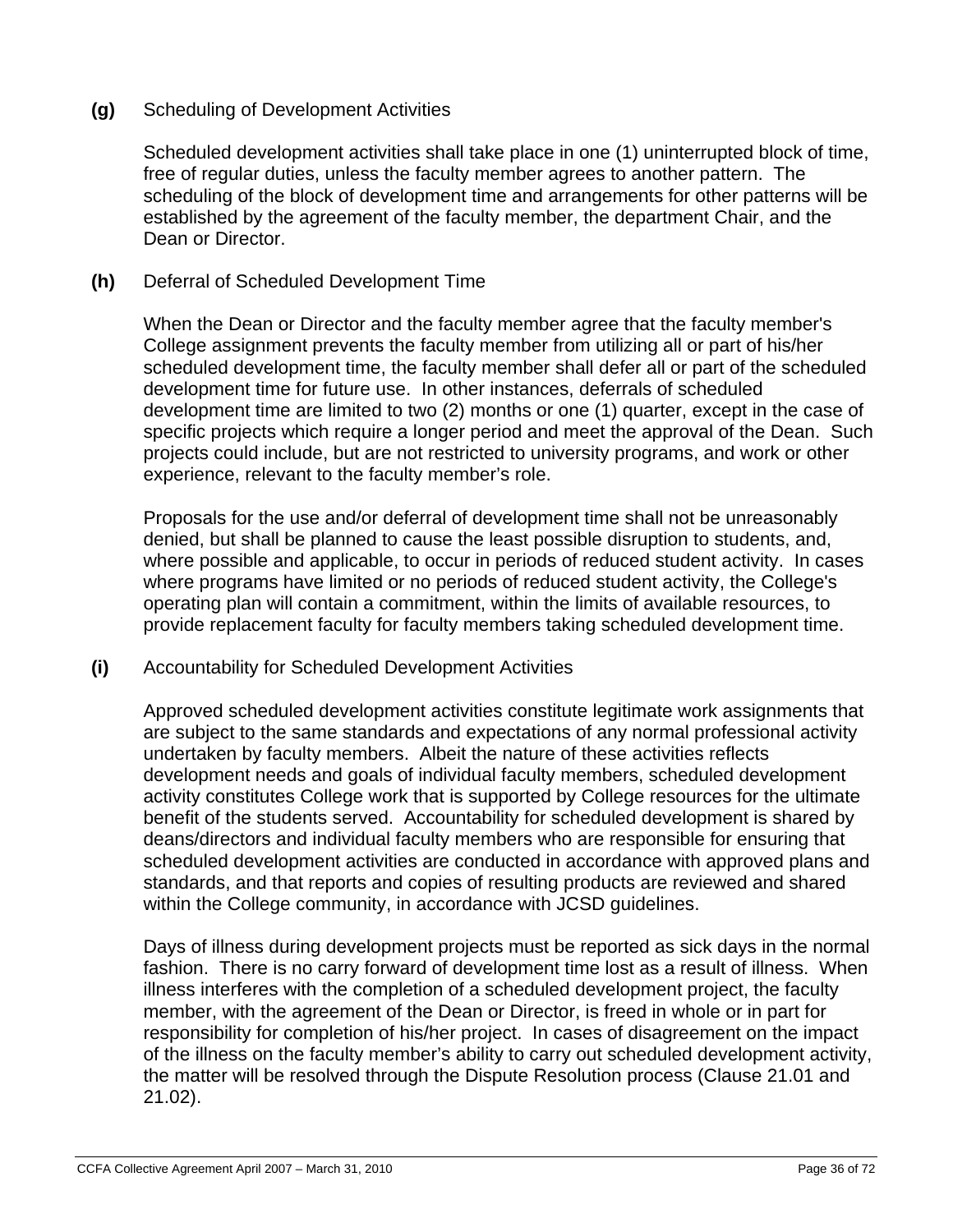Although some minor variations are to be expected, each faculty member is obligated to carry out the general plan described in his/her approved proposal. The developmental and exploratory nature of some projects may result in not all of the stated goals being achieved. However, major changes must be reviewed and approved by the Dean or Director in advance of the change. Approval of the next scheduled development project is subject to submission of a report, in accordance with JCSD guidelines, on the previous activities.

## **10.02 Professional Development Fund**

A budgetary item equal to one and one-half percent (1-1/2%) of employees' salaries shall be set aside annually to be used to:

- **(a)** pay employees granted leave at part or full salary under Clause 10.01.
- **(b)** supplement outside funds and/or cover a portion of the non-salary costs associated with approved programs, including exchanges.

The Professional Development Committee shall receive and assess the merits of all requests for use of professional development funds and shall direct the Bursar in the allocation of the funds. The Committee shall encourage and promote in-house professional development activities and establish guidelines for administration of the professional development program.

## **10.03 Faculty Exchanges**

- **(a)** A faculty member may, for up to one (1) year, exchange duties with a person with appropriate qualifications from another institution. The Camosun faculty member will receive full pay and benefits, will receive an increment if applicable, and will in all respects continue as an employee of Camosun College.
- **(b)** Faculty from two (2) different departments may take part in an interdepartmental exchange program whereby their duties are exchanged for a specified period of time in accordance with College policies and guidelines.

## **10.04 Professional Fees**

The College will reimburse continuing and probationary employees for annual dues they expend for membership in a professional association if the membership in the professional association is required as a condition of employment by the College.

# **11. PUBLIC OR UNION OFFICE**

## **11.01 Seek Election**

Employees may seek election to municipal and school board offices, provided there is no conflict of interest and the duties of the office do not adversely affect the performance of the employee at the College.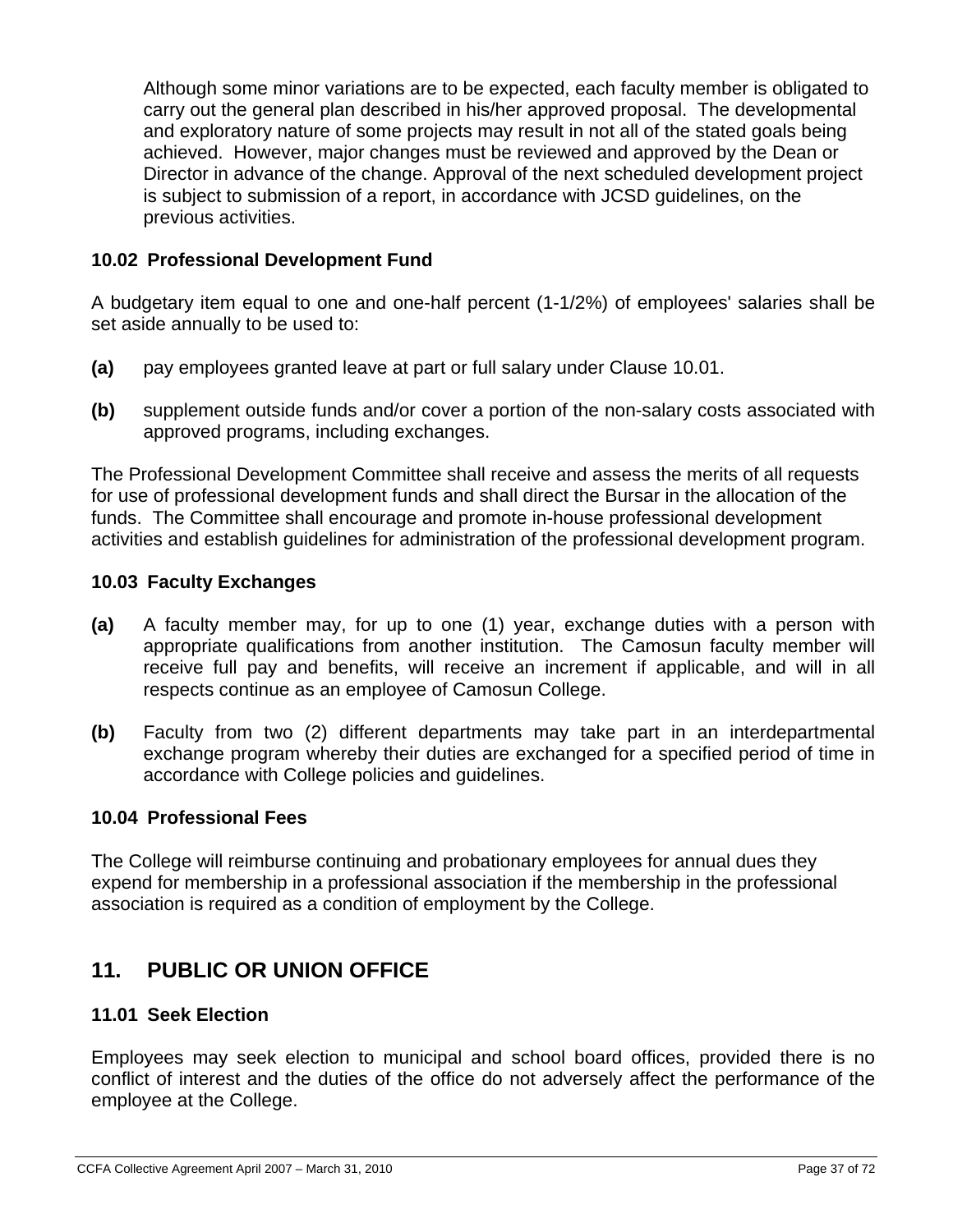## **11.02 Campaign**

There are no restrictions on employees engaging in political activities on their own time as campaign workers.

### **11.03 Leave**

If nominated as a candidate for election, an employee shall be granted leave without pay to engage in the election campaign. If not elected, the employee shall be allowed to return to his/her position at the College. If elected, the employee shall be granted, upon written request, leave of absence without pay as follows:

- **(a)** For an employee elected, or appointed, to a full-time position in the Union, or any body with which the Union is affiliated, a period of one (1) year.
- **(b)** For an employee elected to public office, a maximum of five (5) years.

# **12. COURT APPEARANCES**

An employee shall be granted leave with pay when summoned as a witness or juror provided that such action is not occasioned by the employee's private affairs and provided that all pay in excess of travel and meal allowance is remitted to the Employer.

# **13. LEAVE**

#### **13.01 Unpaid Leave**

- **(a)** Unless the request creates serious problems for the Employer, the Employer will grant an employee unpaid leave for up to one (1) year.
- **(b)** Under special circumstances a leave may be approved or extended to a total of three (3) years. A leave will be for any purpose deemed justifiable by the employee.
- **(c)** If the leave involves experience of value to the College, as approved in writing by the appropriate vice-president, the faculty member will accumulate seniority and, if applicable, increment credit during the leave. Such approval will be conditional on the leave being used essentially as planned. Advanced placement for activities carried out during the leave is subject to the terms and conditions of Clause 5.01. A faculty member cannot earn both increment credit and advanced placement credit for the same activity.
- **(d)** Arrangements for the leave must take into account that an employee's annual vacation entitlement will be reduced in proportion to the leave period. This reduction in vacation entitlement will result in an additional period of leave without pay unless there is a mutually acceptable work assignment available during the period which otherwise would have been vacation. During this additional period of leave, employees' benefits will not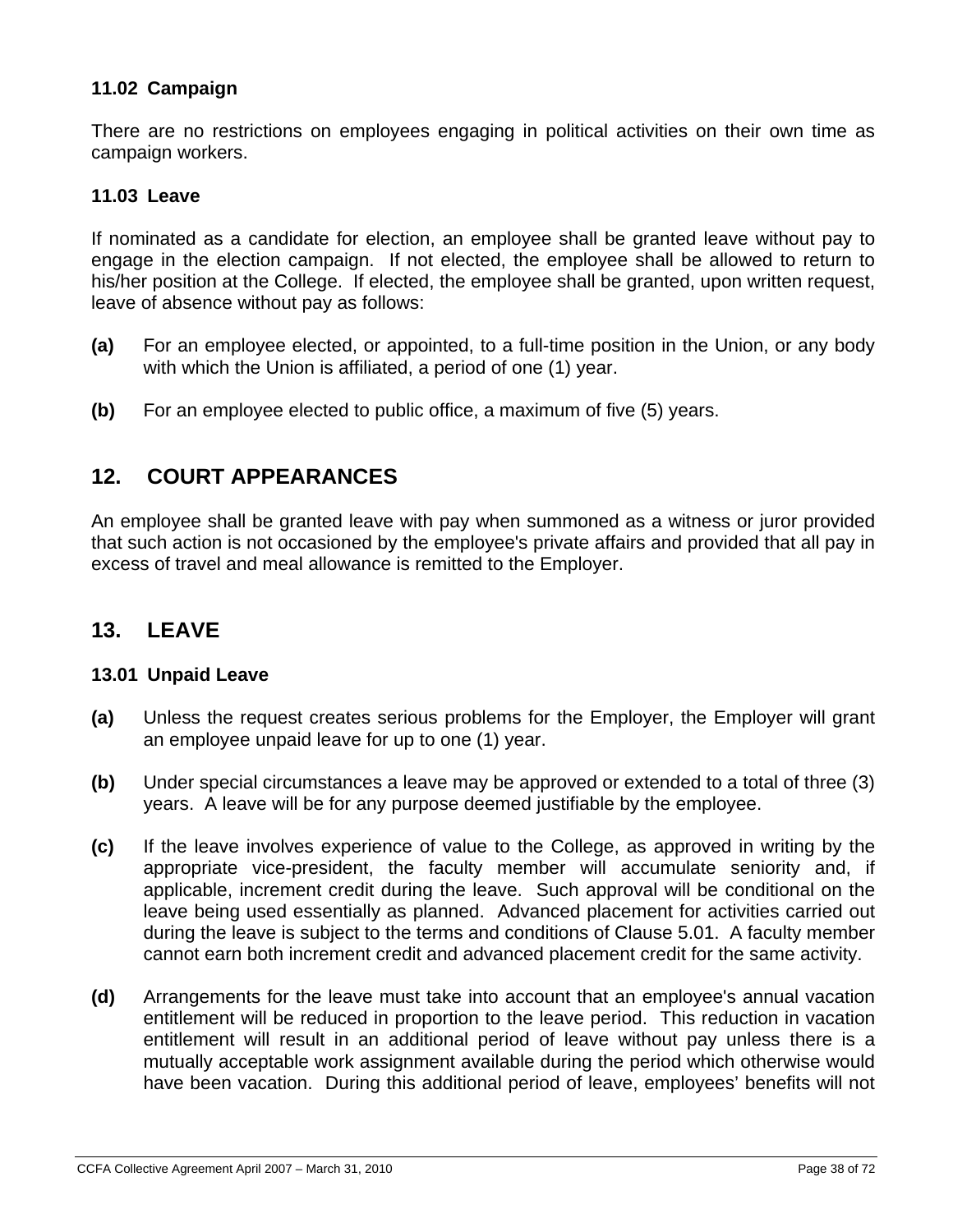be affected, and they shall not have their vacation or scheduled development entitlement diminished further.

**(e)** No term faculty member shall have the right to convert to a continuing appointment under Clause 1.04(d)(v) based on a vacancy created by the third year of the continuing faculty member's leave. The term faculty members replacing the faculty member on leave would retain all other rights under Clause 1.04(d), including the right to count the third year of the continuing faculty member's leave as part of the time required to qualify for conversion to a continuing contract according to Clause 1.04(d)(ii).

Should there be a term faculty member who under the terms of Clause 1.04(d) would qualify for conversion to continuing status were it not for the provisions of the preceding clause, that faculty member's rights vis-a-vis Clause  $1.04(d)(v)$  would be carried forward for one (1) year.

### **13.02 Bereavement Leave**

In the case of bereavement in the immediate family, an employee not on leave of absence without pay shall be entitled to special leave, at his/her regular rate of pay, from the date of death with, if necessary, an allowance for immediate return travelling time. Such leave shall normally not exceed five (5) working days.

## **13.03 Deferred Salary Leave Plan**

Each faculty member with a continuing appointment, part or full-time, is eligible to participate in a Deferred Salary Leave Plan as set out in a contract in the Faculty Benefits Handbook.

## **13.04 Pension on Professional Development Leave**

Faculty who are on approved professional development leave (paid or unpaid) and retain employee status with the College, may continue their contributions to the Pension Plan subject to the approval of the appropriate pension authority of B.C. Where the faculty member continues to contribute, the Employer will also contribute the Employer's share.

# **14. PARENTAL LEAVE**

*In some instances the stipulations of the Employment Standards Act exceed the rights provided by this clause. In such instances the provisions of the Employment Standards Act will apply. Please consult the Human Resources Department for more information.* 

## **14.01 Parental Leave**

At the time of the birth of a child to an employee or spouse, parental leave without pay shall be granted upon application to the President. Such applications will normally be made at least three (3) months before the leave is to begin. Should both parents be employees of Camosun College, only one (1) shall be granted the provisions of this clause.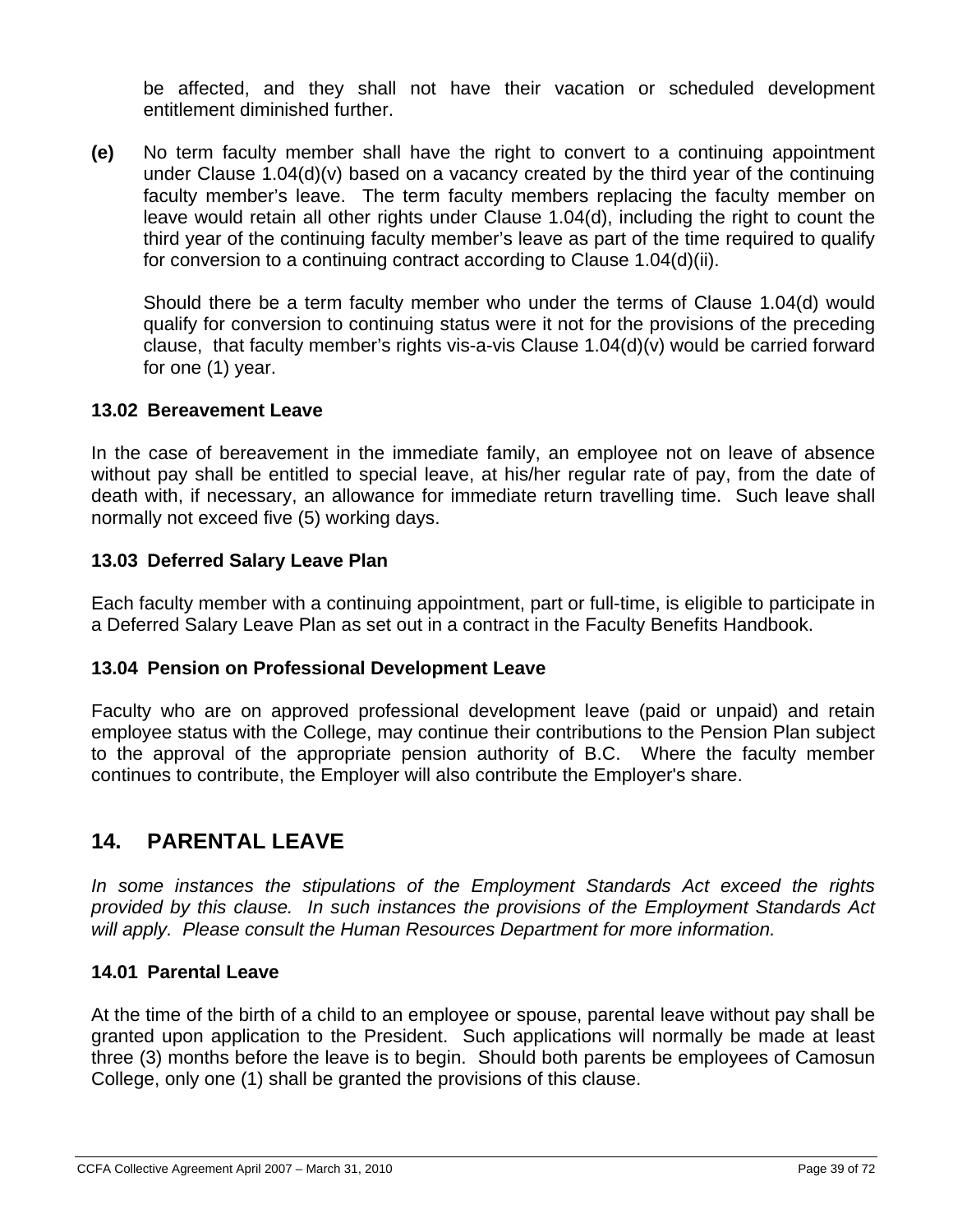Parental leave shall be for not more than six (6) months, commencing no later than fifty-two (52) weeks following the birth of the child, during which time the Employer shall maintain its contribution to existing benefits as required by the employee.

On return from parental leave, the employee shall be placed in his/her former position or in a position of equal rank and salary.

An employee on parental leave may not also apply for paternal leave under Clause 14.02.

## **14.02 Non-Birth Parent Leave**

At the time of the birth or adoption of a child, the non-birth parent shall be entitled to two (2) days of leave with pay. These days will normally be taken during the three (3) month period immediately following the birth or adoption.

## **14.03 Adoption Leave**

Upon request, an employee shall be granted leave of absence without pay for up to six (6) months commencing not later than fifty-two (52) weeks following the adoption of a child. The employee shall furnish proof of adoption.

The Employer shall maintain its contribution to existing benefits as requested by the employee for the adoption leave period.

On return from adoption leave, the employee shall be placed in his/her former position or in a position of equal rank and salary.

An employee on adoption leave may not also apply for paternal leave under Clause 14.02.

# **15. SICK LEAVE**

**In addition to the provisions below, please refer to Article 9.3 Disability benefits in the 2007-2010 Common Agreement.** 

## **15.01 Sick Leave**

- **(a)** All employees are entitled to sick leave at 100% of their salary for the first thirty (30) calendar days of absence due to illness or injury. After thirty (30) calendar days of a single and continuous illness or injury, the provisions of the Short Term Disability and Long Term Disability plans apply for eligible employees as defined in clause 17.05.
- **(b)** All employees shall retain any sick leave credits previously accrued, including any entitlement to payout of such sick leave entitlement pursuant to 15.02.

*Note: All employees accrued sick leave days prior to April 1, 2002. Term employees whose contracts were less than 50% or shorter than four months accrued sick leave days up to June 30, 2006.*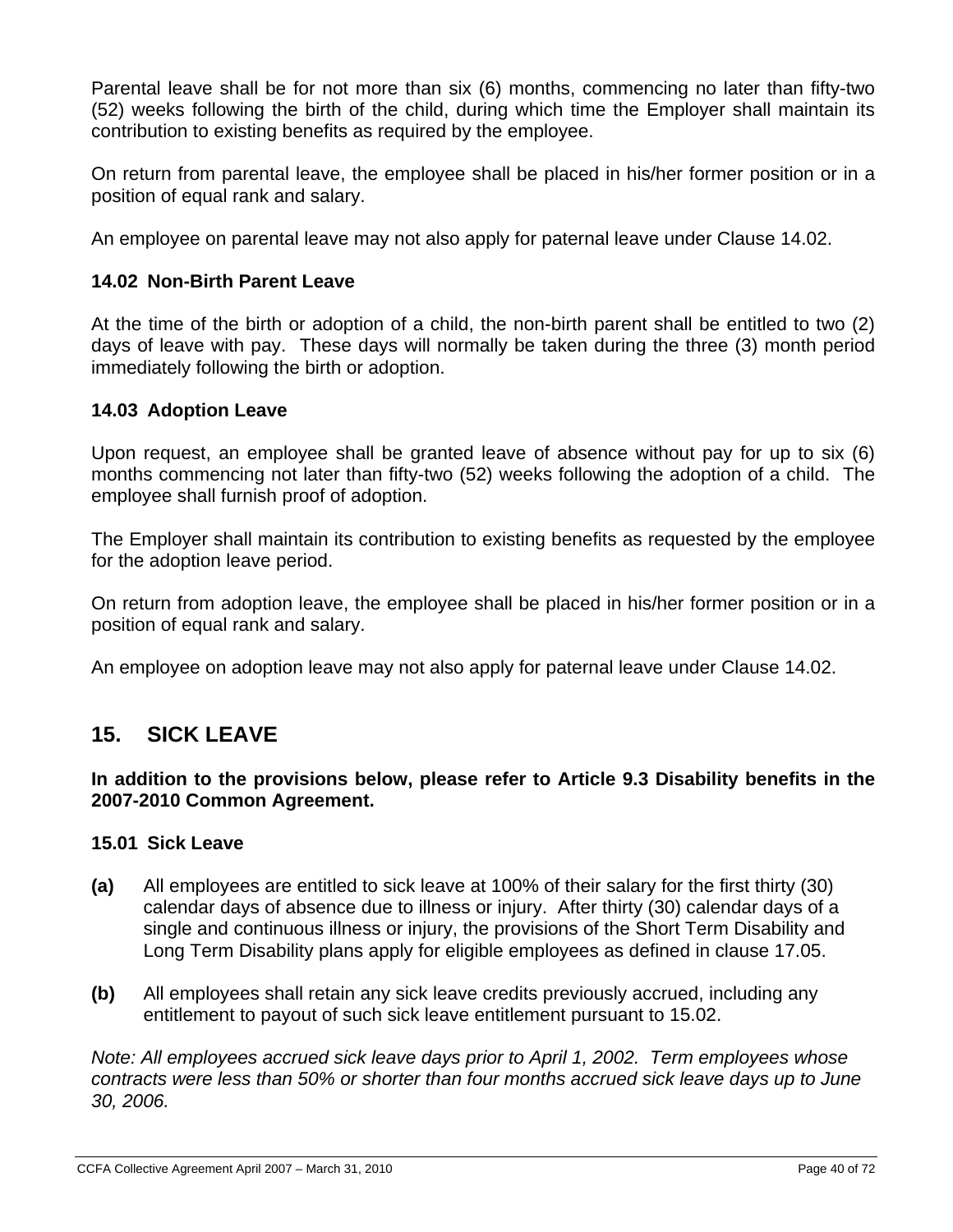## **15.02 Accumulated Sick Leave**

## **Pre-1988 Accumulation**

- **(a)** All faculty members on continuing appointment who were under age fifty-five (55) on March 31, 1988, will have their sick leave accumulation payout credits frozen at the March 31, 1988 level.
- **(b)** The accumulated sick leave referred to in 15.02(a) shall be payable upon retirement, as defined in the Pension (College) Act.On retirement, the employee may either:
	- (i) convert his/her accumulated sick leave to cash on the basis of fifty percent (50%) of one two hundred fiftieth (1/250) of his/her annual salary per day, to a maximum of two hundred fifty (250) days of accumulated sick leave; or
	- (ii) use the sick leave to retire early on the basis of fifty percent (50%) of one (1) working day for each day's accumulation to a maximum of two hundred fifty (250) days of accumulated sick leave; or
	- (iii) a combination of (i) and (ii).

Where an employee retires on less than full pension, the number of days which may be converted under (i), (ii) and (iii) above shall be actuarially reduced in the same proportion as is his/her Pension (College) Act benefits.

- **(c)** Faculty members may also use the accumulated sick leave referred to in 15.02(a), to exchange for approved faculty development time above the level of faculty development assured by Clause 10.01 of the Agreement.
	- (i) The rate of exchange will be one (1) additional approved faculty development day for the payout credits of two (2) accumulated sick days.
	- (ii) The additional faculty development time, obtained through this exchange process, shall not accrue faculty development time and holiday entitlements when taken within the year immediately prior to retirement. The calculation shall be made from the end date of the development time. The number of sick days accumulated for use during illness shall not be reduced by the application of this clause.

## **Post-1988 Accumulation**

**(d)** Any sick leave accumulated after April 1, 1988 shall not be converted to payout on retirement.

## **Payout on Death**

**(e)** In the event of death, all accumulated sick leave will be paid in full to the employee's designated beneficiary as indicated in the group life insurance policy unless otherwise specified.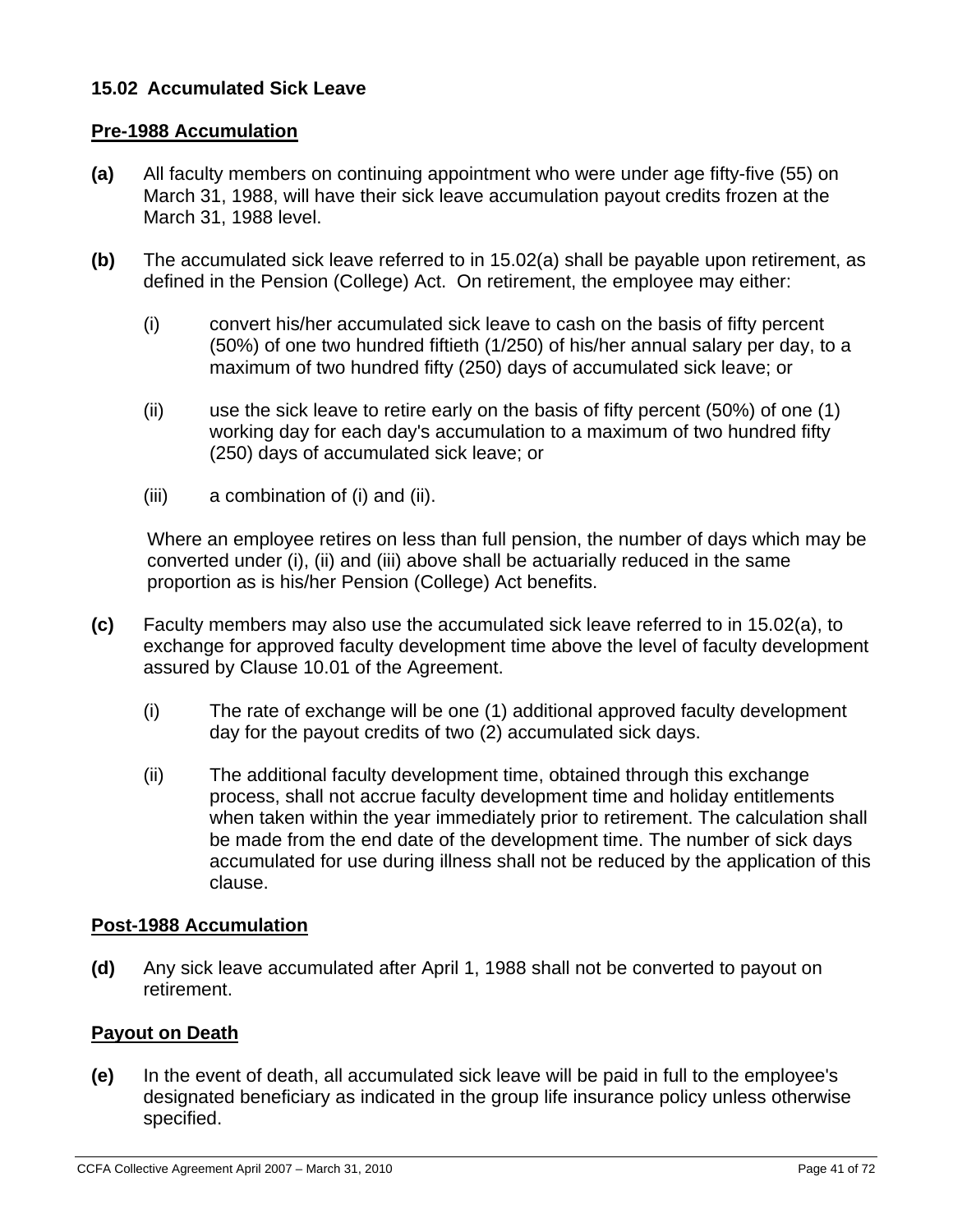## **15.03 Family Illness**

In the case of illness of a member of the immediate family of an employee, when no one at home other than the employee can provide for the needs of the ill person, the employee shall be entitled, after notifying his/her Dean, to use annual sick leave entitlements up to a maximum of three (3) days at any one time for this purpose.

The number of days drawn from an employee's sick leave account for family illness cannot cause the employee's own sick leave balance for personal use to fall below twelve (12) days.

Where an employee requires additional days for family illness, up to the maximum number of days allowed within this clause, such extra days may be obtained through application to the Sick Leave Bank.

### **15.04 Sick Leave Bank**

- **(a)** Each full-time employee who holds an appointment of one (1) year or longer or a continuing part-time employee having a workload of fifty percent (50%) or more, shall, on April 1 of each year, donate one (1) day's sick leave from his/her sick leave entitlement to a sick leave bank until such time as there is in the bank a number of days equal to six (6) times the number of such full-time employees, as determined on that date.
- **(b)** Only those employees as described in (a) are entitled to draw from the bank.
- **(c)** An employee who has drawn from the bank may not begin to accumulate sick leave until he/she has repaid the bank one-third (1/3) of the amount, reckoned to the nearest multiple of three (3), which he/she has drawn from the bank. The number of days drawn from an employee's sick leave account for donation to the Sick Leave Bank cannot cause the employee's own sick leave balance for personal use to fall below twelve (12) days.
- **(d)** An employee who exhausts his/her sick leave allotment and accumulation shall be entitled to additional days of sick leave only for those days of absence for which a qualified medical practitioner testifies that the employee was unable to attend to his/her duties at the College.
- **(e)** All requests for additional sick leave must be submitted in writing, together with the necessary medical certificates, to the Joint Faculty/Administration Committee which shall make an appropriate recommendation to the appropriate vice-president as to whether the employee is to be granted sick leave from the bank and, if applicable, the number of days to be granted. The Committee may not recommend that an employee receive more days from the bank than are necessary to qualify for Disability Insurance benefits, unless the employee is unsuccessful at receiving LTD benefits and can present medical confirmation of illness.
- **(f)** In the event that the bank is exhausted, the Union may levy each employee additional days of sick leave and shall be entitled to deposit such days in the bank.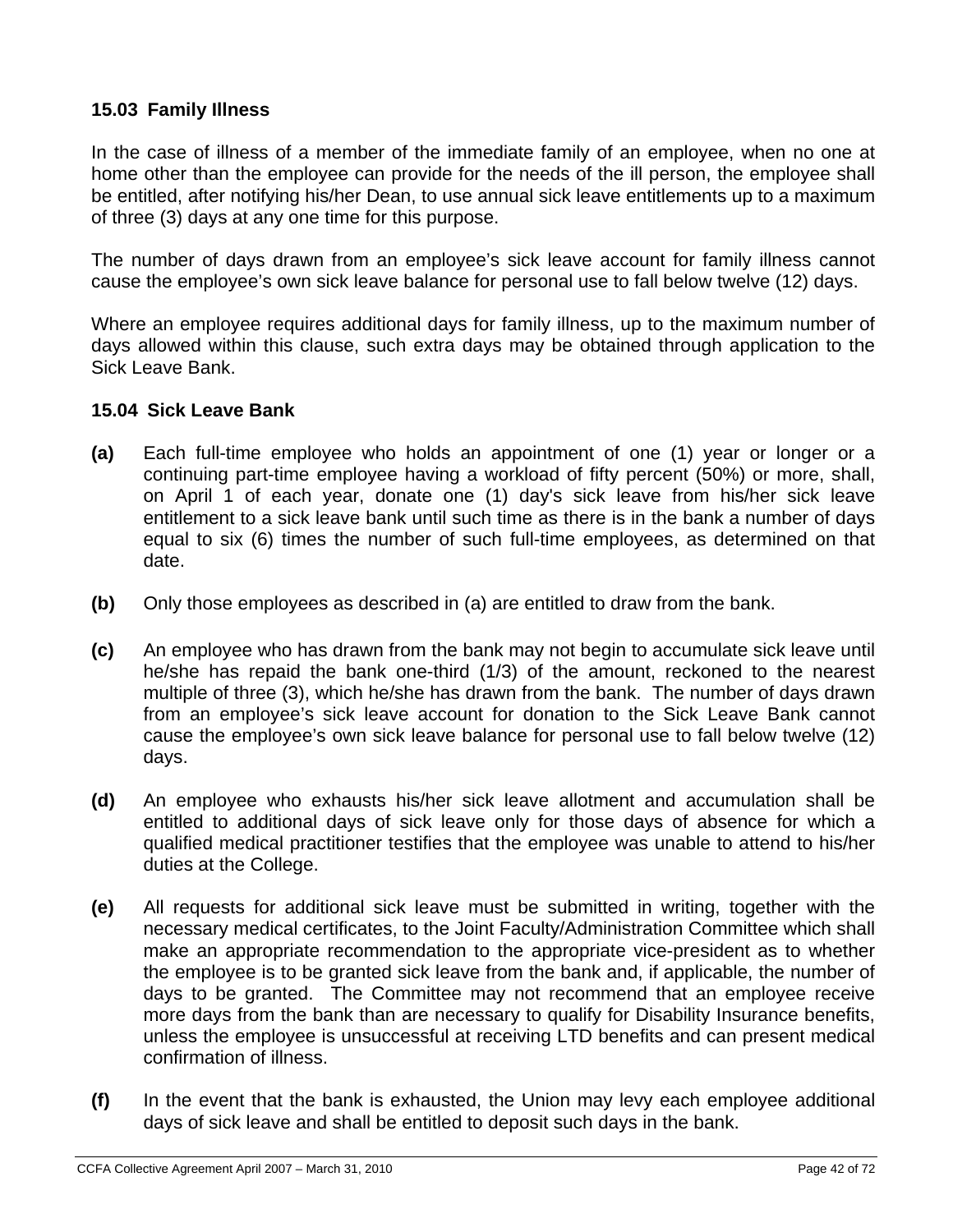# **16. WORKSAFEBC AND INDUSTRIAL HEALTH AND SAFETY**

# **16.01 WorkSafeBC**

The Employer shall maintain WorkSafeBC coverage for all employees.

Where an employee is on a Claim recognized by WorkSafeBC, the employee shall be entitled to leave, at his/her regular rate of salary, up to a maximum of one hundred twenty-six (126) days for any one (1) claim. Where an employee elects to claim leave with pay under this clause, the compensation payments received by the employee from WorkSafeBC, shall be remitted to the Employer. There shall be no deduction from an employee's sick leave as a result of this clause.

## **16.02 Occupational Health and Safety**

- **(a)** The Union and the Employer agree that regulations made pursuant to the Workers Compensation Act, the Hazardous Products Act or any other statute applicable to the province of British Columbia pertaining to the working environment, shall be complied with. First Aid kits shall be supplied in accordance with the Occupational Health and Safety Regulations of the Workers Compensation Act.
- **(b)** Employees must complete a Workplace Hazardous Materials Information System ("WHMIS") educational program within the first two (2) months of employment. If they
	- (i) store, handle use or dispose of a controlled product;
	- (ii) supervise other employees who handle, use or dispose of a controlled product; or
	- (iii) work near a controlled product where they may be at risk as a result of the normal storage, handling use or disposal of a controlled product.
- **(c)** Controlled products include compressed gas, flammable and combustible material, corrosive material, poisonous material and dangerously reactive material.

# College Joint Occupational Safety and Health Committee

- **(d)** The Employer agrees to establish and maintain a College health and safety committee. The Joint Occupational Safety and Health Committee shall be composed of at least four members, with representatives from administration, each union, and each major campus. The Union agrees to support the Employer in obtaining representatives to serve on the committee.
- **(e)** The Joint Occupational Safety and Health Committee may establish subcommittees on any campus where it deems necessary. This committee will meet at regular intervals to be determined by the membership and will make recommendations on unsafe, hazardous, or dangerous conditions with the aim of preventing and reducing risk of occupational injury and illness. A copy of all minutes of the Joint Occupational Safety and Health Committee shall be sent to the Union. Employees who are representatives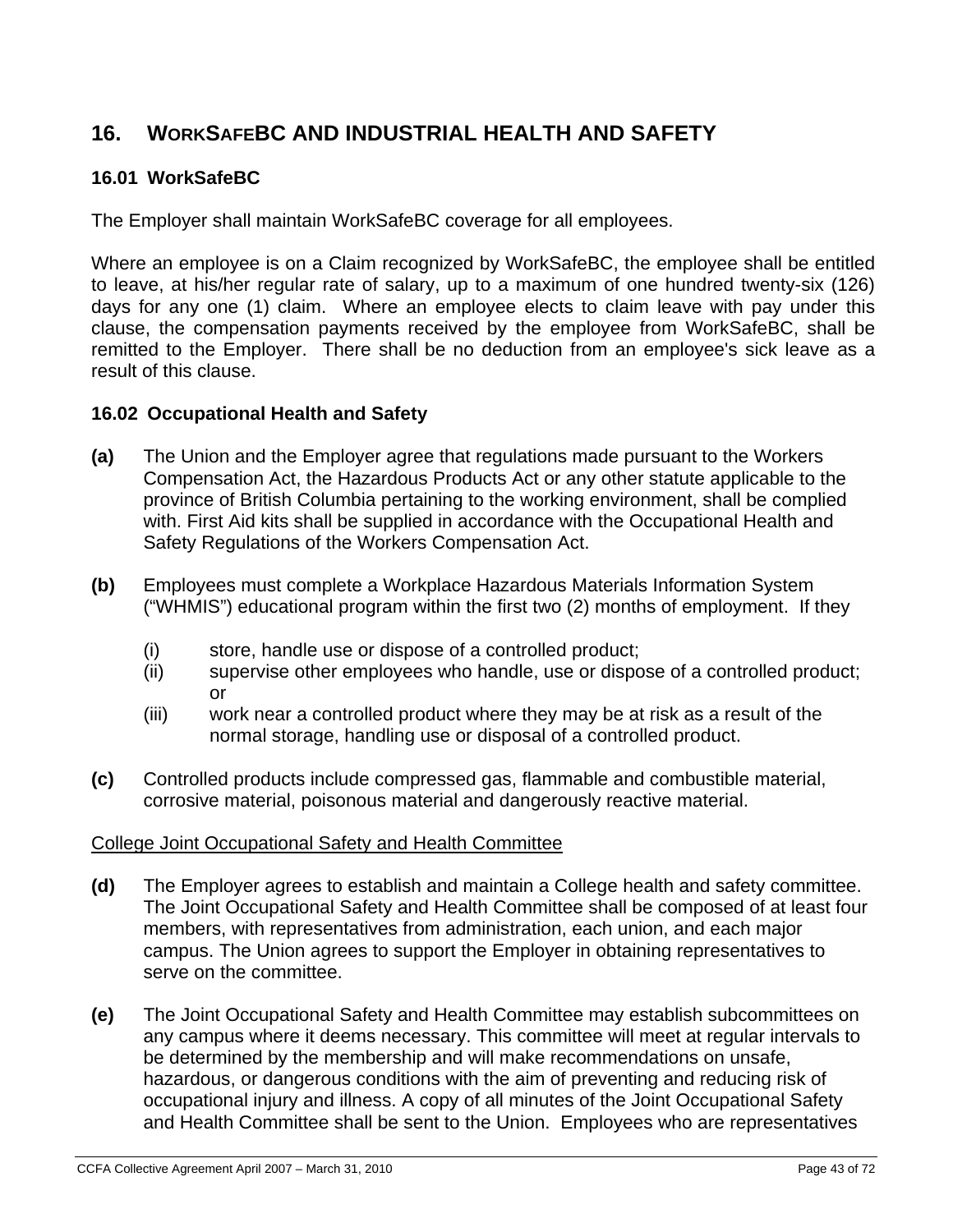of the Joint Occupational Safety and Health Committee shall continue to receive the rate of pay they would have been receiving had they not been attending Joint Occupational Safety and Health Committee meeting.

- **(f)** No employee shall be disciplined for refusal to work on a job which does not meet the standards established pursuant to the Workers' Compensation Act in the opinion of:
	- (i) a member of the Joint Occupational Safety and Health Committee;
	- (ii) a person designated by the Joint Occupational Safety and Health Committee; or
	- (iii) an officer of WorkSafeBC, after an on-site inspection and following discussion with the representative of the Employer.

The employee shall return to the work situation when it is declared by the Joint Occupational Safety and Health Committee to meet the standards.

### Injury Pay Provision

**(g)** An employee who is injured on the job during working hours and is required to leave for treatment or is sent home for such injury shall receive payment for the remainder of the shift without deduction from sick leave.

#### Transportation of Accident Victims

**(h)** Transportation to the nearest physician or hospital for employees requiring medical care as a result of an on-the-job accident shall be at the expense of the Employer.

#### Investigation of Accidents

**(i)** The Joint Occupational Safety and Health Committee shall be notified of each accident or injury to College employees engaged in College activities and shall investigate and report to Union and President of the College on the nature and cause of the accident. In the event of a fatality, the Employer shall immediately notify the Union of the nature and circumstances of the accident.

#### Occupational First Aid Requirements

- **(j)** The Union and Employer agree that they shall comply with Occupational First Aid Regulations made pursuant to the Workers Compensation Act.
- **(k)** On the advice of the Joint Occupational Safety and Health Committee, the Employer shall designate an employee as the First Aid Attendant at each major campus. The person so designated will normally be a member of CUPE and will receive the stipend approved in the CUPE Agreement.
- **(l)** Where the Employer requires an employee to perform first aid duties in addition to the normal requirements of the job, the cost of obtaining and renewing the Occupational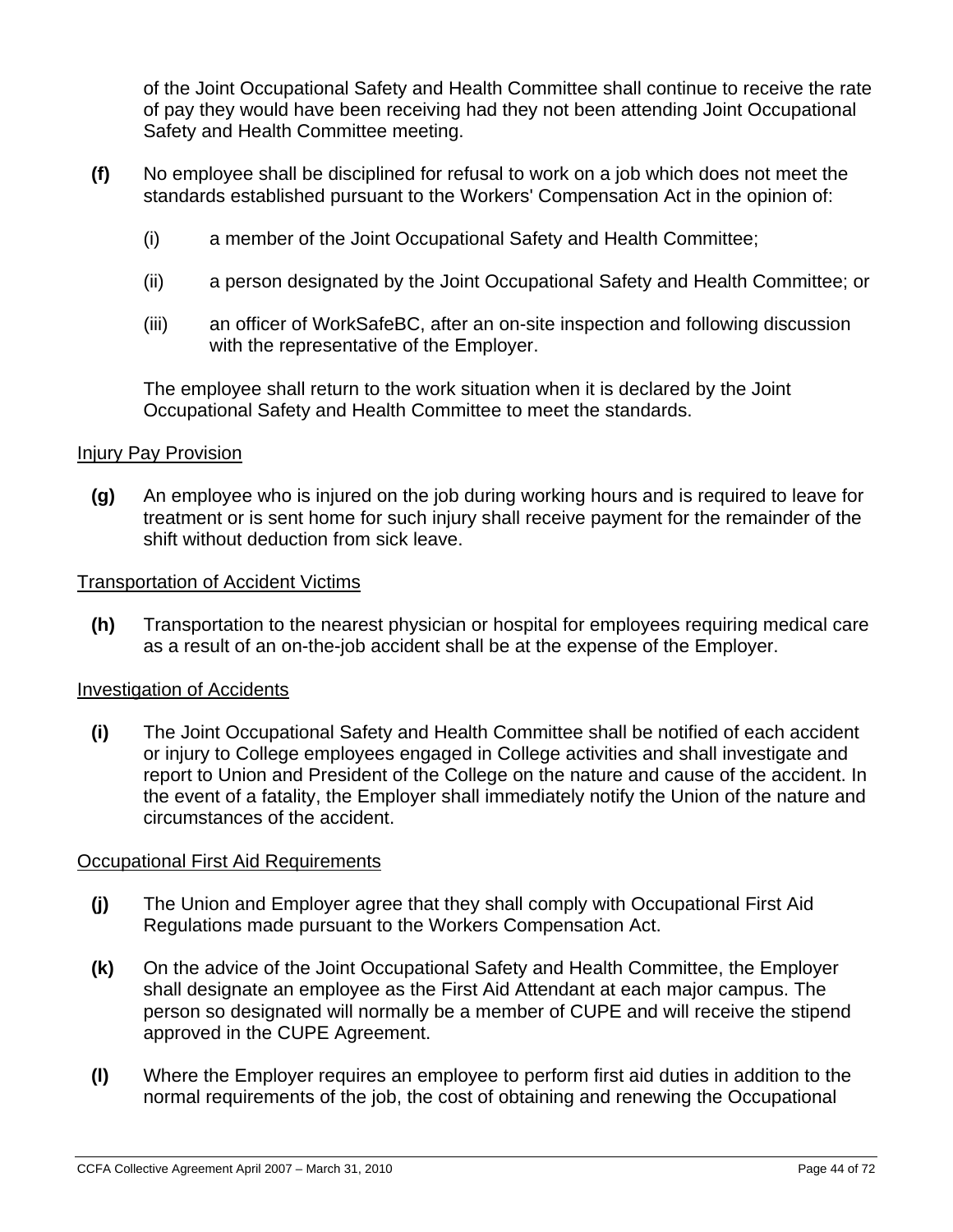First Aid Certificate shall be borne by the College, and where necessary, leave to take the necessary courses shall be granted with pay.

**(m)** When a member of the Union agrees to act as the designated First Aid Attendant at any campus, the member shall receive a stipend equivalent to that received by a CUPE employee having similar first aid qualifications.

## **Safety Courses**

- **(n)** The Joint Occupational Safety and Health Committee will keep itself informed of training programs sponsored by WorkSafeBC or other agencies, and make recommendations for participation.
- **(o)** Union representatives on the Joint Occupational Safety and Health Committee are entitled to an annual educational leave in accordance with the Workers Compensation Act.

# **17. BENEFITS**

# **17.01 Benefit Details**

All benefits shall be considered part of this agreement. Benefit details will be available in an on-line manual. Hard copies will be available at the following offices: Human Resources, all schools, Contract Training and International Education, Cooperative Education, Technology and Learning Support, Faculty Association and other convenient locations.

## **17.02 Medical Services**

The Employer shall pay all of the costs of a Medical Services Plan for all full-time employees. Premiums for employees on less than full-time appointments will be shared on a prorated basis. The premium costs of the Extended Health Benefit Plan shall be borne by the employee. All administrative costs for these plans shall be borne by the Employer. Subject to Clause 17.07, participation in this plan shall be a condition of employment for all employees holding appointments of fifty percent (50%) or greater unless covered in another plan. Appointments of less than fifty percent (50%) will also be granted coverage upon application to Human Resources Department.

# **17.03 Dental Plan**

The Employer shall pay one hundred percent (100%) of the premium costs of a Dental Services Plan for all full-time employees. Premiums for employees on less than a full-time appointment shall be shared on a prorated basis. Service and coverage shall not be less than that provided as of January 1, 1982. Each full-time employee who has a continuous appointment of ten (10) months or longer, or continuing part-time employee with an appointment of at least fifty percent (50%) is eligible to participate in the plan.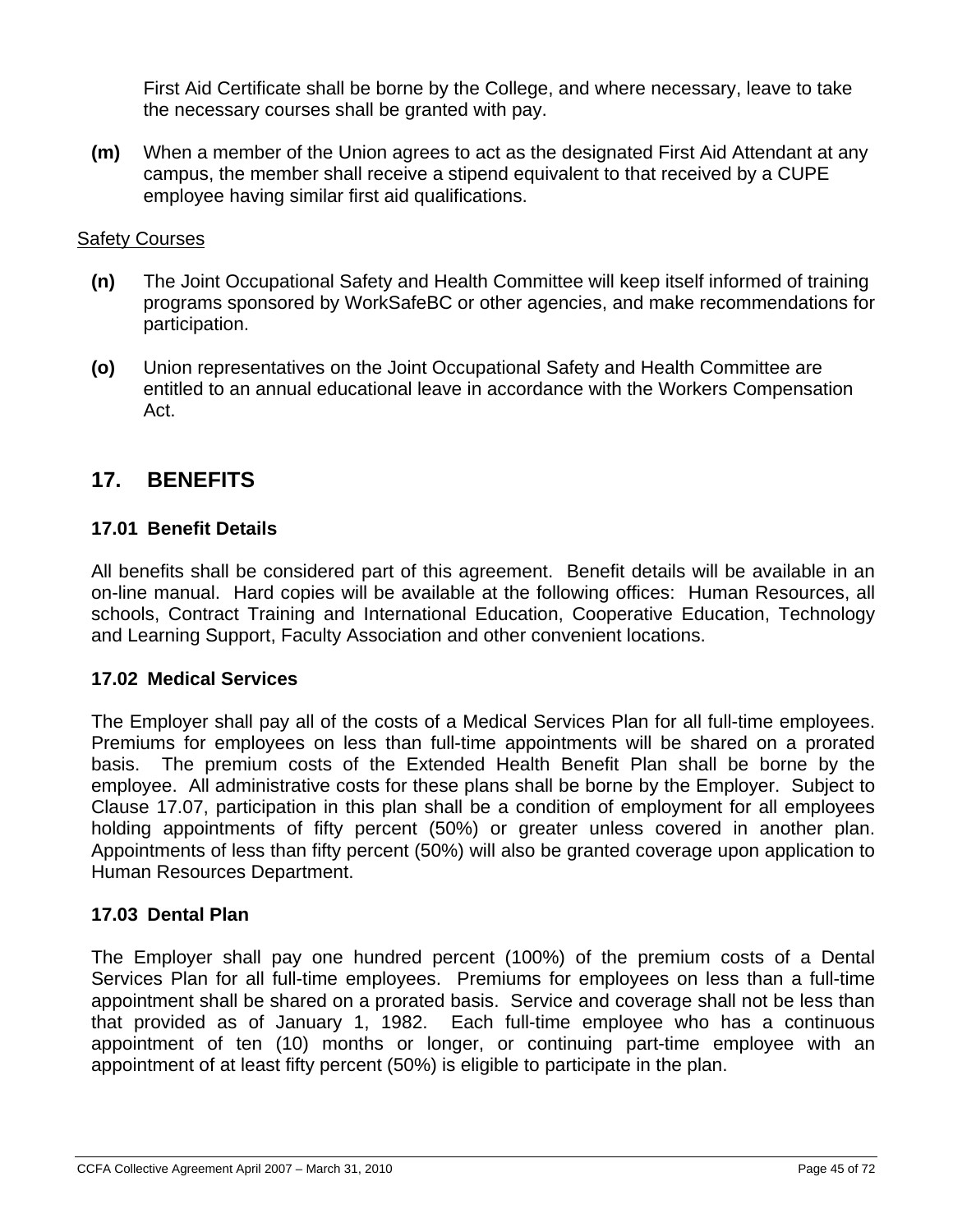Participation of eligible employees in the plan shall be a condition of employment unless the employee is covered in another plan.

## **17.04 Group Life**

For full-time employees, the Employer shall pay one hundred percent (100%) of the premium costs of a group life insurance policy which provides for the payment of fifty thousand dollars (\$50,000) on the death of an employee. Premiums for employees on less than full-time appointments will be shared on a prorated basis.

Each full-time employee who has an appointment of four (4) months or longer, or continuing part-time employee with a workload of at least fifty percent (50%), is eligible to participate in the plan. Participation of eligible employees shall be a condition of employment.

### **17.05 Disability Insurance**

### **Eligibility**

**(a)** All continuing employees with an appointment of at least fifty percent (50%) of a full time workload and term employees with an appointment of at least fifty percent (50%) for four (4) calendar months or longer are eligible to participate in the plan. Participation of eligible employees in this plan shall be a condition of employment.

#### Benefit Coverage

- **(b)** The Employer will pay the costs of a group disability insurance plan that provides for
	- (i) short term disability benefits at seventy percent (70%) weekly indemnity for twenty-one (21) weeks, and
	- (ii) long term disability benefits at seventy percent (70%) of the employee's gross monthly salary as defined on the basis of two (2) year own occupation and any other occupation thereafter.
- **(c)** The Employer will pay health and welfare benefit premiums for employees on sick leave, short-term disability, and long-term disability.
- **(d)** For employees in receipt of disability benefits under the group plan, the Employer will hold the employee's position open for a period not exceeding two (2) years from the beginning of continuous absence from the job, plus the time, if any, between the date when the employee is declared fit for work and the date of the next regular student intake in the relevant program.
- **(e)** However, the Employer will hold the employee's position open for four (4) years (plus the time to the start of the next semester, quarter, etc.) if:
	- (i) the employee had been a continuing employee prior to the onset of the disability; and,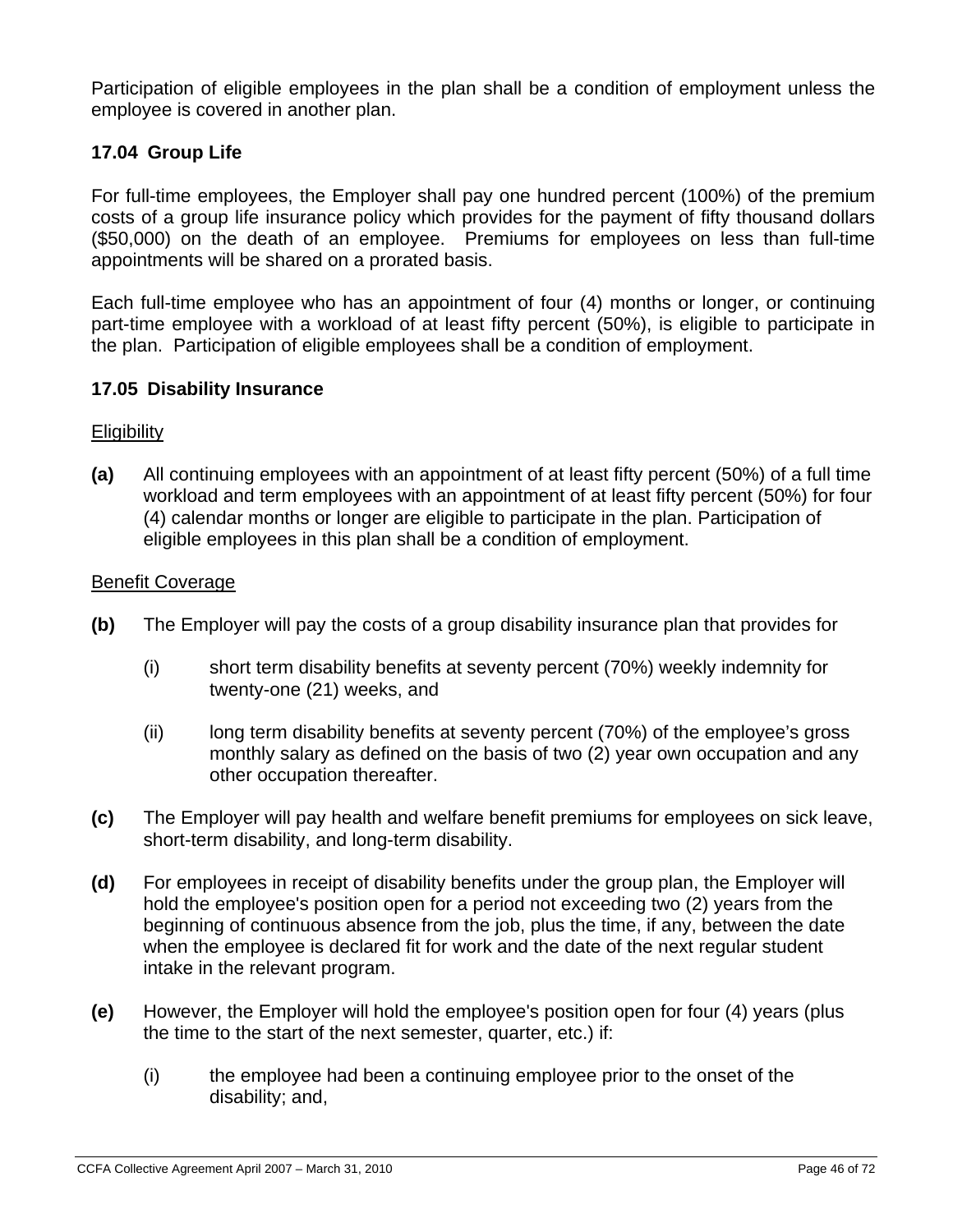(ii) a medical prognosis indicates a probability that the employee will become fit for work within four (4) years.

In order to return to work after a period longer than two (2) years (plus the time before the next semester, etc.) the employee must have maintained or developed the skills and knowledge required for the program to be delivered.

- **(f)** At the conclusion of the period of time for which the Employer will hold an employee's position open under 17.05(d) and (e), an employee in receipt of disability benefits under the group plan shall be entitled to return to a position at the College in accordance with the legal standards and obligations arising from the British Columbia Human Rights Code.
- **(g)** A person returning from a period of disability will, whenever possible, resume his/her appointment at the beginning of the next semester or quarter or at the next regular intake for students in the relevant course or program. However, the timing of the faculty member's return to work shall not result in more than two (2) months between the cessation of Disability benefits and the resumption of the faculty member's employment.
- **(h)** In the case of a term employee, the entitlement to return to the College will not extend beyond the end date of the employee's appointment at the time of the onset of the disability.
- **(i)** Seniority shall continue to accumulate during the period of disability to a maximum of two (2) years.

# **17.06 Pension**

The existing pension plan will continue in accordance with Provincial regulations pertaining to the College Pension Plan.

# **17.07 Coverage for Part-Time and Term Appointments**

Employees on part-time (but not continuing) or on full-time term (more than one (1) month but less than four (4) months) shall be entitled to receive medical benefits. When successive term appointments result in a term of uninterrupted employment of more than four (4) months, the employee shall be eligible for group life and disability benefits from the date of the beginning of the contract which results in the total period of employment exceeding four (4) months.

## **17.08 Tuition Fees**

Tuition fees will be waived for faculty members who register in those credit courses which are accepted by their Dean as having direct relevance to their College functions. The Registrar shall confirm that seats reserved for specific student groups are retained and that the faculty member satisfies course admission requirements.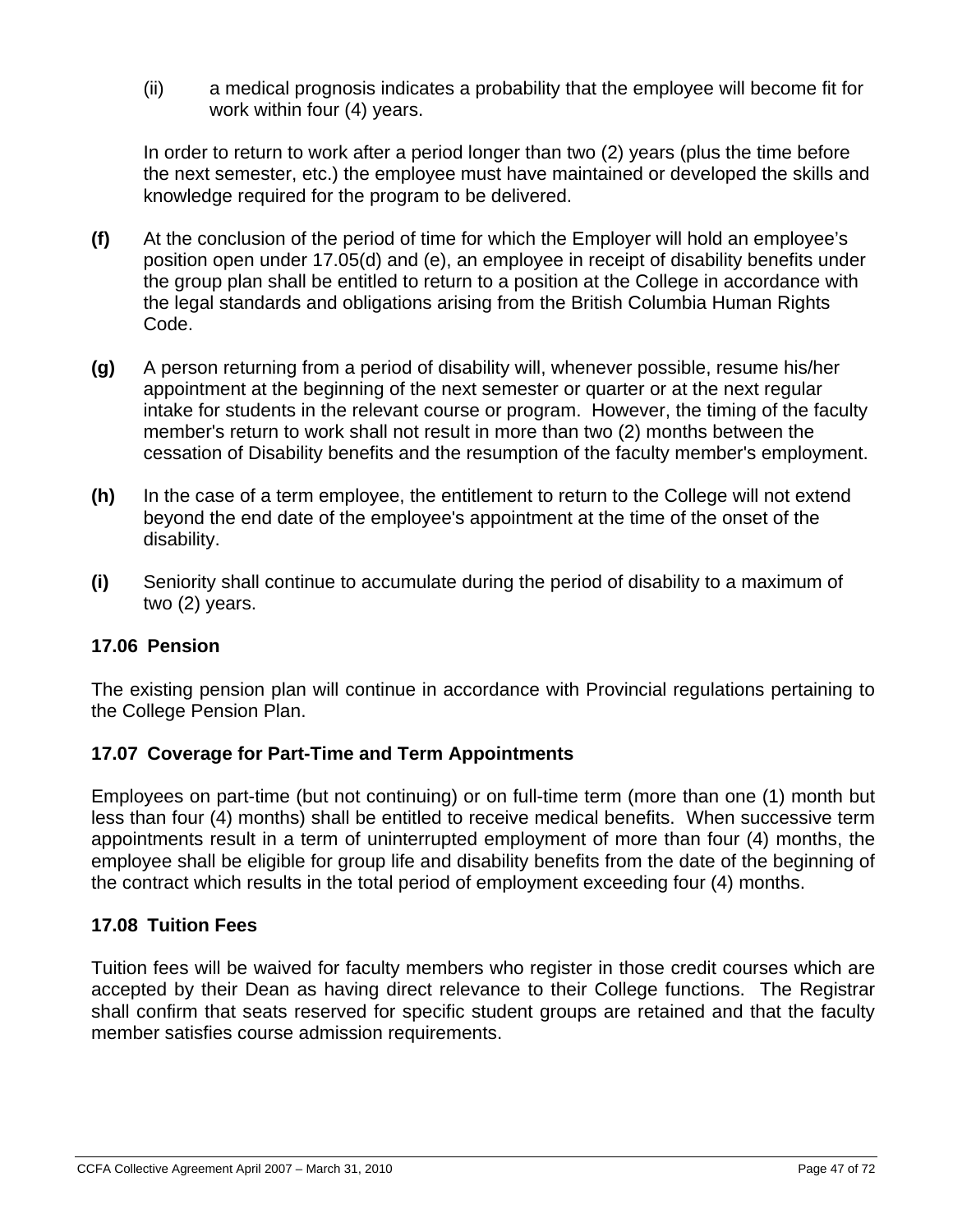# **18. RETIREMENT**

## **18.01 Early Retirement**

A full-time faculty member, in order to facilitate gradual retirement, may, upon reaching the age of fifty-five (55), apply for status as a continuing part-time employee, with the percentage of workload to be mutually acceptable to the Employer and the employee, but not less than fifty percent (50%). Salary and benefits shall be prorated in accordance with the percentage of workload.

### **18.02 Early Retirement Incentive**

In those Departments in which a reduction in staff is required, a faculty member may instead volunteer to take early retirement and shall be eligible for an early retirement incentive providing he/she meets the following conditions:

- **(a)** is age fifty-five (55) years or over;
- **(b)** has a minimum of ten (10) years of service;
- **(c)** holds a continuing appointment at the College.

A faculty member who opts to take early retirement shall be paid a retirement incentive of ten percent (10%) of his/her annual salary times the number of years remaining until sixty-five (65) to a maximum of one (1) year's salary, in addition to other retirement benefits.

#### **18.03 Post-Retirement Employment**

- **(a)** Following retirement from the College, a previous employee may be appointed to a postretirement position in his/her previous department. With the approval of the appropriate vice-president, the search to fill a specified post-retirement position may be restricted to retired faculty. The post-retirement appointment shall be for a period of two years, unless otherwise agreed to by the Employer and the employee. Appointments may be extended subject to mutual agreement between the College and the employee.
- **(b)** An employee who has retired and is subsequently appointed to a post-retirement position may work up to a fifty percent (50%) work load. Should an employee who has retired and who was in receipt of an early retirement incentive from the College be appointed to a post-retirement position prior to the period of time covered by the early retirement incentive, the employee shall repay the portion of the early retirement incentive covering the period of time subsequent to assuming the post-retirement position.
- **(c)** Retired faculty covered by this article shall have the same rights and benefits as continuing faculty members, except the right to revert to a full-time position under Article 1.04(b); the right of first refusal under Article 1.04(c); the right to a continuing position under Article 1.04(e); seniority under Article 1.07; and layoff provisions under Article 3.01(b); 3.02, 3.03, and 3.04(b).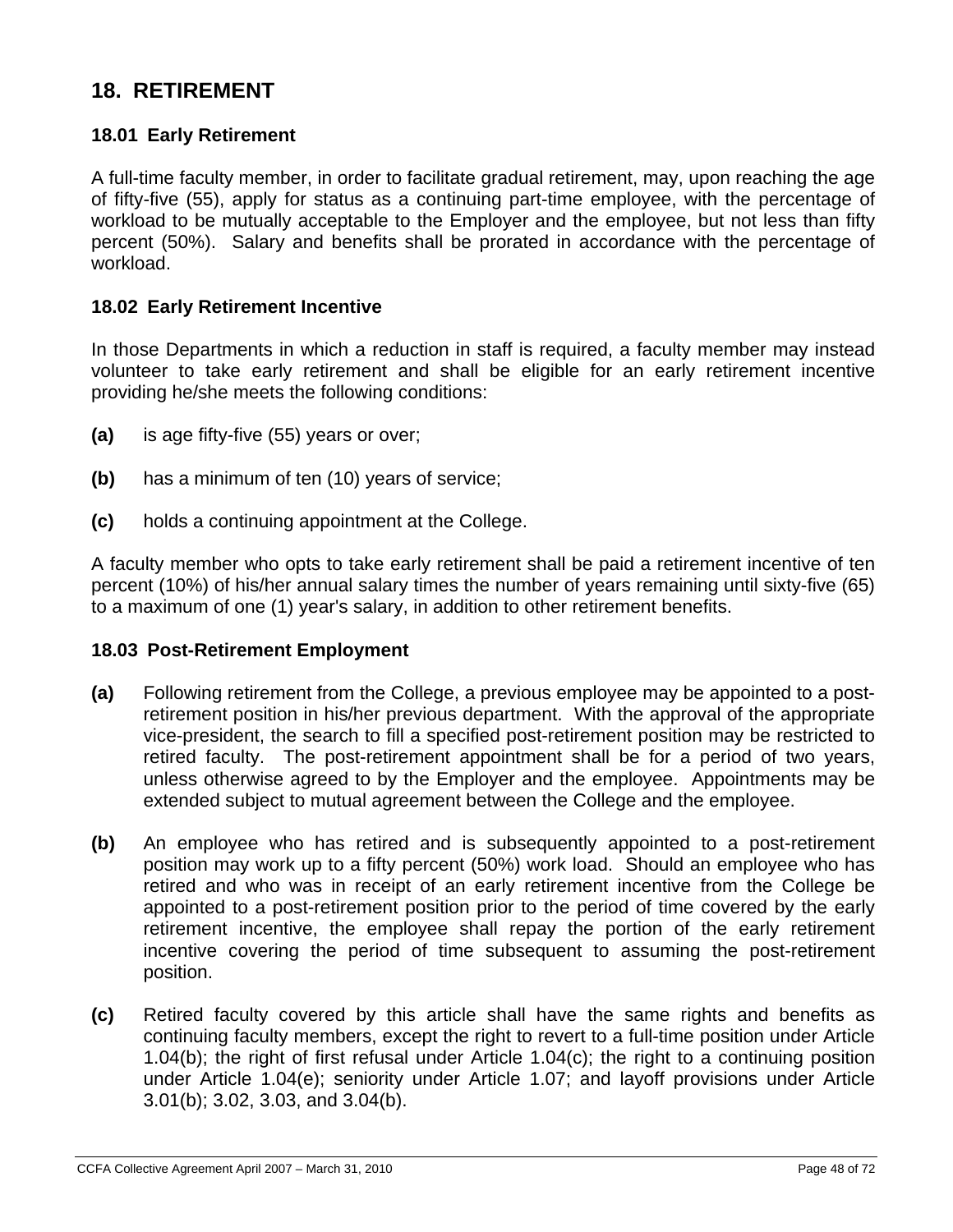- **(d)** Retired faculty covered by this Article shall engage in instruction and organizational development activities approved by the College during their period of Scheduled Development. If the appropriate Dean agrees, the retired faculty member may engage in professional development during their Scheduled Development.
- **(e)** An amount equal to the College's contribution to the College Pension Plan for the workload of the retired employee subsequently appointed to a post-retirement position will be paid by the College to an employee nominated RRSP. This contribution shall continue to the same age as pension contributions are required to be made by the College on behalf of faculty members not covered by this Article.
- **(f)** If any provision of the Article conflicts with the terms of the College Pension Plan, then that provision will be deemed to be null and void and the parties will negotiate a provision to substitute for the provision rendered null and void which does not conflict with the College Pension Plan. All other provisions of this article will remain in full force and effect.
- **(g)** Employees who moved to "Phased Retirement" prior to July 31, 2003 shall not be adversely affected by changes to the program.

# **19. PARKING**

The Employer shall provide parking near the place of employment at no cost to the employee. Such parking shall be subject to Canada Customs and Revenue Agency regulations with respect to taxable benefits.

# **20. INDEMNITY**

Except where a joint Union-Employer Committee considers that there has been flagrant or willful negligence on the part of an employee, the Employer agrees not to seek indemnity against an employee whose actions result in a judgment against the Employer. The Employer agrees to pay any judgment against an employee arising out of the performance of his/her duties. The Employer also agrees to pay any legal costs incurred in the proceedings.

# **21. GRIEVANCE PROCEDURE**

# **21.01 Resolution of Disputes or Complaints**

Under the terms of this clause, individual faculty members, the Employer and/or the Union as a whole may raise complaints or attempt to resolve disputes concerning the administration, application, interpretation or alleged violation of this Agreement; or any question as to whether the matter is arbitratable; or other matters relating to employment at the College.

The Union and the Employer agree to attempt to resolve disputes and complaints at the earliest possible stage through procedures which bring together the concerned faculty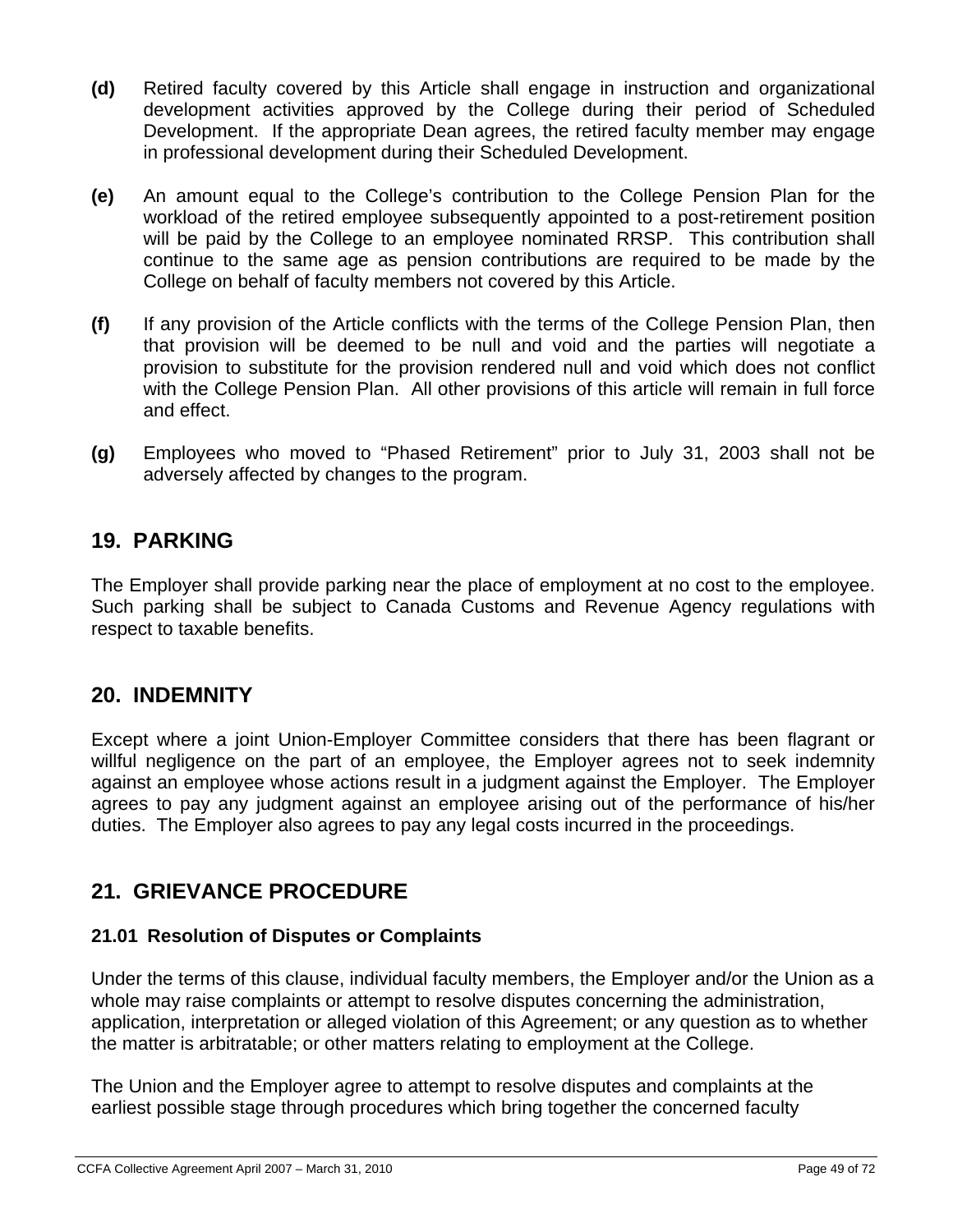member(s) and the appropriate excluded administration for frank and open discussion. A faculty member registering a complaint is entitled to have a representative of the Union present for such discussions.

Any resolution of a dispute or complaint shall be consistent with this Agreement. If the Union is of the opinion that a complaint has been resolved in a manner inconsistent with the terms of this Agreement, then the Union may initiate a grievance on the resolution.

Discussions shall proceed according to the following sequence:

**(a)** Informal Dispute Resolution

# Step One

The complainant first discusses the complaint or dispute with the appropriate administrator in an effort to resolve the matter promptly and informally.

# **Step Two**

Failing resolution at step one, either party may refer the matter to a mediator assigned on a rotational basis from a list of mediators agreed to by the Union and the Employer. The parties may, by mutual consent, appoint a mediator that does not appear on the list of mediators agreed to by the Union and the Employer. If the mediator is not able to mediate a resolution to the dispute or complaint consistent with the Collective Agreement within twenty (20) working days, the dispute or complaint may be referred to formal grievance.

The costs of mediation shall be shared equally by the Union and the Employer.

**(b)** Formal Grievance Procedure

All formal grievances shall be initiated by the Union.

## Step Three - President

Failing a resolution at step one or two, the President shall receive written submissions from both parties. The respondent shall submit its response within fifteen (15) working days from the date on which the President received the complainant's submissions. The President retains the option of calling the parties together to seek or recommend a resolution. Should no resolution acceptable to the parties be achieved, the President will provide a written decision within 10 (ten) working days of receiving the respondent's submissions. If the Union determines within 10 (ten) working days of receipt of the President's written response that the decision is not acceptable, the Union has the option of taking the grievance to Arbitration.

## Step Four - Arbitration

When a party has requested that a grievance be submitted to arbitration, it shall indicate to the other party of the Agreement the name of its appointee on an Arbitration Board. Within seven (7) days thereafter, the other party shall indicate the name of its appointee to the Arbitration Board. The two (2) arbitrators shall then meet to select an impartial chairperson.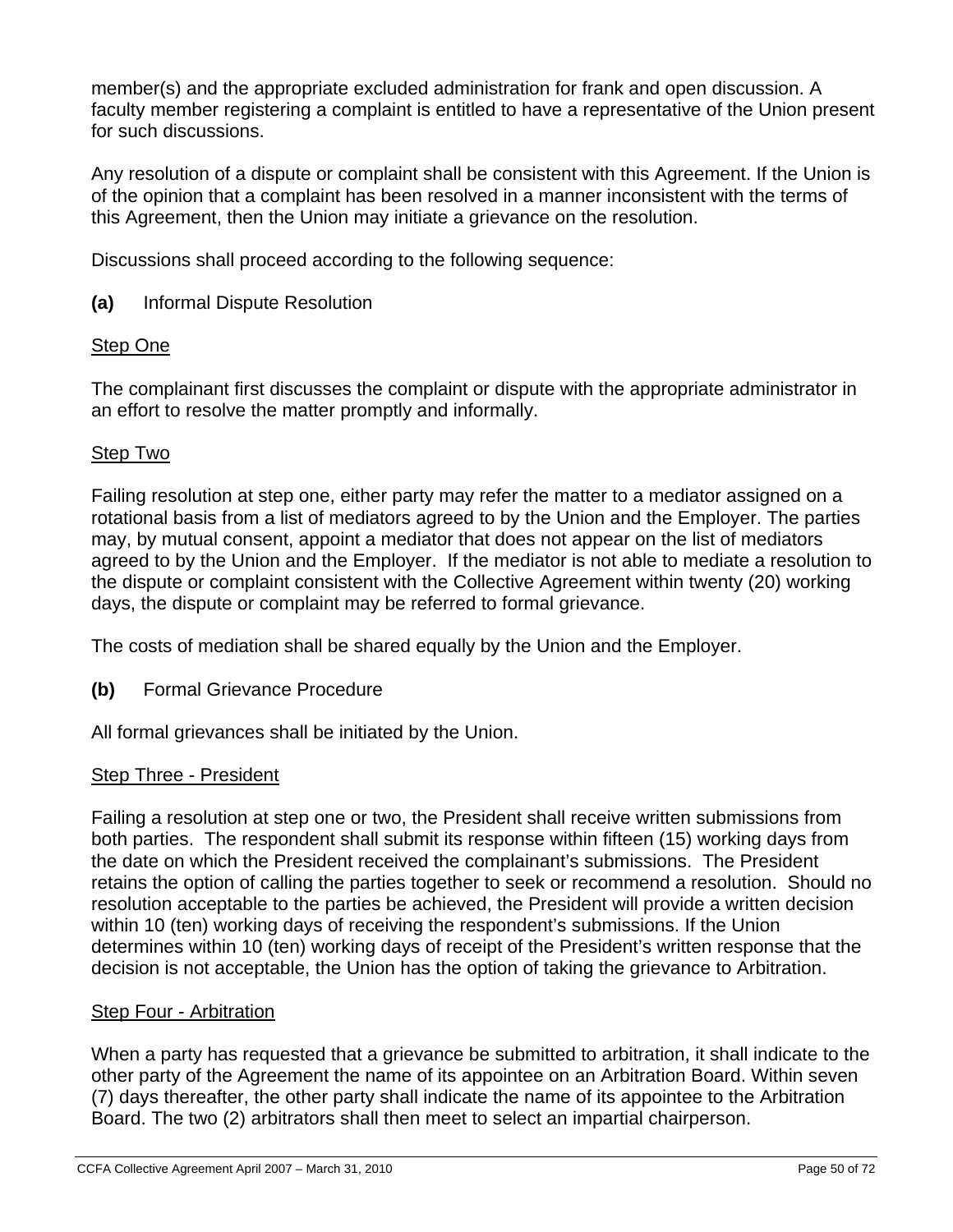If the recipient of the notice fails to appoint an arbitrator, or the two (2) appointees fail to agree upon a chairperson within seven (7) days of their appointment, the appointment shall be according to the laws of British Columbia.

Notwithstanding the foregoing, the Union and the Employer may agree to use a single arbitrator. The parties will share the cost of the single arbitrator equally.

The Arbitration Board shall give full opportunity to all parties to present evidence and make representations. It shall hear and determine the difference or allegation and shall make every effort to render a decision within thirty (30) days of its first meeting.

The decision of the majority shall be the decision of the Arbitration Board. Where there is no majority decision, the decision of the Chairperson shall be the decision of the Arbitration Board. The decision of the Arbitration Board shall be final, binding, and enforceable on the parties.

The Arbitration Board shall have the power to dispose of a discharge or discipline grievance by any arrangement which it deems just and equitable. However, the Arbitration Board shall not have the power to change this Agreement or alter or amend any of its provisions.

Should the parties disagree as to the meaning of the Arbitration Board's decision, either party may apply to the Chairperson of the Arbitration Board to reconvene the Arbitration Board to clarify the decision, which it shall make every effort to do within seven (7) days.

Each party shall pay:

- (i) the fees and expenses of the arbitrator it appoints;
- (ii) one-half (1/2) of the fees and expenses of the Chairperson.

## **21.02 Variation of Procedure**

The parties may, by mutual consent, waive any step or time limit specified within the procedure for resolution of disputes.

# **22. UNION MEMBERSHIP AND DUES**

## **22.01 Bargaining Unit Definition**

The bargaining unit shall include all faculty members (as described in the certification statement of the Union) and part-time faculty members, whose salary is determined by the salary scale.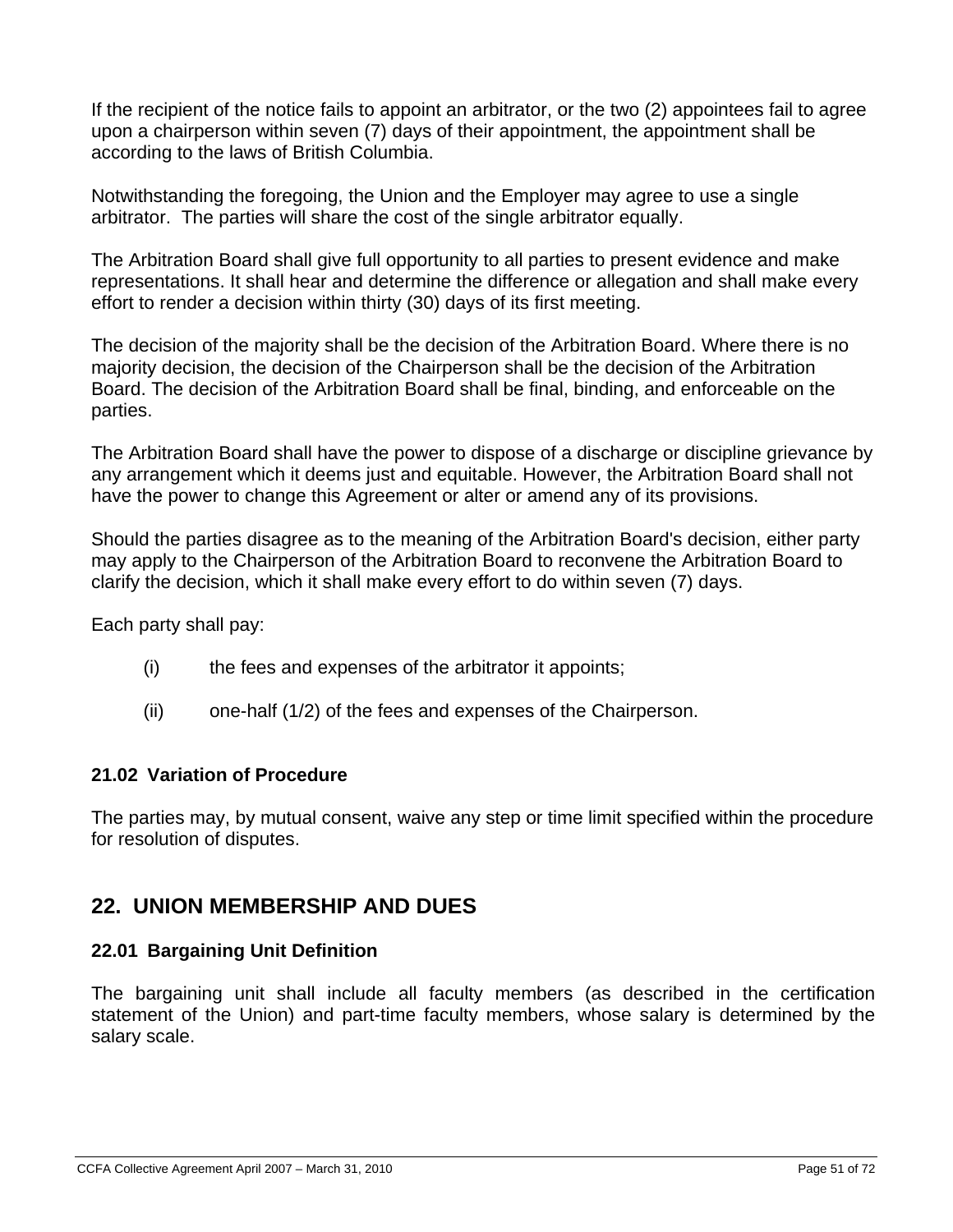## **22.02 Membership**

All employees covered by this Agreement shall as a condition of employment, hold and maintain membership in the Union except where exempted and as outlined according to the laws of British Columbia.

#### **22.03 Dues**

The Employer agrees to deduct each month from the monthly salary of each employee, one-twelfth (1/12) of the total annual union dues as determined by the Union, and any special levies which the Union may determine as authorized by its Constitution. This sum will be transmitted to the Union without delay, and this sum will be shown on the T4 slip, after the Union has confirmed receipt of these dues.

# **23. UNION RIGHTS**

### **23.01 Individual Agreements**

No employee covered by this Agreement shall be required, or permitted, to make a written or oral agreement with the Employer, or its representatives, which may conflict with this Agreement.

#### **23.02 Fair Treatment**

The Employer and the Union agree that there shall be no discrimination, restriction, or coercion exercised or practiced with respect to any employee for reason of membership or activity in the Union.

#### **23.03 Leave for Union Business**

Approved leave of absence with pay will be granted to:

- **(a)** an employee who is representative of the Union;
- **(b)** an employee called to appear as a witness before an Arbitration Board.

#### **23.04 Release Time**

**(a)** The Union has the right to buy release time for the President and for other members as required. The Union shall give adequate notice to the administration regarding the persons to be released and the release time required so as to minimize any disruption to staffing at the College. Release time, holidays, and benefits shall be purchased at the rates of the person released.

A CCFA member elected to office in the Federation of Post Secondary Educators (FPSE) shall be granted leave from the College, upon request, with adequate notice given to the College. Release time, holidays, and benefits shall be charged to the Union at the rates of the person on leave.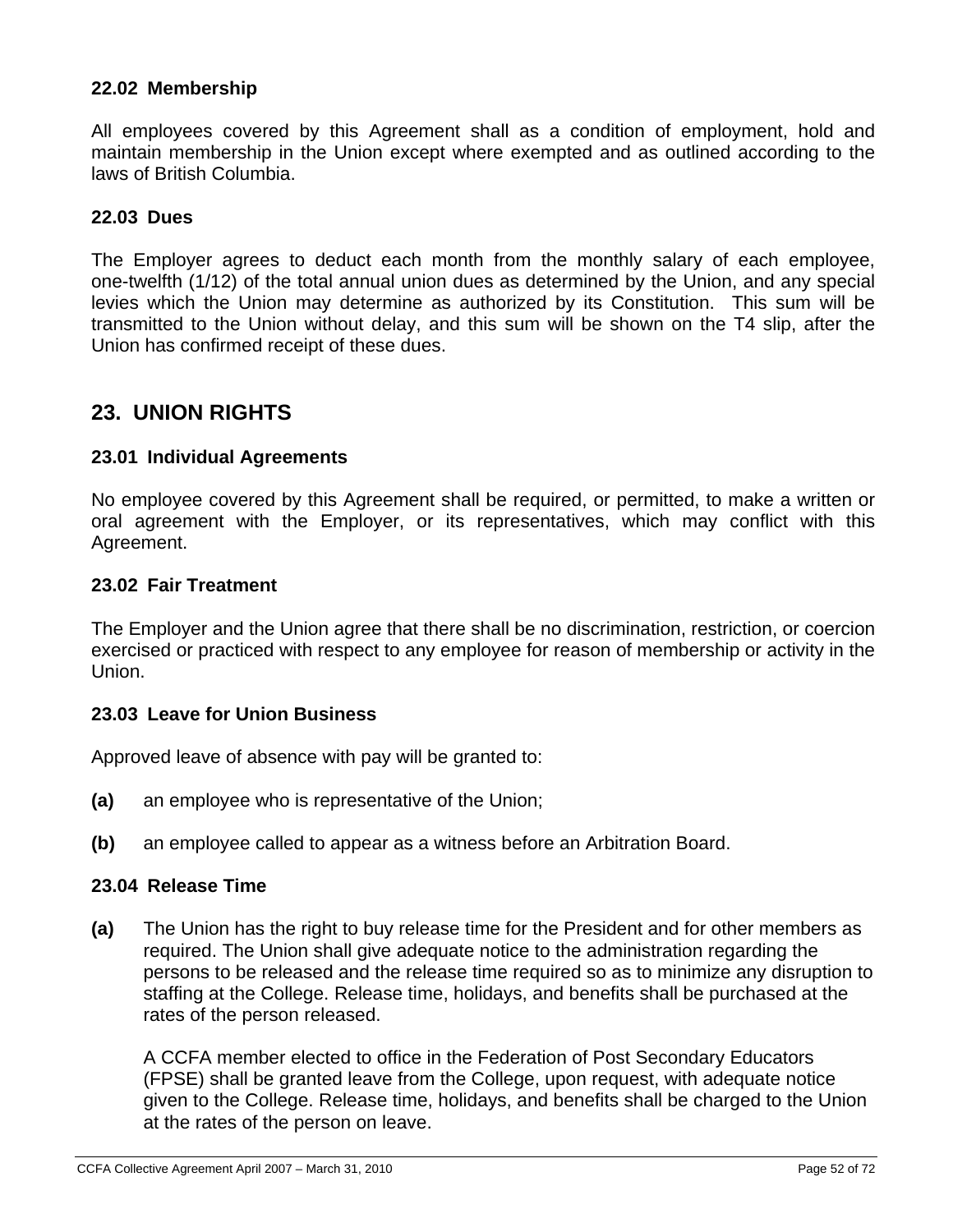Individuals on leave to work for the Union or FPSE shall accrue seniority, be eligible for service increments, and be accorded all benefits under this contract in accordance with his/her employment status at the commencement of leave.

- **(b)** Professional Meetings
	- (i) An employee shall be granted, upon request, up to two (2) days per annum leave with pay to attend the Society of Vocational Instructors' Conventions or upon consultation with his/her dean up to two (2) days per annum leave with pay to attend the annual meeting of the Camosun College Faculty Association and meetings of FPSE or registered professional associations.
	- (ii) Up to four (4) times a year during the  $3:30 5:30$  p.m. period, faculty members covered by this agreement will be released at their request from their classes or from other assigned duties in order to attend meetings of the Union. The Dean may cancel the classes or make other arrangements at her/his discretion.

## **23.05 Picket Lines**

All employees covered by the Agreement have the right to refuse to cross a picket line arising out of a labour dispute. Any employee failing to report for duty shall be considered absent without pay.

## **23.06 Struck Work**

No employee shall be required to add to his/her normal duties or functions so as to do or assist anyone doing any duty or function of any job of any employee on strike or lockout by any employer.

# **24. SAFEGUARD AGAINST SALARY REDUCTIONS**

No person covered by this Agreement shall have his/her current rate of salary or allowance reduced by the application of this Agreement.

# **25. USE OF TERMS**

Whenever a singular or gender-specific term is used in the Agreement, it shall be considered to refer to the plural and to all genders where the context requires.

The term "Coordinator" refers to faculty positions within the following areas: Continuing Education, Cooperative Education, Contract Training, and Camosun International.

The clauses in this Agreement which refer to CE (Continuing Education) courses are understood to apply to community education courses, portfolio-managed courses in all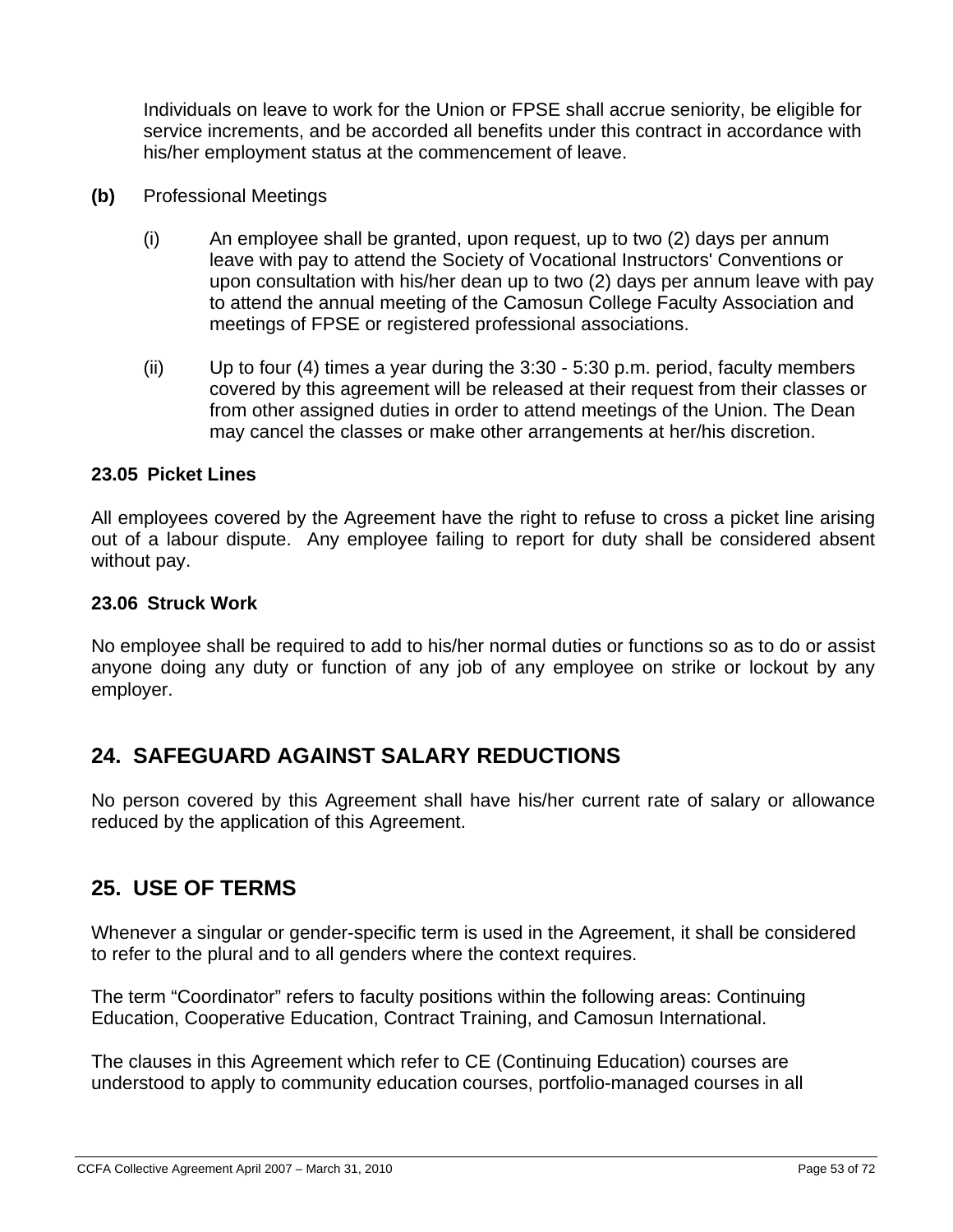schools, and courses developed by or contracted by the Continuing Education & Contract Training and Camosun International Departments**.** 

# **26. TERM OF AGREEMENT**

This Agreement shall be binding and remain in full force and effect from the 1st day of April, 2007 through the 31st day of March, 2010 and shall continue in force until the renewal of this Agreement.

# **27. COLLECTIVE BARGAINING**

- **(a)** No later than three (3) months prior to the expiry of the Collective Agreement, the two parties shall agree to a period of time for negotiations which shall extend to at least one (1) month after the expiration date of the Agreement. The negotiating period can be extended with the agreement of the two parties.
- **(b)** If thirty (30) days after the expiry of this Agreement, or of the award of an Arbitration Board, or at the conclusion of a period of negotiation agreed to by the parties, whichever is longer, no agreement has been reached between the parties as to the terms of a new agreement, either party may refer the matters in dispute to a Board of Arbitration, as determined in (c) of this section. The decision of the Board of Arbitration shall be binding on the parties to this Agreement until the next anniversary date of the Agreement.
- **(c)** On or before the date of conclusion of the period of negotiation agreed to by the two parties, should there be no agreement between the parties as to the terms of a new Collective Agreement, the parties shall reach a decision as to the form of compulsory binding arbitration which shall be used.
- **(d)** Either party or both parties may refer unresolved matters to the mediation services of the Labour Relations Board, prior to referring the dispute to binding arbitration, with the costs of the mediation to be shared equally by the two parties.

# **28. EMPLOYEE APPRAISAL**

# **28.01 Process**

- **(a)**
- (i) An evaluation of each continuing employee shall be completed at least once every three (3) years. After two (2) evaluations confirming the faculty member's competence, a simple statement by the Dean added to the faculty member's file, attesting to continuing satisfactory performance shall normally meet the requirements of this clause. The methods of evaluation and the criteria to be used shall be developed by the Dean or Vice-President as appropriate in consultation with the Chairs in the School. The methods of evaluation and the criteria used shall be fair and reasonable. The Dean or Vice-President as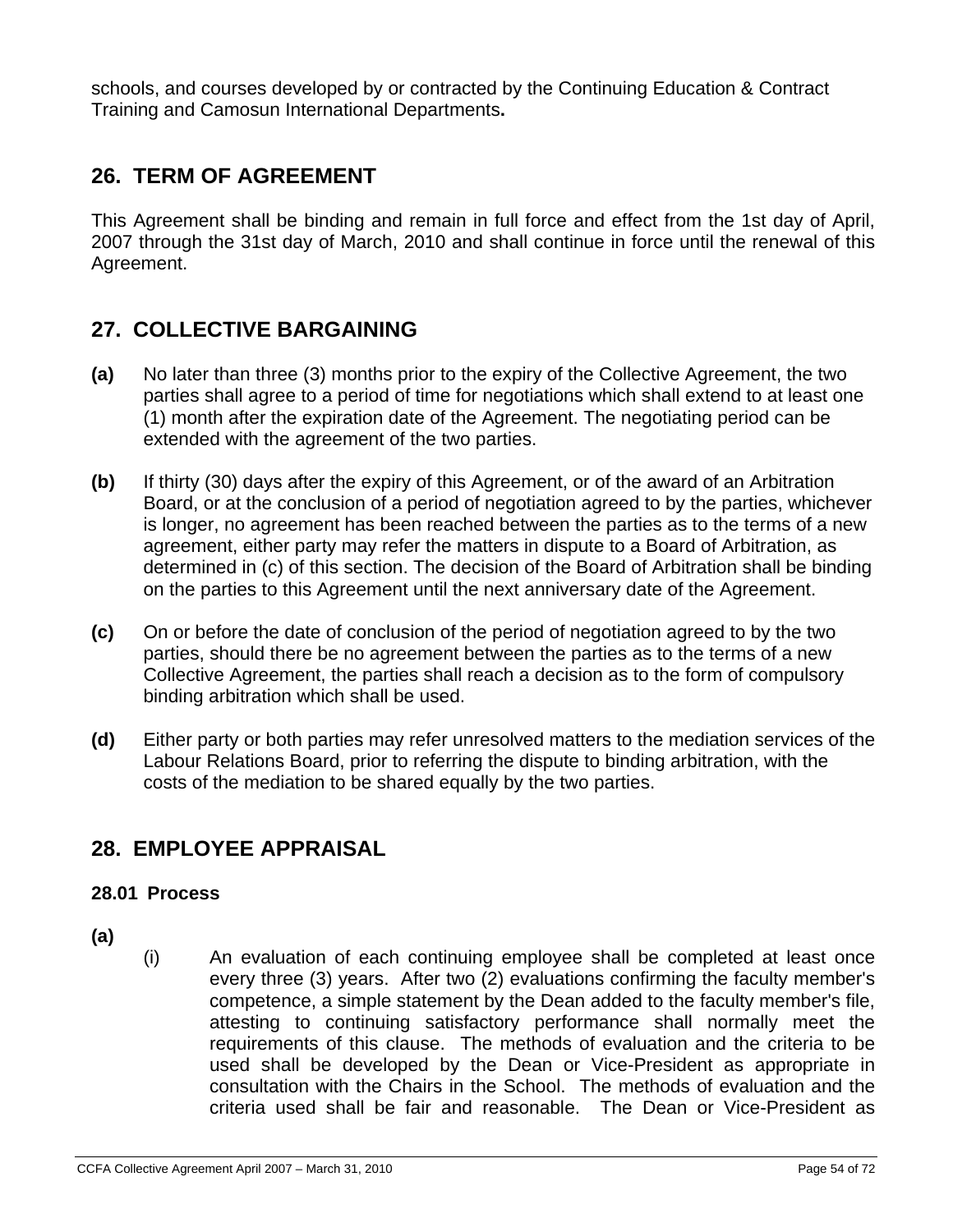appropriate will ensure that all employees are aware of the methods of evaluation and criteria to be used.

- (ii) All faculty members on term appointments shall be evaluated according to the procedures established for their school within the first 8 (eight) months of aggregate appointment periods (independent of percentage of full-time employment). A second evaluation shall be completed prior to the completion of four (4) semesters or six (6) quarters of employment, also irrespective of the percentage of full-time employment.
- **(b)** When a formal performance review of an employee is completed, that employee will be given the opportunity to read and review the appraisal. Provision shall be made on the evaluation form for the employee's signature to indicate that he/she has read the report and either accepts or rejects the appraisal. No employee shall initiate a grievance regarding the contents of an evaluation report unless the signature indicates disagreement with the appraisal. The employee shall receive a copy of the report. Changes in the methods of formal evaluation will be discussed with the appropriate Union representative before being implemented. An appraisal shall not be changed after an employee has signed it without the knowledge of the employee, and any such changes shall be subject to the grievance procedures of this Agreement.
- **(c)** The completed appraisal shall be available only to the employee, his/her Chair, his/her Dean, the appropriate vice-president, and the President. In the event of a dispute or legal action, the appraisal shall be available to a joint Union/Employer Committee, an arbitrator board and the legal counsels of the Employer and the Union.

# **29. TECHNOLOGICAL CHANGE**

- **(a)** Technological change shall mean any change in the method of operation or equipment which results in an employee's services no longer being required in the same capacity.
- **(b)** Prior to introducing technological change, the Employer shall notify the Union and the employee(s) affected in writing of the intended change, with a statement of foreseeable effects and repercussions on employees. Such notice shall be given as far in advance as possible but no less than four (4) months prior to the change being introduced.

If, within thirty (30) days of giving notice of technological change, the Employer or the Union identify potential problems, either party may request a meeting of the Joint/Faculty Administration Committee to discuss and to endeavor to reach an agreement on the area of concern.

Any agreements reached during discussions shall be appended to this contract as Letters of Agreement. Where agreement is not reached within sixty (60) days of the beginning of discussions, either party may file a formal grievance.

**(c)** The Employer agrees to take all reasonable steps so that an employee shall not lose employment because of technological change. Every reasonable effort will be made by the Employer to utilize normal turn-over of employees, to the extent that it arises during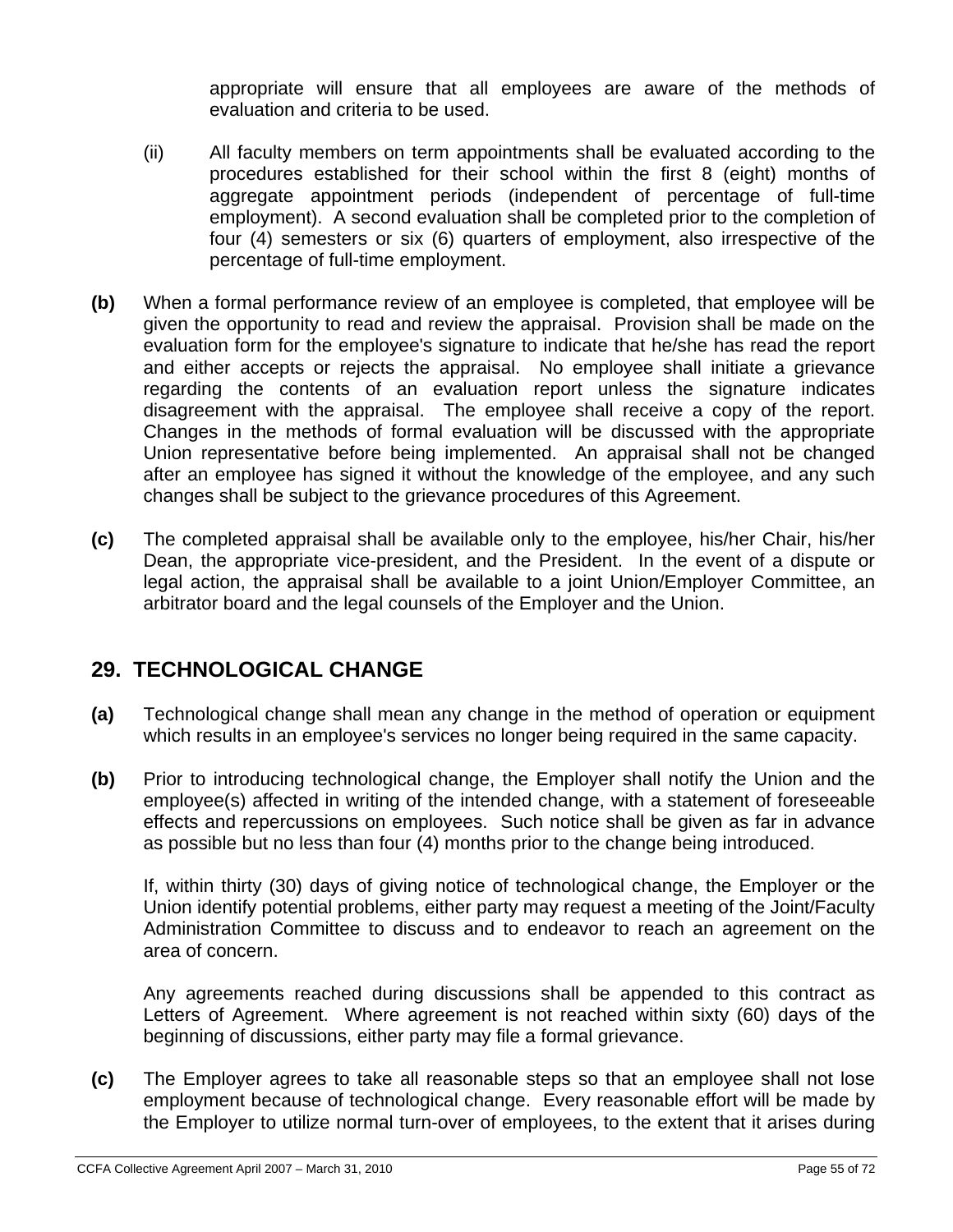the period in which changes occur, to absorb employees displaced because of such change or changes. However, when necessary to reduce staff, it will be done as outlined in Clause 3 of the Agreement.

# **30. VACANCIES**

The current College policy on selection of new faculty shall not be changed without the agreement of the Union.

All external advertising of vacant positions at the College will be posted on designated College bulletin boards in each College centre and will be forwarded to any employee laid off within the previous two (2) years.

# **31. ENTREPRENEURIAL ACTIVITY**

Any employee under this Agreement who plans to undertake income producing employment outside the College will consult with his/her dean prior to making any such commitments.

The Employer encourages community involvement and entrepreneurial activities that complement College activities, provided that these activities do not conflict with College duties and responsibilities.

# **32. PERSONNEL FILES**

A faculty member shall have access to any personnel file pertaining to him/her that is held by an individual or office in the College with the exception of confidential letters of reference and pre-employment interview reports.

Except for routine administrative access by the Human Resources Department and appropriate administrators, personnel files shall not be open to other individuals without the written permission of the faculty member concerned.

The Human Resources Department will maintain the original documents of any information contained in a personnel file. Faculty members will be notified of all information placed in that file and may respond in writing to any document. This response shall become part of the file.

# **33. ACADEMIC FREEDOM**

There shall be no infringement or abridgment of the academic freedom of any faculty member. Society benefits from the search for knowledge and its free exposition. Academic freedom is essential to both these purposes in the teaching function of the College as well as in scholarship and research.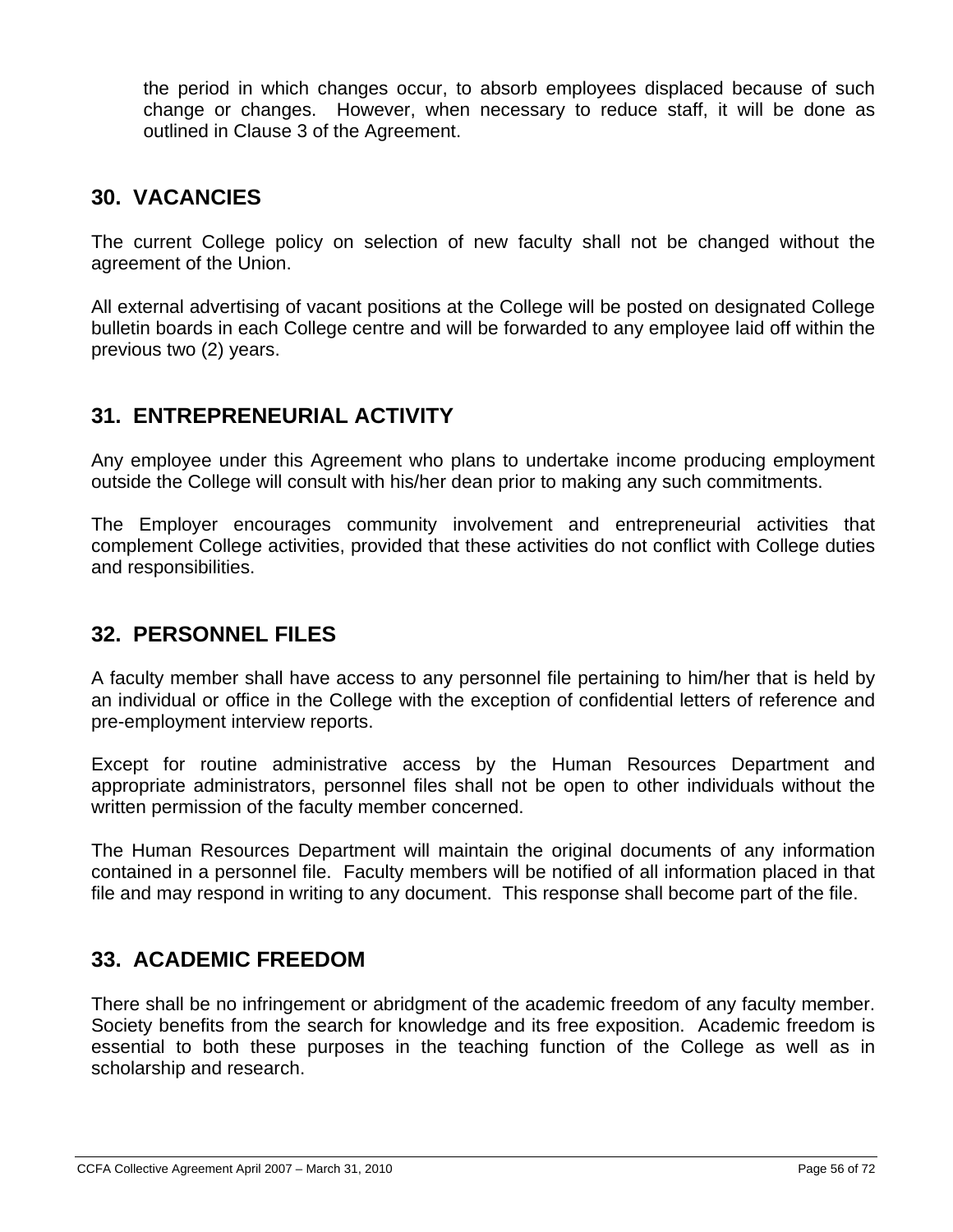Academic freedom is the freedom to examine, question, teach, and learn and it involves the right to investigate, speculate, and comment without regard to prescribed doctrine. Academic freedom ensures the following:

- **(a)** freedom in the conduct of teaching;
- **(b)** freedom in undertaking research and publishing or making public the results thereof, without infringing upon the College's copyright privileges;
- **(c)** freedom from institutional censorship.

Academic freedom carries with it the duty to use that freedom in a responsible way and in a manner consistent with the scholarly obligation to base teaching and research on an honest search for knowledge and the obligation to follow the curriculum requirements of the instructional assignment.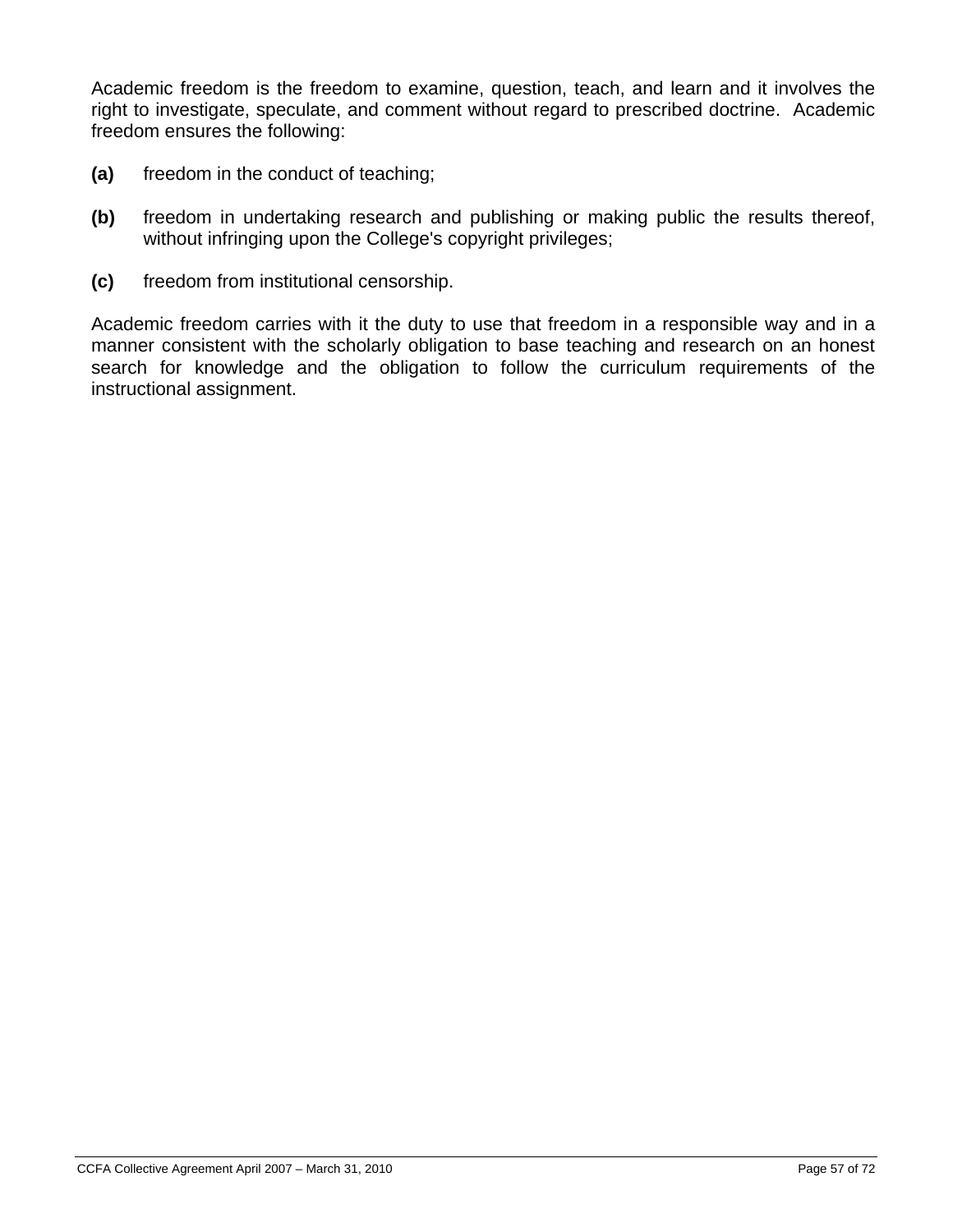# **34. NO DISCRIMINATION**

The Employer shall not discriminate with respect to any employee, in hiring or in any matter related to College employment, on the basis of age, race, creed, colour, ancestry, place of origin, nationality, political or religious beliefs or affiliations, gender, sexual orientation, family status, marital status, disability, or summary or criminal conviction unrelated to employment responsibilities.

| <b>SIGNED ON BEHALF OF:</b>                          |                                                             |                                   |
|------------------------------------------------------|-------------------------------------------------------------|-----------------------------------|
| <b>Camosun College</b>                               | <b>CCFA</b>                                                 | <b>PSEA Board</b><br>of Directors |
| Liz Ashton<br>President                              | Susan Johnston<br>President                                 | Dr Nick Rubidge<br>Chair          |
| <b>Date</b>                                          | <b>Date</b>                                                 | <b>Date</b>                       |
| <b>Denis Powers</b><br><b>Executive Director, HR</b> | <b>Darryl Ainsley</b><br><b>Contract Negotiations Chair</b> |                                   |
|                                                      |                                                             |                                   |

Date Date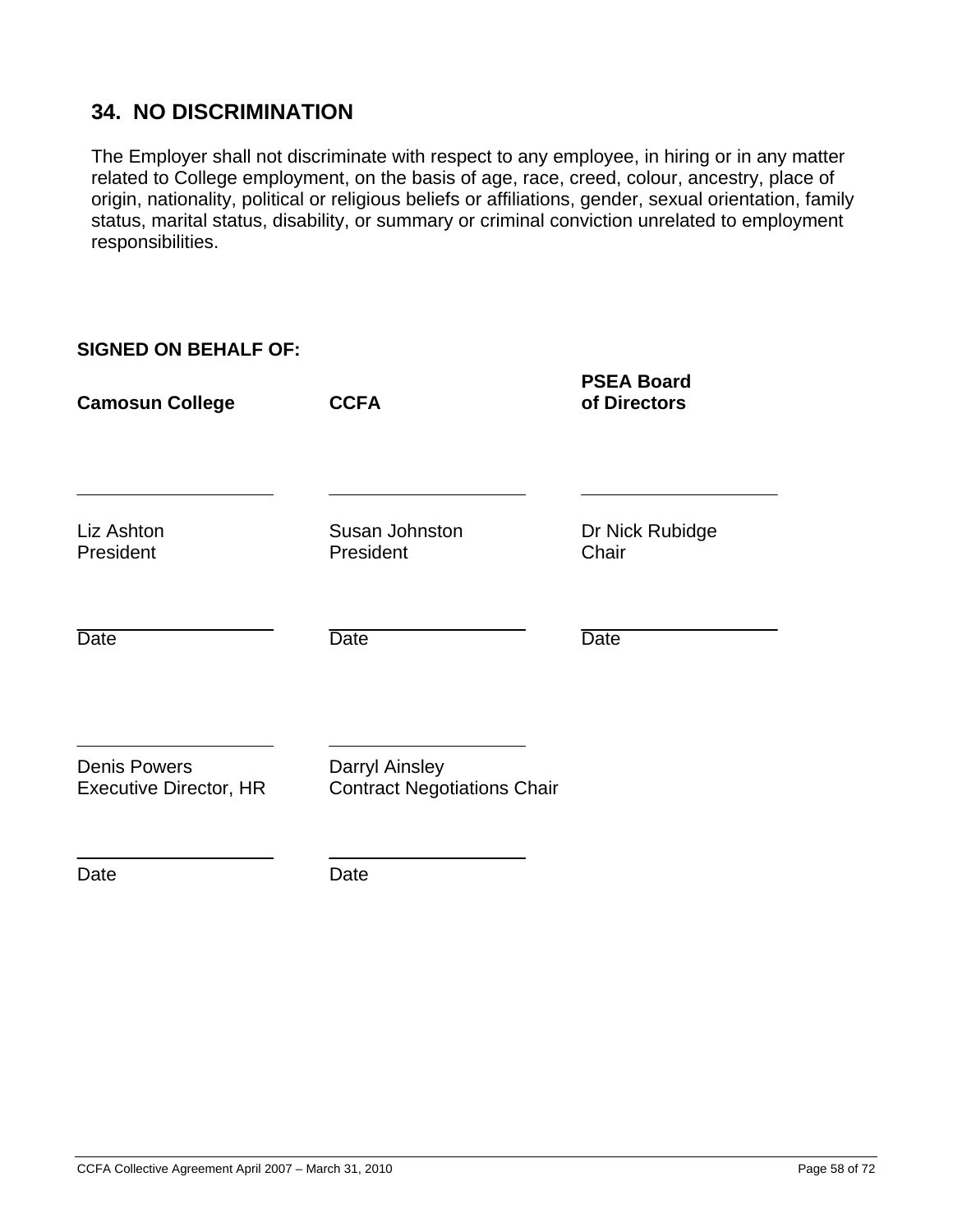# **APPENDIX A - PROFESSIONAL DEVELOPMENT COMMITTEE**

## **1. MEMBERSHIP**

The Committee shall consist of faculty representatives as follows:

- (a) One from Access and First Nations
- (b) Two from Arts and Science
- (c) One from Business
- (d) One from Health and Human Services
- (e) One from Trades and Technology
- (f) Two (total) from other than the above named schools, including the Registrar's Office, Technology and Learning Support, CT/CE, International Education, Co-operative Education and Systems Development, and Education Support and Development
- (g) Two elected by the Camosun College Faculty Association (one who becomes chair and one other elected member)

The Committee shall also include two deans, directors, associate deans, or associate directors.

### **2. TERM OF OFFICE**

The members of the Committee shall serve from September 1 until the following August 31. Members may serve additional terms.

#### **3. DUTIES OF THE COMMITTEE**

- (a) To direct the Bursar in the allocation of professional development funds;
- (b) To encourage and promote in-house professional development activities.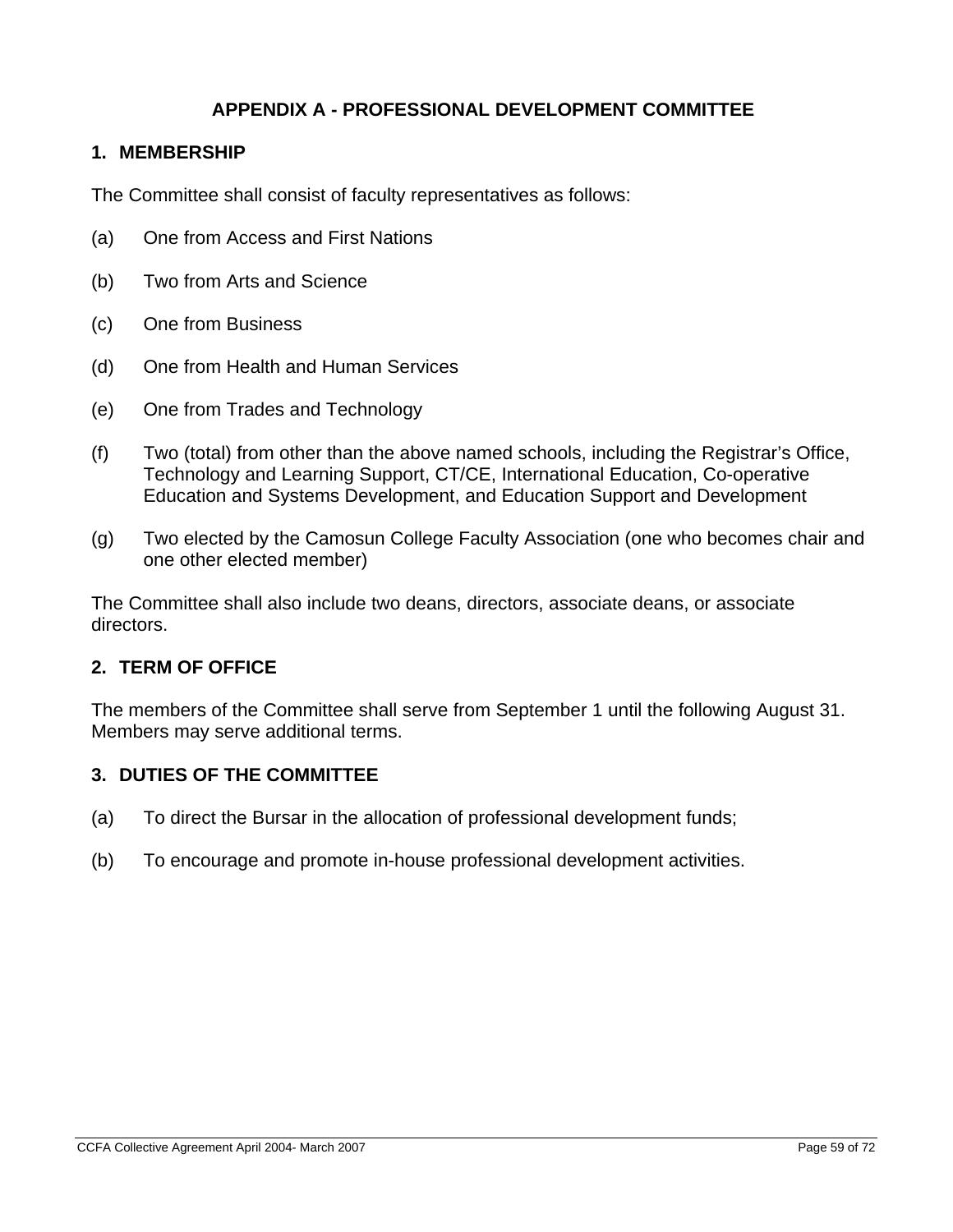# **APPENDIX B - CHAIR'S STIPEND AND STEP 2A SALARY**

# **Chair's Stipend**

| Effective April 1, 2007 | \$3,226.59 |
|-------------------------|------------|
| April 1, 2008           | \$3,294.35 |
| April 1, 2009           | \$3,363.53 |

# **Step 2A Salary**

| <b>Effective Date</b> | Step 2A Compensation |
|-----------------------|----------------------|
|                       |                      |
| April 1, 2007         | \$73,335             |
| April 1, 2008         | \$75,426             |
| April 1, 2009         | \$77,530             |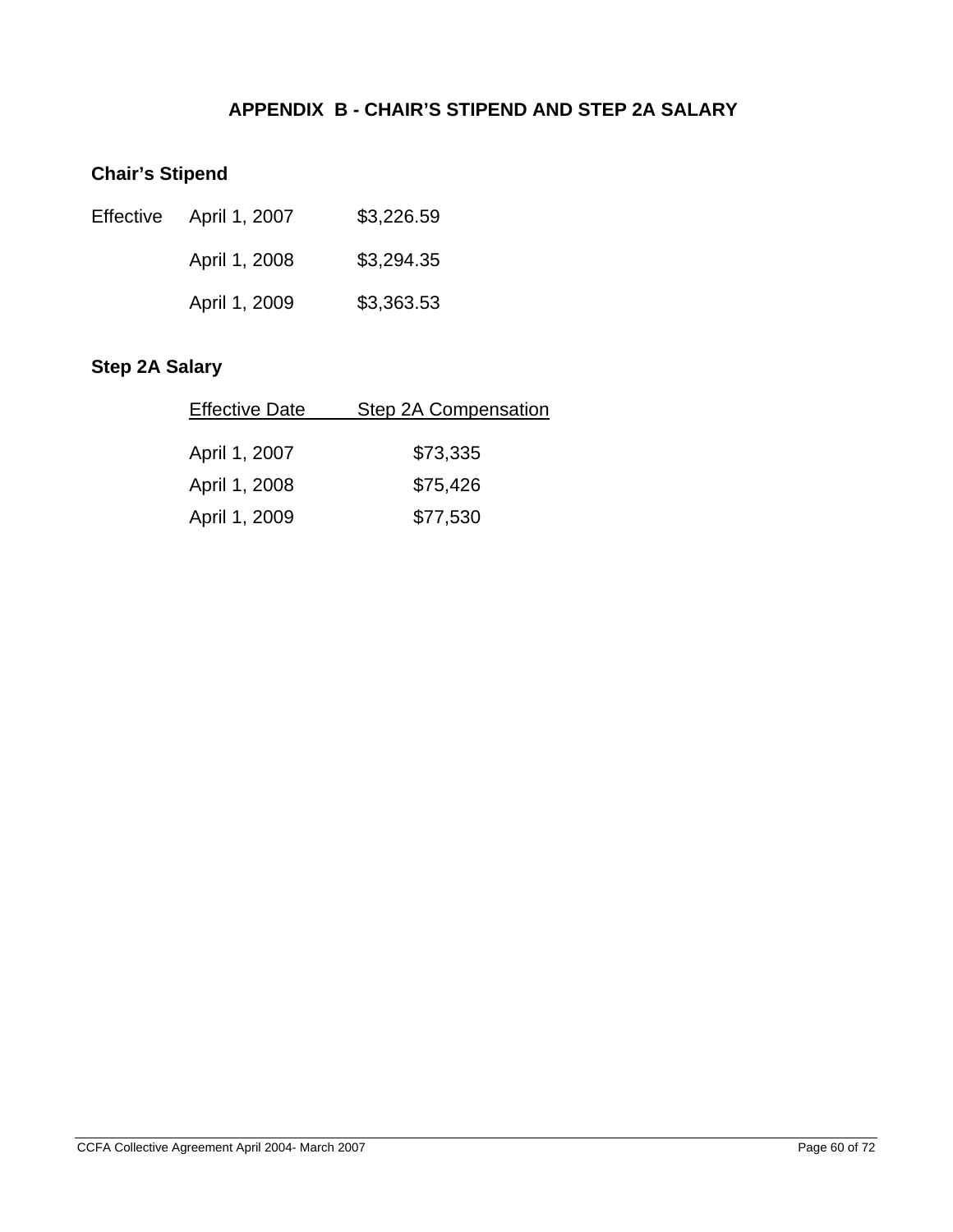# **APPENDIX C - JOINT FACULTY/ADMINISTRATION COMMITTEE**

### **1. COMPOSITION OF THE COMMITTEE**

For the purposes of this Agreement, the Joint Faculty/Administration Committee shall be a standing committee of six (6) members. Three (3) members shall be appointed by the Union and three (3) members shall be appointed by the Employer.

## **2. TERM OF OFFICE**

The members shall serve for one (1) year, September 1 to August 31. Members may serve up to three (3) consecutive terms.

### **3. CHAIRPERSON**

The Chairperson of the Committee shall be elected from the members. The Chairperson may vote.

### **4. QUORUM**

A quorum shall consist of at least two (2) each of faculty and administration.

### **5. CONFLICT OF INTEREST**

If any member of the Committee is directly involved in a matter referred to the Committee, the Employer or Union, as appropriate, shall appoint an alternate member for that case.

#### **6. DUTIES OF THE COMMITTEE**

- (a) To review requests for additional sick leave and to make recommendations to the President concerning withdrawals from the Sick Leave Bank.
- (b) To review matters specified in the Agreement and make recommendations as appropriate.

## **7. RESOLUTION OF ISSUES**

A motion shall be passed by a simple majority of votes. Unless the Agreement specifies otherwise, when the Committee is unable to reach a decision, the matter may become a formal grievance as set forth in this agreement under Clause 21.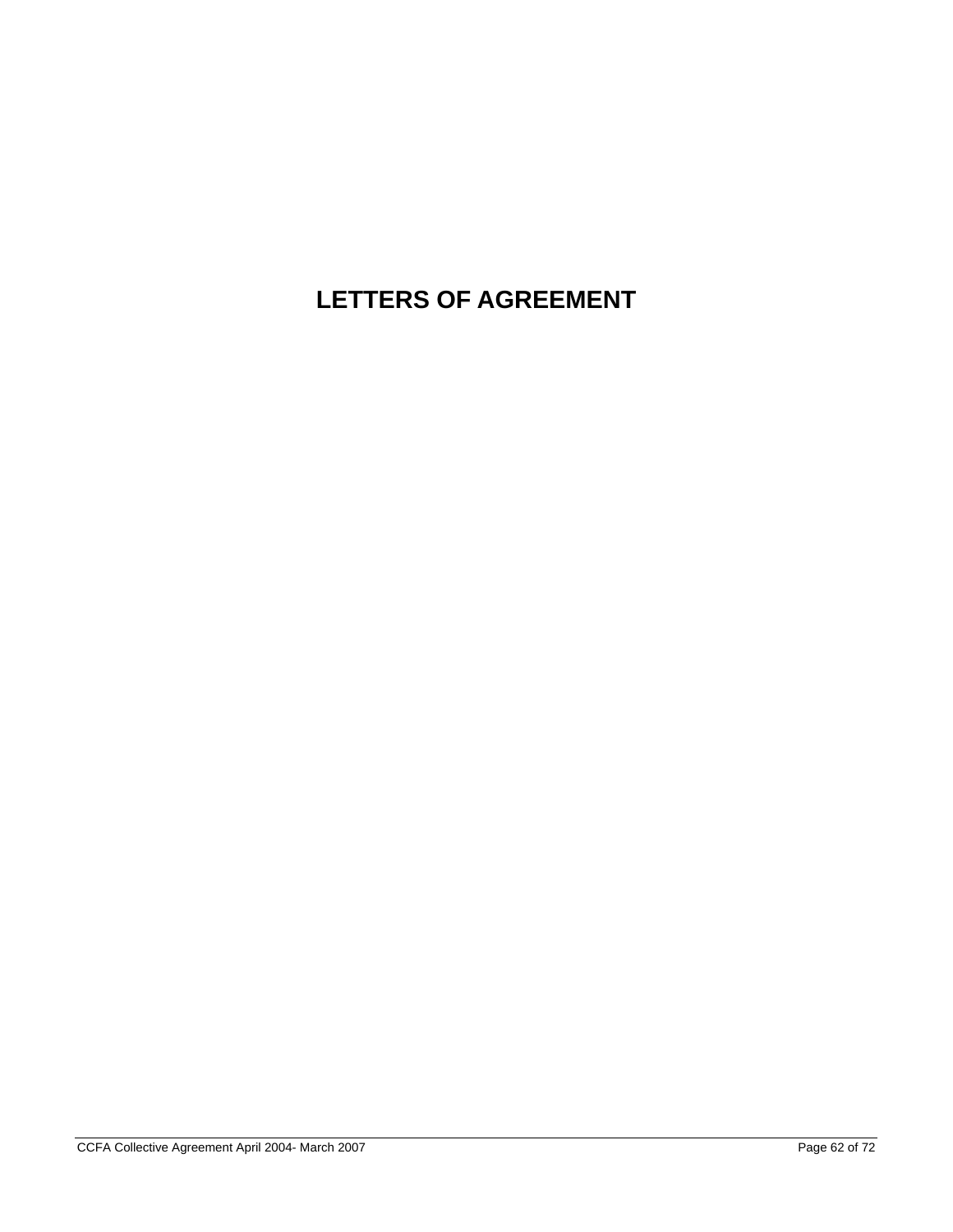#### **between**

## **THE CAMOSUN COLLEGE and**

## **THE CAMOSUN COLLEGE FACULTY ASSOCIATION**

## **RE: ADVANCED PLACEMENT REVIEW COMMITTEE**

It is hereby agreed that Clause 5.01(e) of the Collective Agreement between the Camosun College Board of Governors and the Camosun College Faculty Association shall be administered by an Advanced Placement Review Committee to facilitate overall College-wide consistency and fairness.

The CCFA and the College President shall each appoint two (2) members to the Committee. The term of office shall normally be two (2) years with staggered terms to ensure continuity. Initially, some members will be appointed for one (1) year terms by mutual agreement. The Committee will include one (1) Dean, one (1) Human Resources Department representative and two (2) CCFA members. Alternates will also be appointed for each committee position by the respective parties. Committee members must represent different schools. Committee members will not adjudicate applications from faculty members within their own School; a named alternate member will substitute. Content specialists, mutually agreed to by the applying faculty member and the Committee, may be invited to serve on the Committee as non-voting ex-officio members during specific application reviews.

The Advanced Placement Review Committee will be the representative body to process all applications from CCFA members related to Clause 5.01(e) of the Collective Agreement and to make recommendations to the appropriate vice-president.

Faculty members will make application to the Committee for advanced placement under the terms of the Committee's guidelines relating to Clause 5.01(e). In reviewing applications, the Committee may meet with the applicants or return the application for clarification, additional information or documentation. The Committee will forward its decision, as recommendations to the appropriate vice-president who will review the Committee's recommendations and inform each applicant, in writing, of his/her decision.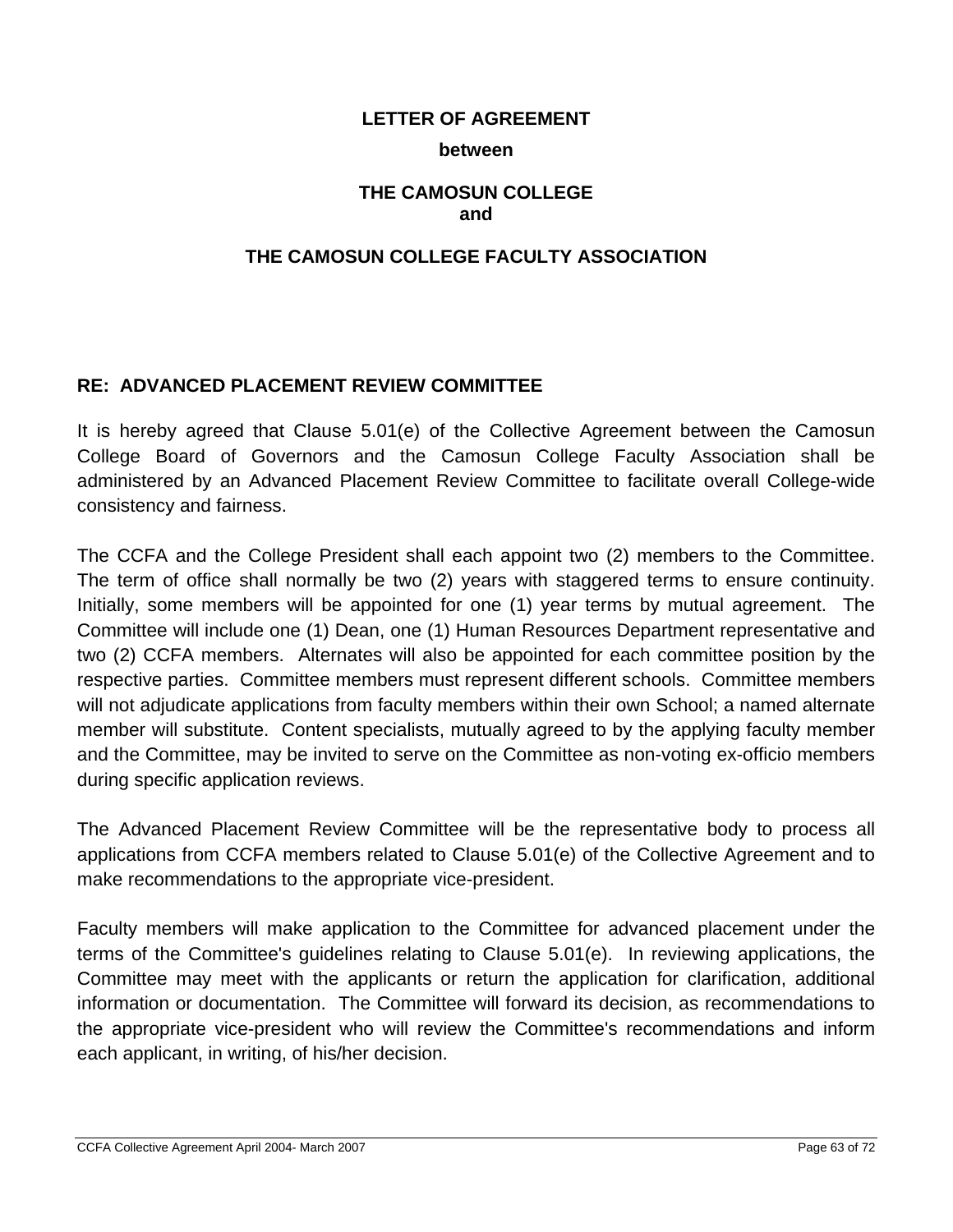The process of review, inclusive of the decision of the appropriate vice-president, will occur on a quarterly basis.

| Signed for the Camosun College<br><b>Faculty Association</b> | <b>Signed for Camosun College</b> |
|--------------------------------------------------------------|-----------------------------------|
| Date ___________________________                             |                                   |
|                                                              |                                   |
| Signed for the PSEA Board of Directors                       |                                   |

Date

<u> 1980 - Johann Barbara, martxa alemaniar a</u>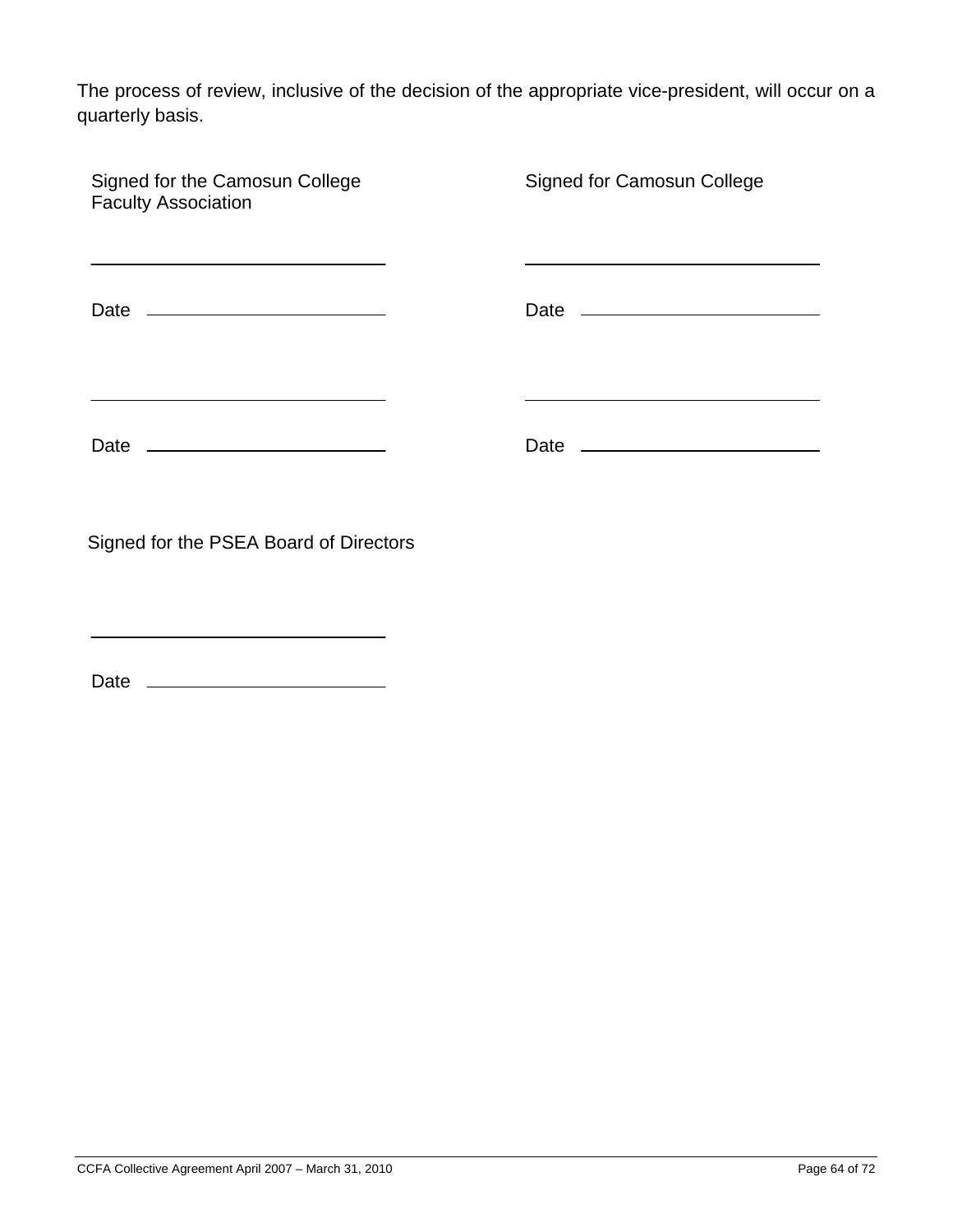#### **between**

## **CAMOSUN COLLEGE**

#### **and**

### **THE CAMOSUN COLLEGE FACULTY ASSOCIATION**

### **RE: JOINT COMMITTEE ON SCHEDULED DEVELOPMENT**

Camosun College and the Camosun College Faculty Association agree to participate in a committee, to be named the Joint Committee on Scheduled Development, which will have these principal functions:

- Undertake the refinement and development of consistent procedures and guidelines for planning, proposing, reporting on, and reviewing scheduled development activities and on disseminating information on scheduled development outcomes.
- Distribute information on scheduled development activities.
- By December first  $(1^{st})$  of each year, publish suggestions for Scheduled Development projects.

The committee shall be comprised of three (3) CCFA representatives and three (3) representatives of the administration.

| Signed for the Camosun College<br><b>Faculty Association</b> | <b>Signed for Camosun College</b> |
|--------------------------------------------------------------|-----------------------------------|
|                                                              |                                   |
|                                                              |                                   |
|                                                              |                                   |
|                                                              |                                   |
| Signed for the PSEA Board of Directors                       |                                   |
|                                                              |                                   |
| Date                                                         |                                   |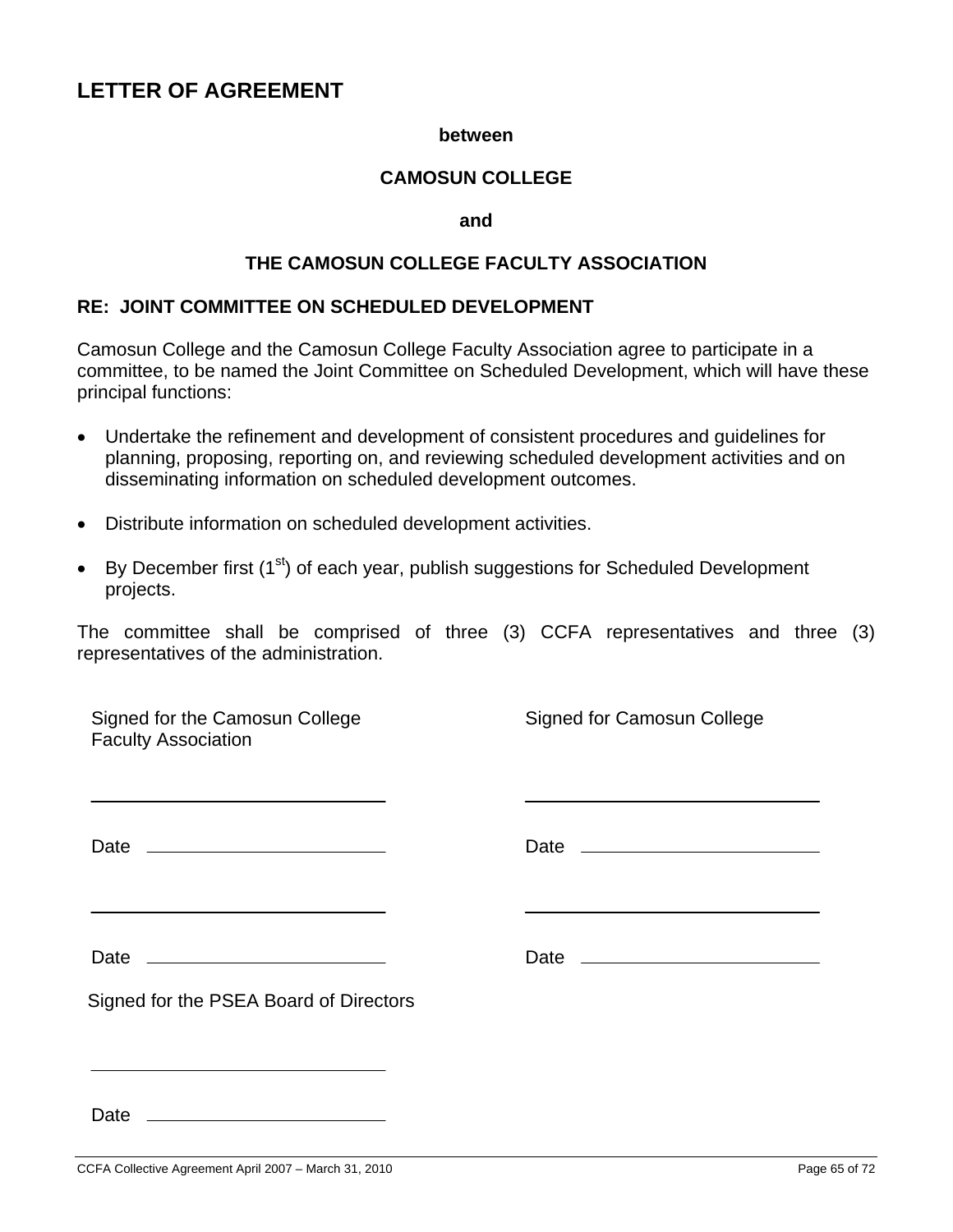#### **between**

## **CAMOSUN COLLEGE**

**and** 

### **CAMOSUN COLLEGE FACULTY ASSOCIATION**

### **RE: FACULTY ON SECONDMENT TO ADMINISTRATIVE POSITIONS**

Camosun College and Camosun College Faculty Association hereby agree that Camosun College Faculty Association members, either on secondment or temporary assignment to an administrative position for a period of up to six (6) years, will retain their Camosun College Faculty Association membership, pay union dues, and retain all the rights and responsibilities of Faculty Association members, including accumulation of seniority, except where such rights and responsibilities conflict with administrative status.

| Signed for the Camosun College<br><b>Faculty Association</b> | Signed for Camosun College |
|--------------------------------------------------------------|----------------------------|
| Date ___________________________                             |                            |
|                                                              |                            |
| Signed for the PSEA Board of Directors                       |                            |

Date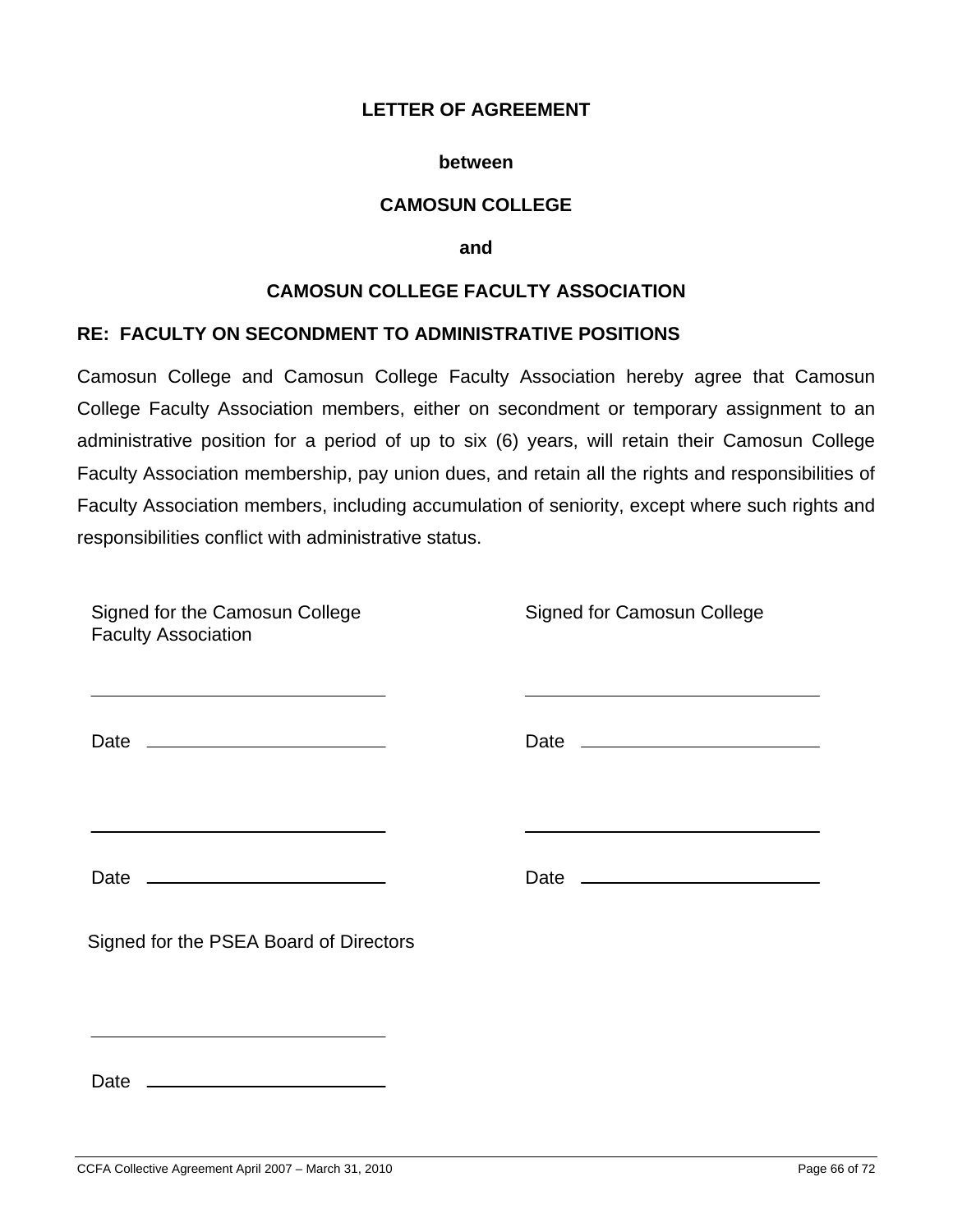#### **between**

### **CAMOSUN COLLEGE**

#### **and**

### **CAMOSUN COLLEGE FACULTY ASSOCIATION**

#### **RE: INITIAL PLACEMENT PROCEDURE**

Camosun College and the Camosun College Faculty Association agree that the administration is not required to seek the agreement of the Union to place employees above the maximum initial placement. When the maximum initial placement is waived, the employee shall be placed at the step resulting from the application of Clause 4.03.

The College shall notify the Union when the maximum initial placement has been waived and provide its reasons for doing so in writing.

This letter of Agreement will expire on March 31, 2010, unless otherwise agree by the parties.

| Signed for the Camosun College<br><b>Faculty Association</b> | <b>Signed for Camosun College</b> |
|--------------------------------------------------------------|-----------------------------------|
| <u> 1989 - Johann Stoff, amerikansk politiker (* 1908)</u>   |                                   |
|                                                              |                                   |
|                                                              |                                   |
|                                                              |                                   |
|                                                              |                                   |
| Signed for the PSEA Board of Directors                       |                                   |
|                                                              |                                   |
|                                                              |                                   |

Date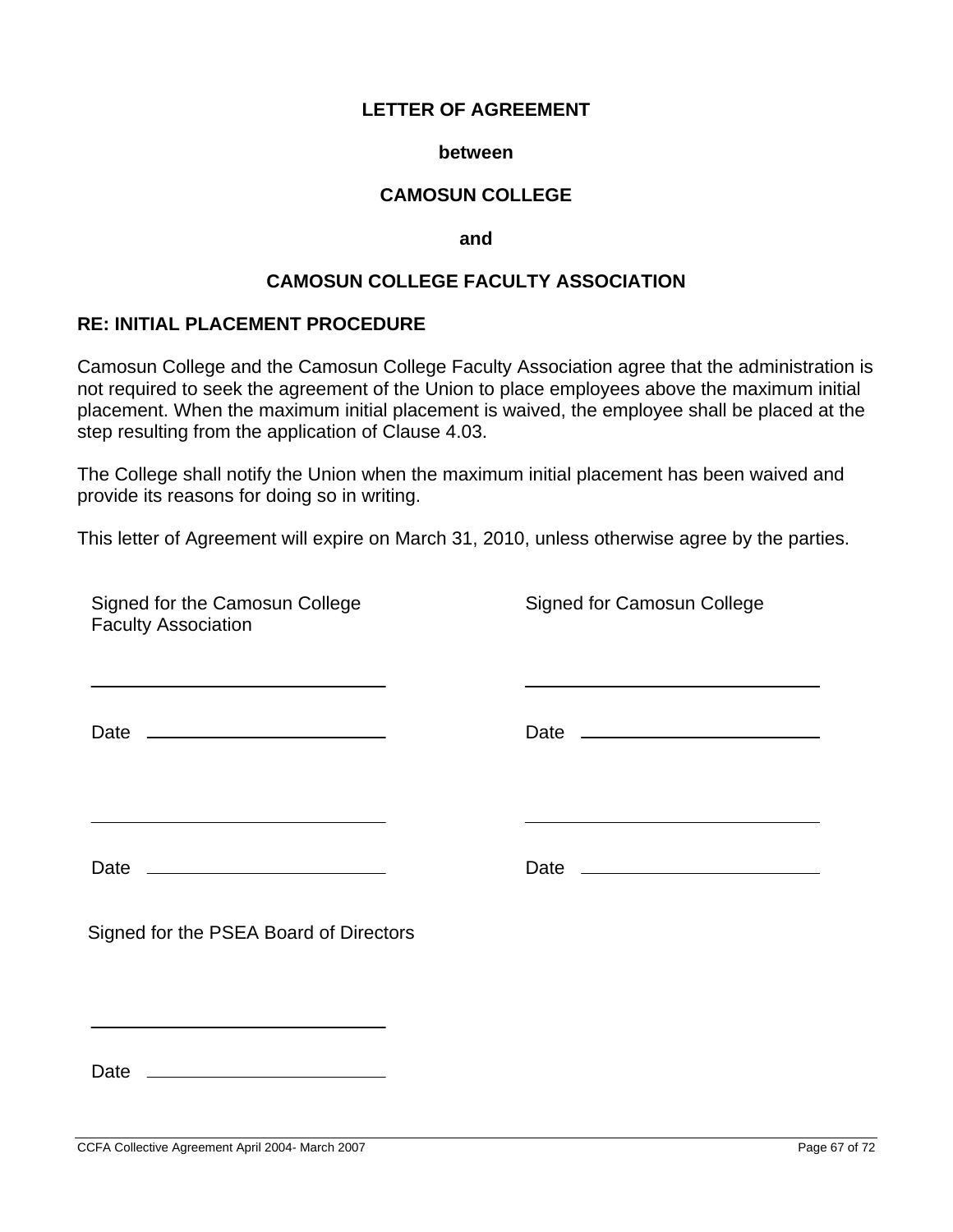### **between**

## **CAMOSUN COLLEGE**

#### **and**

## **CAMOSUN COLLEGE FACULTY ASSOCIATION**

## **RE: CO-OP SUPERVISION**

**1.** A full-time faculty member who agrees to support and supervise students in Co-op positions in addition to their regular workload shall receive release time credits according to the following with a minimum credit for two students:

 $1/100<sup>th</sup>$  (1.00%) of a full workload for each student in a semester  $1/80<sup>th</sup>$  (1.25% of a full workload for each student in a quarter

- **2.** Section release shall be taken in the semester or quarter following accumulation of sufficient credits for one section release or in another semester or quarter mutually agreed to by the College and the faculty member. The credits required for a section release depend on the number of courses in a normal workload pattern in a department. For example, if a normal workload pattern is four courses, then the accumulation of credits to 25% will trigger a section release, and if the normal workload pattern is three courses, then the accumulation of credits to 33% will trigger a section release.
- **3.** Unused release time credits in place when the employee ceases his/her employment relationship with the College shall be converted to vacation and subject to the provisions of Clause 8.03.
- **4.** A full-time faculty member shall not supervise more than ten (10) students in addition to their regular workload.
- **5.** Co-op Field instructors who are directed by the College to attend at a Co-op field placement location or locations to conduct a site visit or site visits shall receive an additional \$150 as travel compensation if the travel to the location(s) of the site visit(s) is in excess of 180 km return or is not located on Vancouver Island.
- **6.** Unused release time credits shall be converted to cash if the employee has not done any Co-op supervision for a period of twelve (12) months.
- **7.** Term instructors or part-time continuing instructors receiving term contracts shall receive a contract for the period of time for which they will be supervising students and shall be compensated at the rate of 80% of one day's pay (i.e. 80% x 1/250ths of the annual salary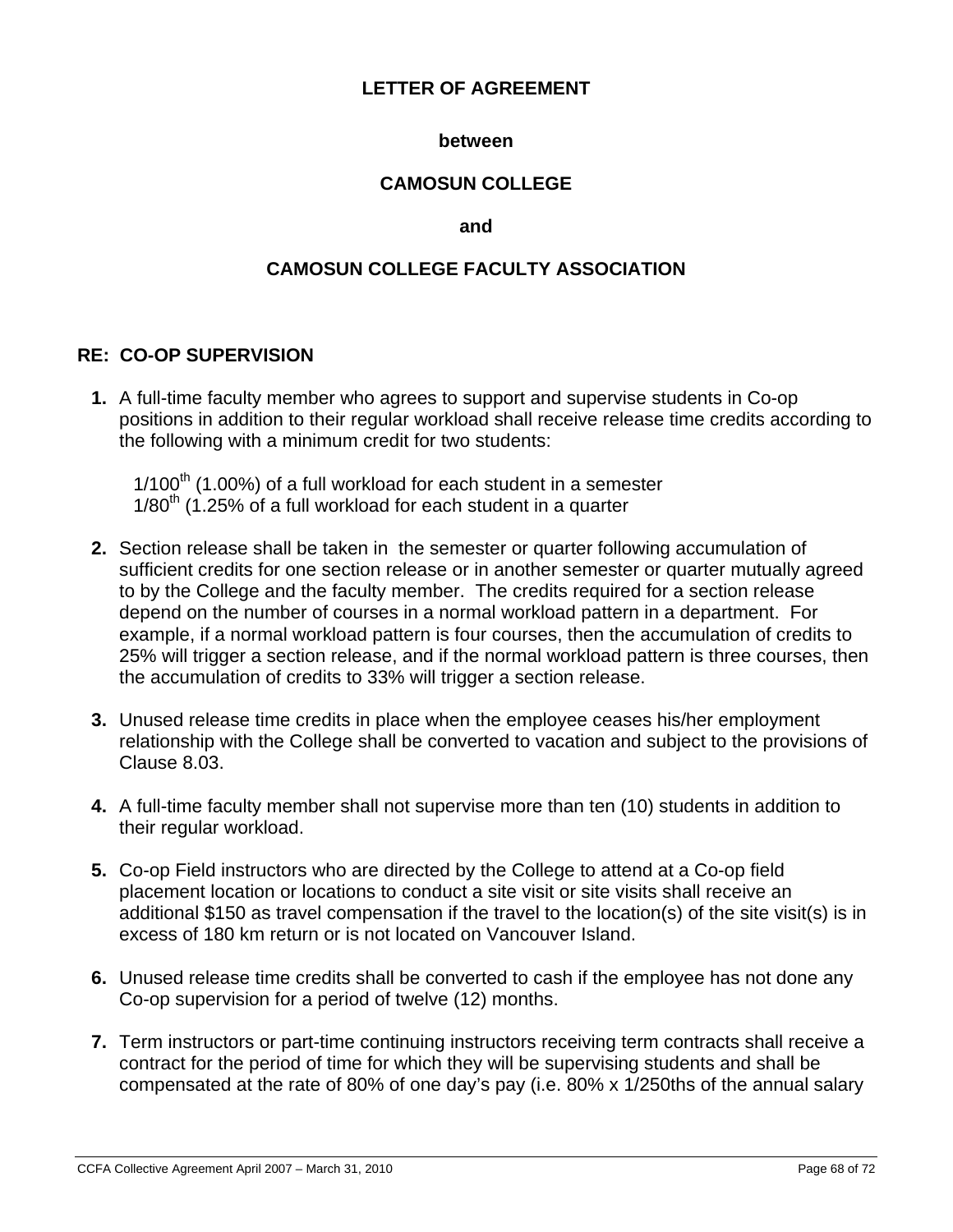at their placement on the provincial salary scale) for each student supervised and shall be compensated on the basis of a minimum of two students.

**8.** This letter will be in place for the term of the 2007–2010 Collective Agreement. The parties will review the terms of the letter one year before expiration.

| Signed for the Camosun College<br><b>Faculty Association</b>                                                                                                                                                                  | Signed for Camosun College |
|-------------------------------------------------------------------------------------------------------------------------------------------------------------------------------------------------------------------------------|----------------------------|
| the control of the control of the control of the control of the control of the control of the control of the control of the control of the control of the control of the control of the control of the control of the control |                            |
|                                                                                                                                                                                                                               |                            |

Signed for the PSEA Board of Directors

Date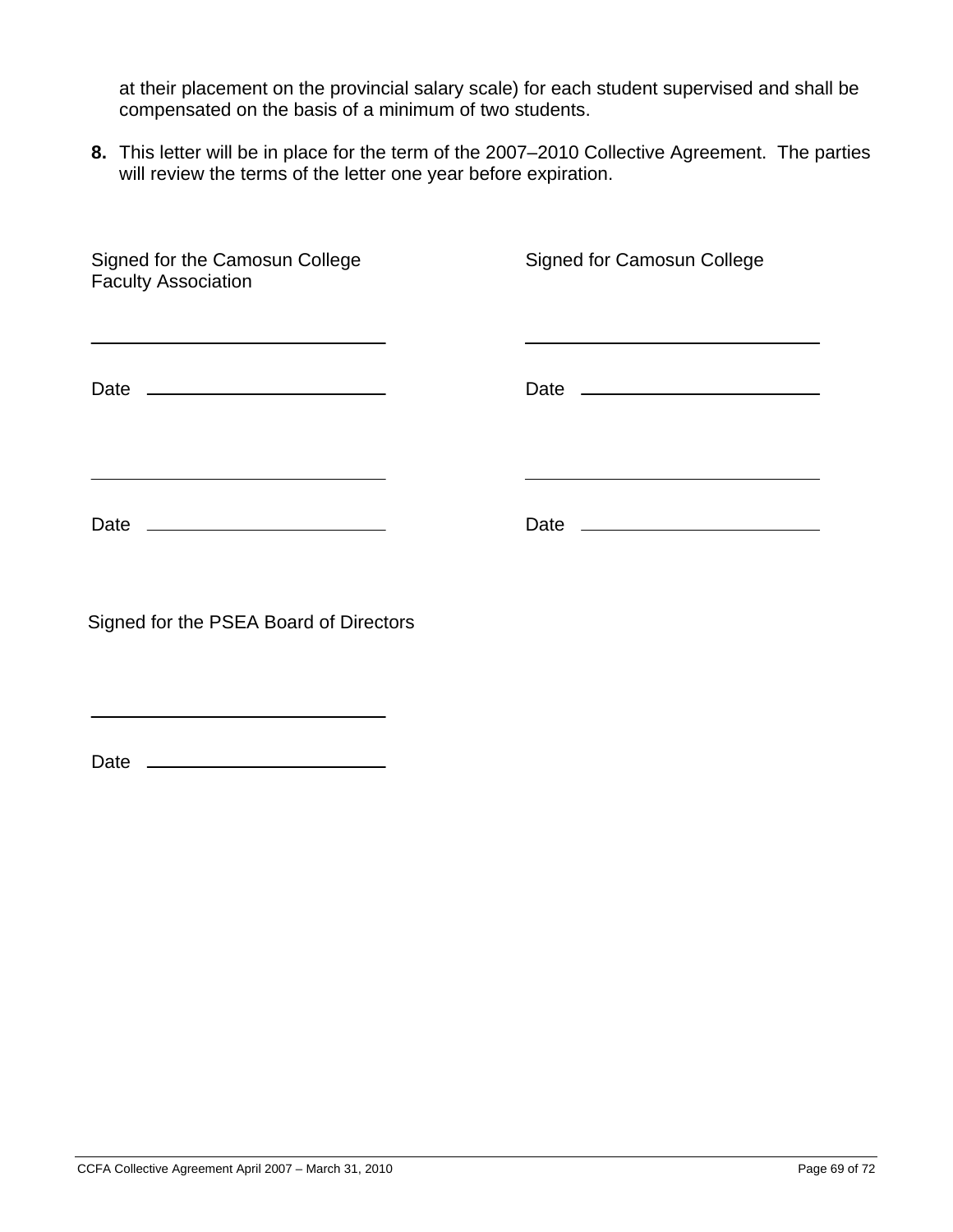### between

# **Camosun College**

and

## **Camosun College Faculty Association**

# **RE: COMMON FACULTY PROFESSIONAL DEVELOPMENT FUND**

### Introduction

The Common Faculty Professional Development Fund ("Fund") has been created through Letter of Understanding 6 of the Common Agreement. It provides that the College create a fund representing 0.6% of annual salary each fiscal year for the purpose set out therein. The Fund is not meant to replace any existing development or educational funds.

The fund is to be used in support of various types of professional development activities for the maintenance and development of the faculty members' professional competence and effectiveness. It is intended to assist faculty to remain current and active in their discipline and program.

The Fund will be used to support approved professional development activities for CCFA members.

#### **Eligibility**

Faculty members or groups of faculty members employed by the College shall be eligible to apply. Program areas, departments, and/or Schools may apply for monies from the Fund to be used to support the professional development of faculty in a manner consistent with the purpose of the fund as set out above.

## Application and Approval

Applications to the Fund shall be reviewed by the Professional Development Committee ("Committee") provided for in Article 10.02 and Appendix A of the local portion of the Collective Agreement between the parties.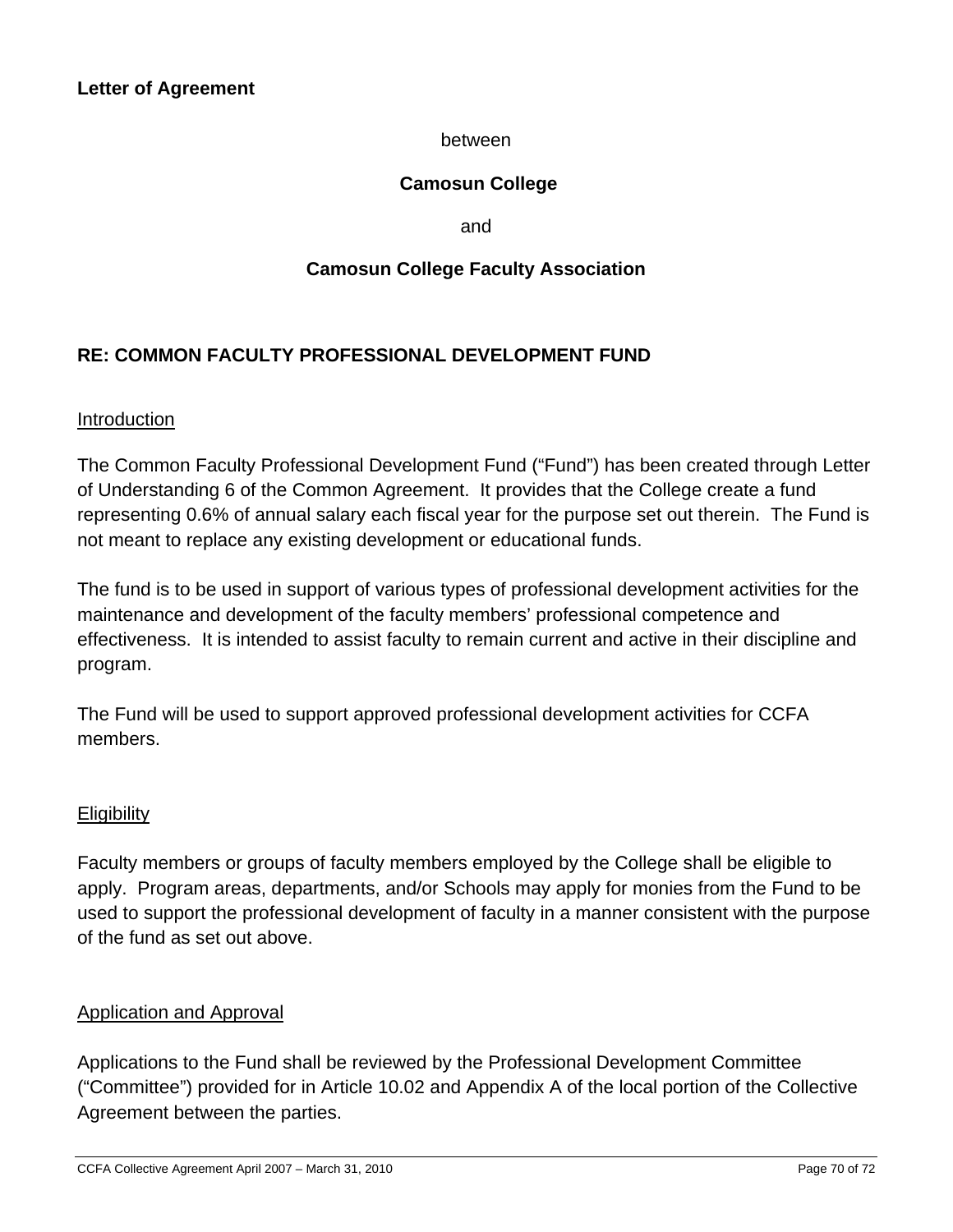Applications to the fund require the written "approval in principle" of the applicant's Dean or Director.

The Committee will evaluate each application and the committee's recommendations for acceptance shall go to the appropriate vice president or designate.

The appropriate vice president or designate will consider the recommendations of the Committee and shall be responsible for the final approval of all applications.

Where the vice president or designate does not agree with a recommendation of the Committee, he/she shall provide reasons in writing to the applicant(s) and the Committee.

## Selection Criteria

- 1. The Committee will review all applications for the Fund and assess the merits of each application based on a number of factors including the following:
- The value to the College of the proposed professional development activity
- The value to the faculty member of the proposed professional development activity
- Available funding
- Previous professional development financial assistance granted
- 2. Proposals will be considered that support professional development activities for the maintenance and development of professional competence and effectiveness and to assist faculty to remain current and active in their discipline and program. These may include the following:
- Proposals with a scholarly and/or educational focus
- Events or activities that further the College's Education Plan
- Funding for additional educational qualifications
- Retraining in response to a need to place faculty members into different positions within the College, except when clause 3.03 applies.
- Presenting at or attending conferences or events [including travel, registration, meals, and accommodation].
- Events identified by a faculty member, dean, director, vice president, or president that are consistent with the purpose of the fund